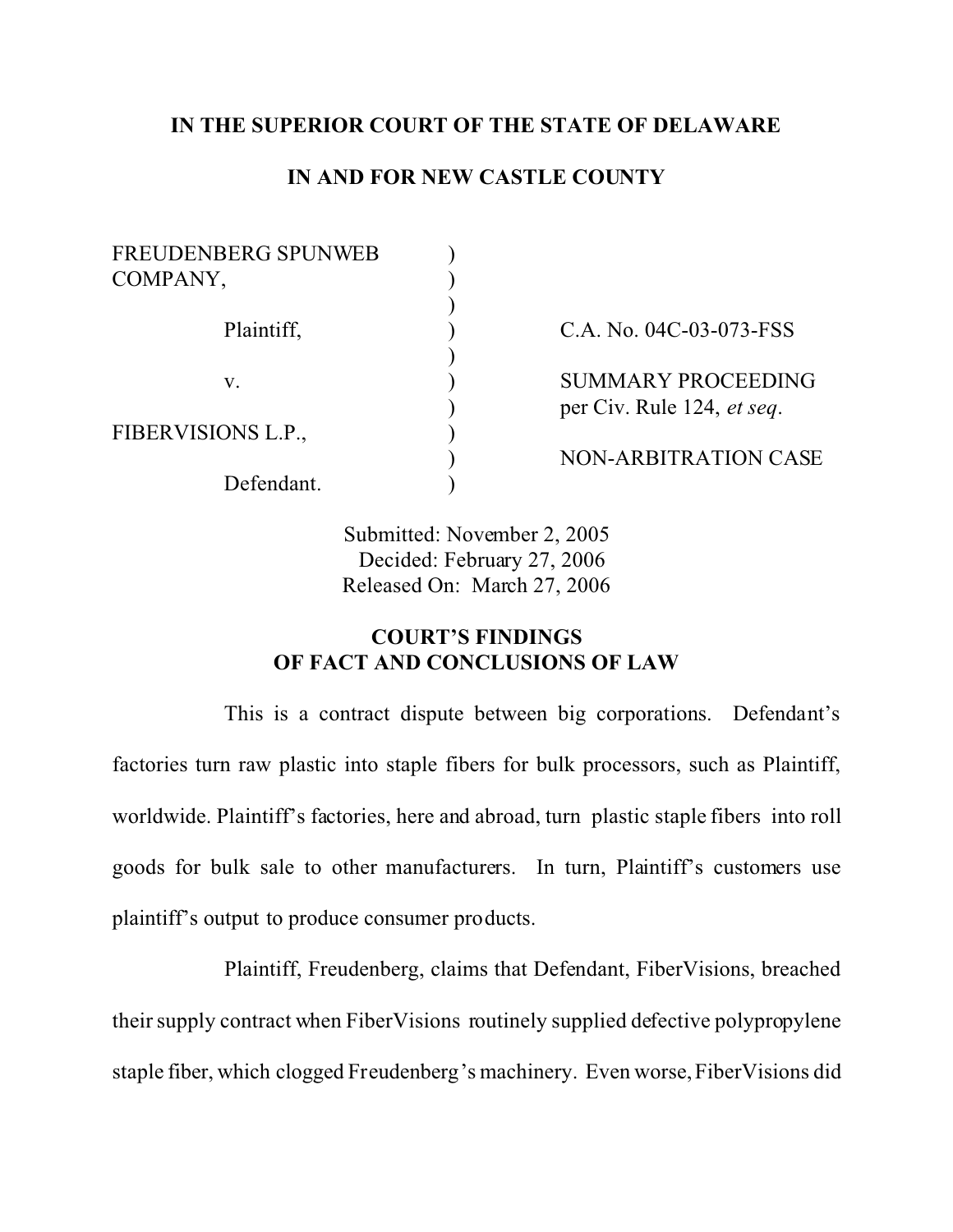not use its know-how to improve its fiber and make it easier for Freudenberg to process FiberVisions's fiber. Therefore, according to Freudenberg, its production suffered, costing it millions in lost profits and waste.

FiberVisions counters that, apart from start-up problems and situations for which it already settled with Freudenberg, its fiber met their contract's specifications. There was no breach. According to FiberVisions, this litigation merely reflects Freudenberg's disappointment with its investment in a state-of-the art factory, and Freudenberg's resulting attempt to spread its costs among those associated with the project, including its customers, its equipment suppliers, and its raw material supplier – FiberVisions.

## **I.**

Freudenberg filed this case as a Summary Proceeding<sup>1</sup> in March 2004. The parties agreed informally to litigate at a more leisurely pace than the rules governing summary proceedings contemplate. They also took considerable discovery. The court held a bench trial beginning in July 2005. The trial was continued after five days and it ended on the sixth day, September 27, 2005. After that, the parties submitted briefs and Proposed Findings of Fact and Conclusions of

<sup>1</sup> Superior Court Civil Rules, Part XV, Rules 123-132.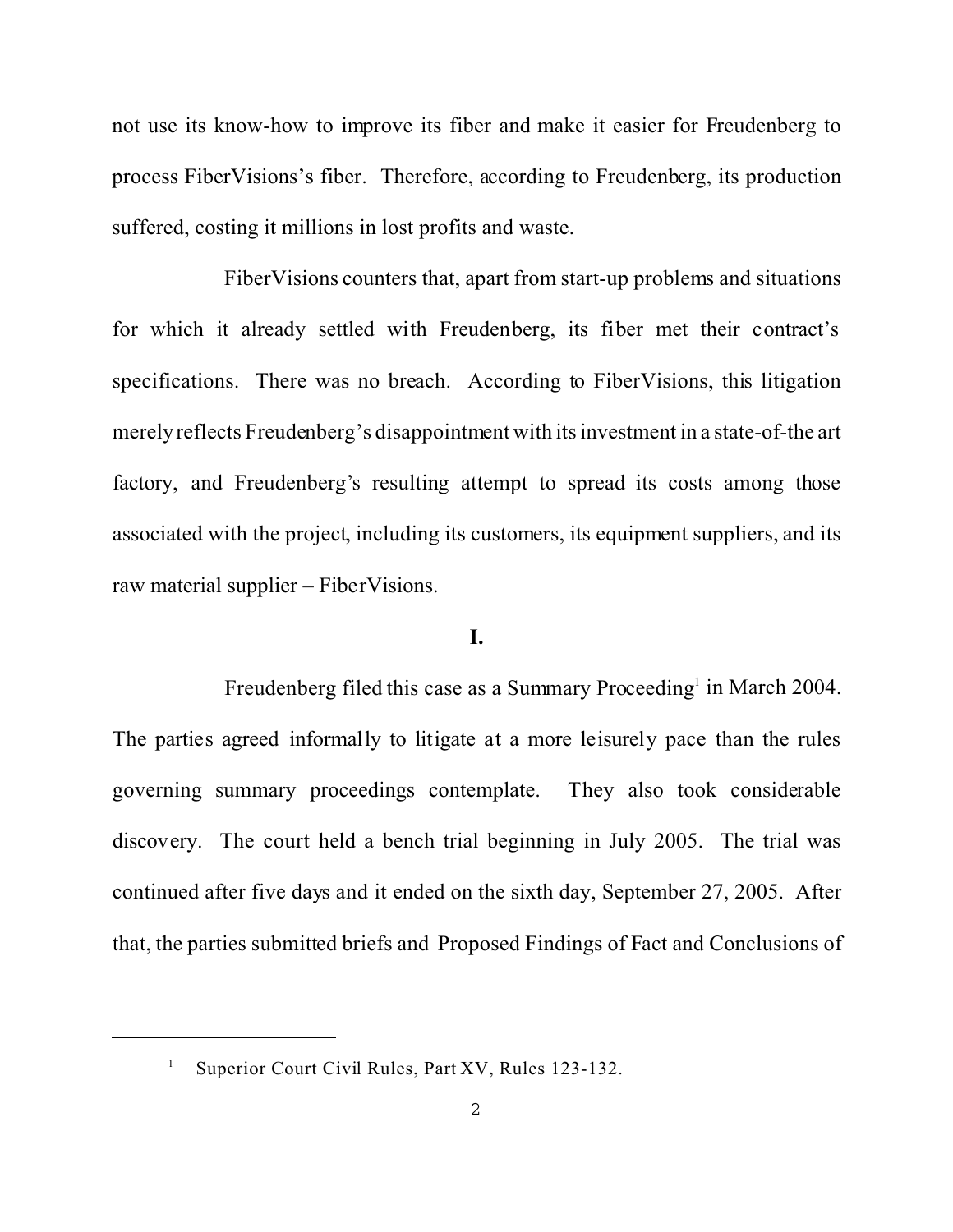Law.<sup>2</sup> In hindsight, this proceeding was hardly "summary," but it was relatively streamlined.

This decision is based largely on the parties' proposals. The court has selected the proposed findings and conclusions reflecting what the evidence proved and the applicable law. Where necessary, the court has added to the proposals.

### **II. FACTS**

### **A. Background – The Customer's Supply Contract with Freudenberg**:

1. In the late 1990's, Freudenberg's customer needed a top sheet, material supplier for its diaper and hygiene products. The customer wanted highquality, standard rolls of top sheet for manufacturing disposable diaper liners and other personal, consumer products.  $(JX3.)^3$ 

2. The customer offered Freudenberg a supply contract for a top sheet hygiene product made from a polypropylene staple fiber. As contemplated by the supply contract, Freudenberg was obligated to invest in a "newly developed high

<sup>&</sup>lt;sup>2</sup> Superior Court Civil Rule 130.

<sup>&</sup>lt;sup>3</sup> The court adopts the exhibit designations used for the exhibits introduced at trial. For example JX1 is Joint Exhibit 1, PX1015 is Plaintiff's Exhibit 1015, and DX 2002 is Defendant's Exhibit 2002. Citations to trial testimony include the witness's last name, and the date and page number of the testimony. For example, the citation, "Casey, 7/20, 53" refers to testimony given by William Casey on July 20, 2005, appearing on page 53 of the trial transcript.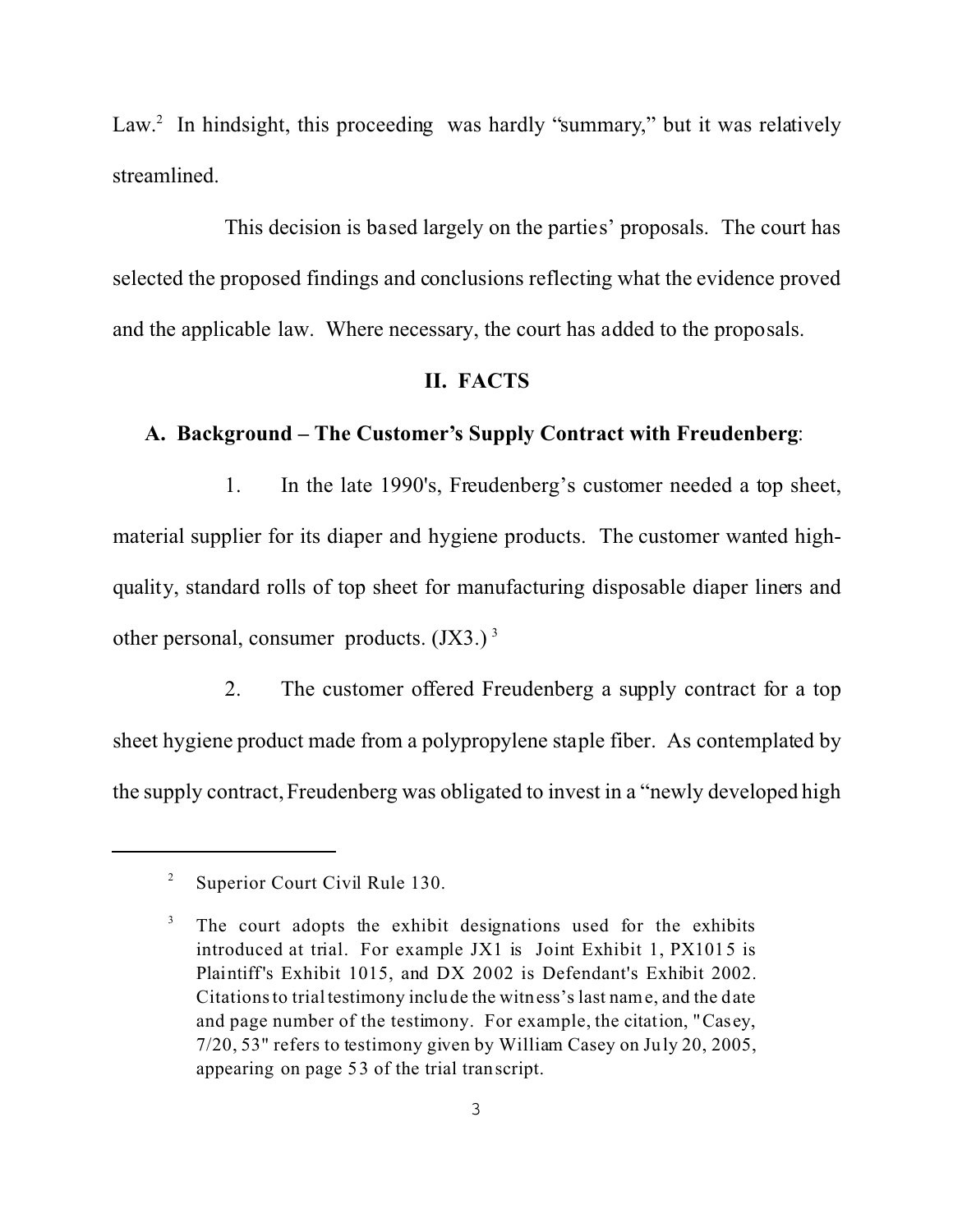speed carded line at its Durham, NC plant for the manufacture of the specific nonwovens requested by [the primary customer]." The customer's contract was based on the parties' view of the "future market needs and expected new product generations…." (JX 3 at 1; Casey, 7/20, vol. I 71-72).

3. Freudenberg and the customer expected Freudenberg's high speed line to become the dominant supplier of polypropylene staple fiber, top sheet products in the United States and to produce enough nonwoven material to supply other customers. (JX3 at 1; Casey, 7/20, vol. I 57-59, 63.)

4. In 1999, Freudenberg and the customer signed an agreement for Freudenberg to supply the customer with a specified, large quantity of carded thermobonded nonwoven material made from polypropylene staple fiber. (JX3.)

5. Freudenberg kept the right to sell to others, as long as it otherwise met the customer's needs. (JX3 at 2; Casey, 7/20, vol. I 57-58, 63.)

6. The contract authorized the customer to qualify the fiber Freudenberg intended to use, and required Freudenberg to seek the customer's permission before changing the process or the fiber. Freudenberg was not free to change suppliers, or the location of the manufacture of the fiber, or the basic fiber specifications, without the customer's approval.  $($ JX 3  $§$  17 $)$ .

4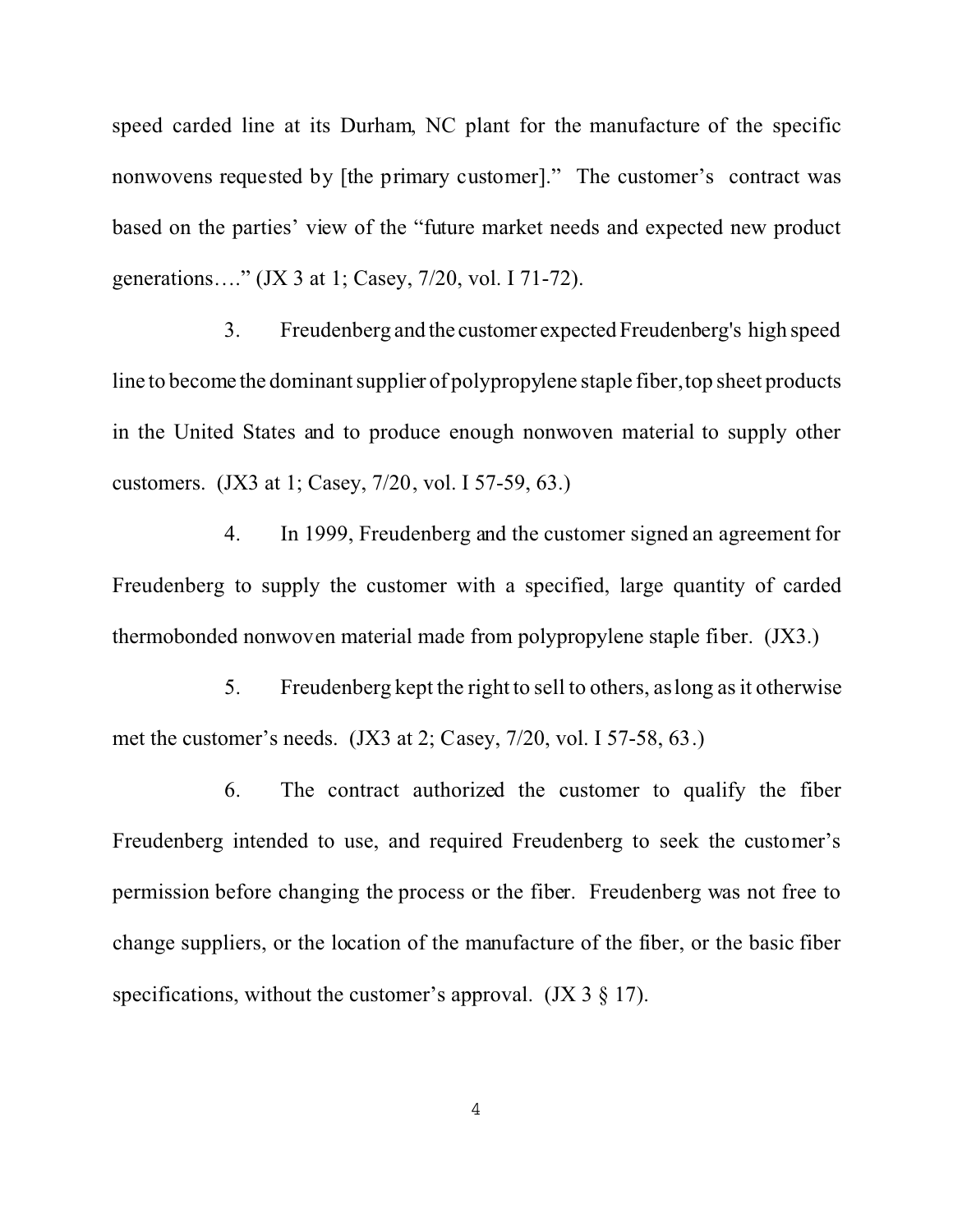7. Freudenberg spent \$12.7 million building a state-of-the-art, high speed, carding line in Durham, North Carolina to produce top sheet material, 18 grams per square meter, at a rate of 400 meters per minute, a rate much higher than ordinary, but not unique. (JX3 1-2; Casey, 7/20, vol. I 57-63; Jaekel, 9/27, 7-9.)

8. In December 2000, Freudenberg began selling nonwoven material to the customer. Between 2001 and 2003, the customer purchased the material specified in the Supply Agreement. (Casey, 7/20, vol. II 58; Casey, 7/21, 10;*see also* JX2 at 2, JX1 at 11.)

9. In 2003, however, the customer exercised its right to terminate the Supply Agreement early, to buy less expensive top sheet material made differently. All agree that neither FiberVisions nor Freudenberg caused the customer to go elsewhere. (Casey, 7/20, vol. II 8-13.) It is further agreed that Freudenberg never shipped defective goods to the customer. Moreover, the customer's concern for its hygiene products' quality-control was unrelenting. This dispute has nothing to do with consumers.

10. By ending the Supply Agreement early, for its own reasons and through no fault of FiberVisions and Freudenberg, the customerbecame contractually liable to Freudenberg for a sum of money, based on the material it failed to take from Freudenberg. (JX3 1-2; DX 2060; Casey, 7/20, vol. I 55; Casey, 7/20, vol. II 11-13.)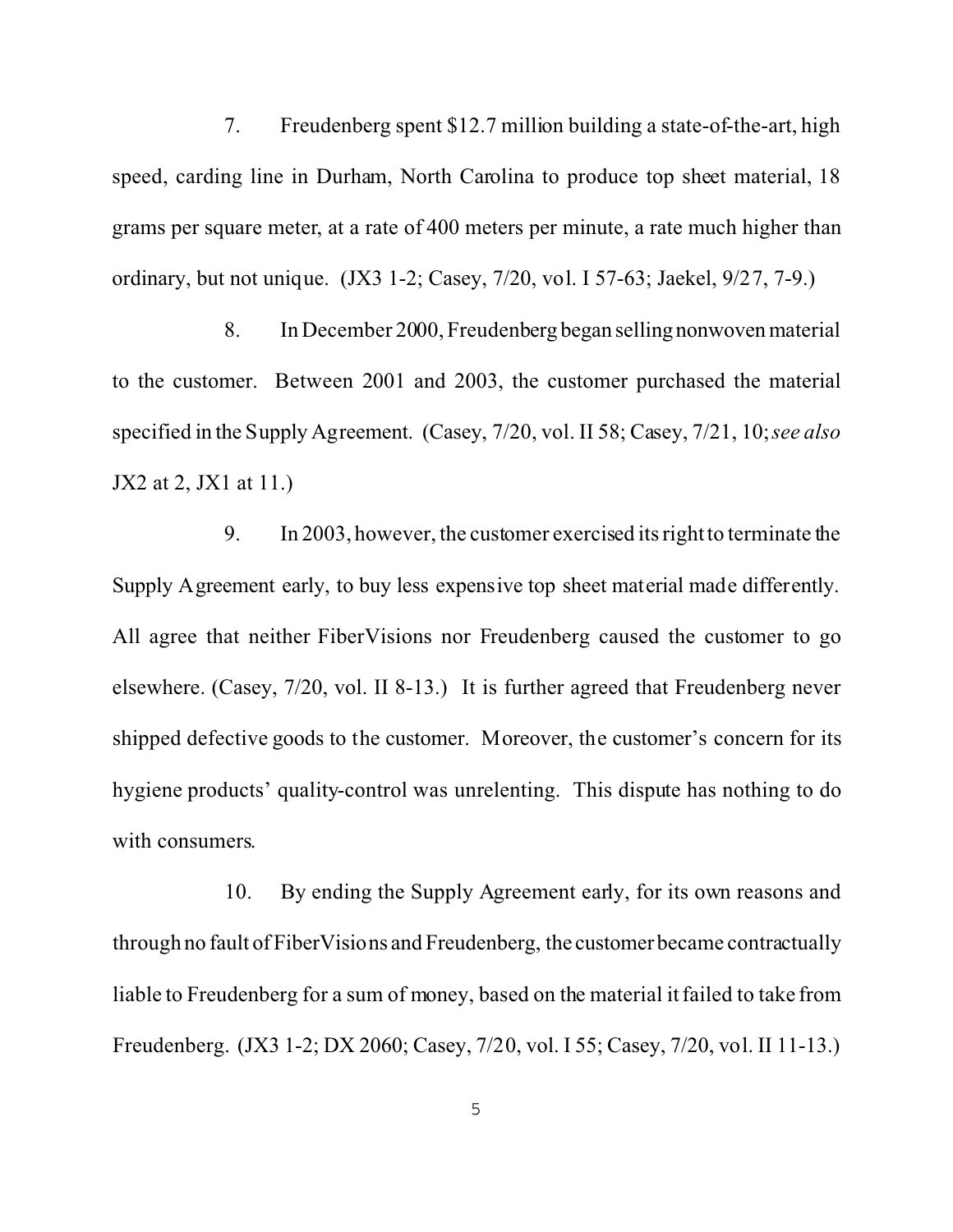11. The money the customer paid was intended under the agreement to help Freudenberg recover its multi-million dollar capital investment in the Durham factory. (Latham, 7/22, 37-38; JX3 at 1; Casey, 7/20, vol. I 58.)

#### **B. The Core Document – Freudenberg's Supply Agreement with FiberVisions**:

12. Freudenberg sought out FiberVisions to supply the fiber Freudenberg needed to meet the customer's requirements. FiberVisions was not party to Freudenberg's contract with the customer. (7/20/05 TT, Vol. II, p. 65 (Casey)). Nor was FiberVisions aware of that contract's terms, or Freudenberg's arrangement with the customer. FiberVisions did not know Freudenberg's internal projections as to yield and efficiencies necessary for Freudenberg to generate the profit it hoped for from the deal with the customer. (7/21/05 TT, Vol. II, p. 77 (Robinson)).

13. On March 15, 2000, Freudenberg and FiberVisions signed a Supply Agreement on Polypropylene Polymer-Fibers (PP-Fibers), committing FiberVisions to provide Freudenberg with staple fiber for top sheet material. (JX1 at 1-2.) The March 2000 Supply Agreement is this case's core document.

14. The Supply Agreement initially bound Freudenberg to purchase 80% of its fiber from FiberVisions, but later was amended to increase that requirement to 90%. (JX2.)

6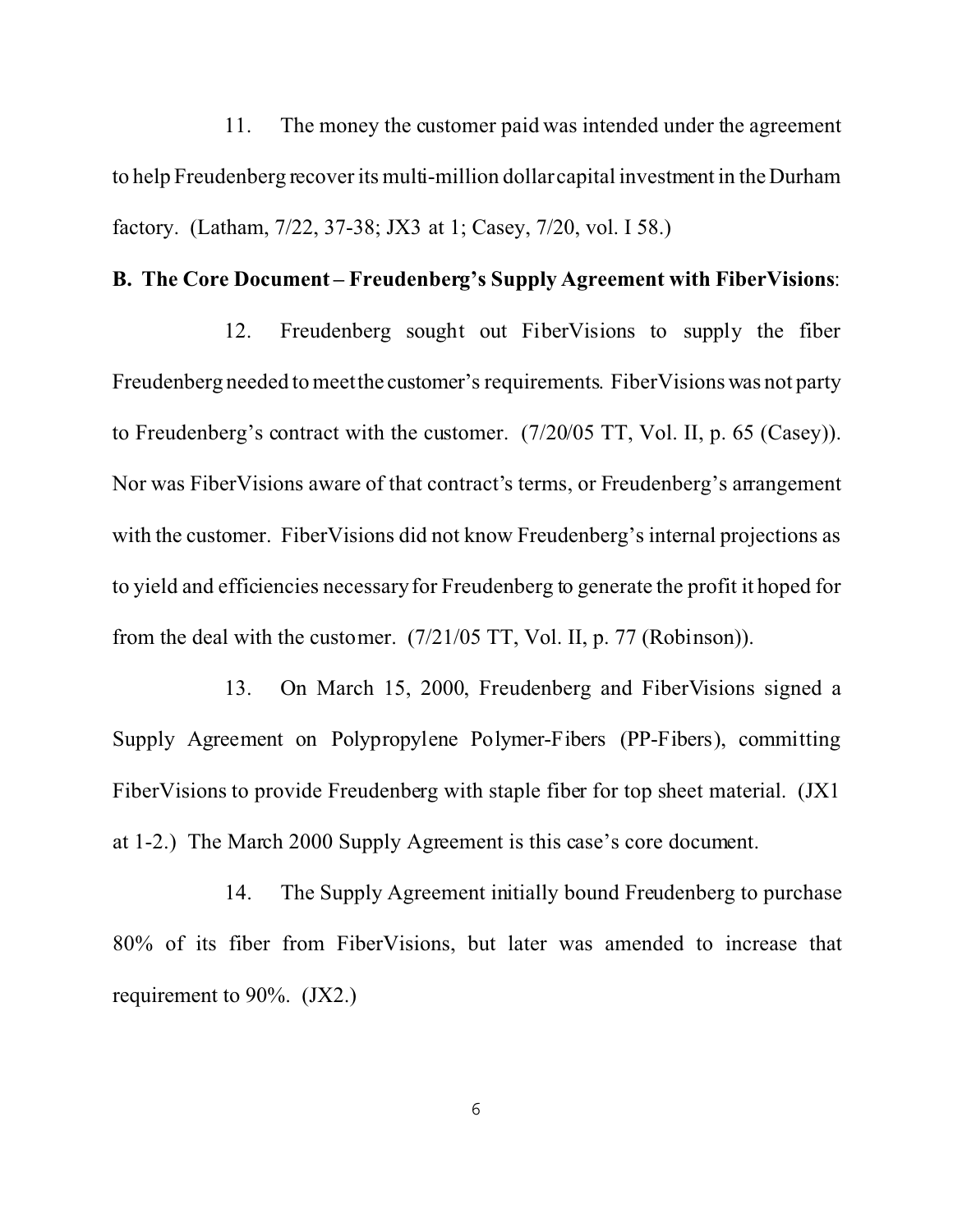15. In any event, Freudenberg had no alternative because no other domestic staple fiber manufacturer could produce fiber in the quantity Freudenberg needed, with a low enough shipping cost. (Casey, 7/20, vol. I 89-91.)

16. Freudenberg could not purchase fiber manufactured at FiberVisions's plant in Varde, Denmark, because the shipping was too expensive and Varde lacked production capacity; it had already committed its entire output to other customers. (Casey, 7/20, vol. II 13-14; Robinson, 7/21, vol. II 72-73.)

17. In the Supply Agreement's introductory "Whereas" clauses, the parties acknowledged that Freudenberg intended to run a super high speed carding line to produce a product for hygiene use. (JX1 at 1, 7.)

18. In the introduction, FiberVisions also assured Freudenberg that it had the technical knowledge and experience necessary to develop fiber for a super high speed line:

> FiberVisions . . . has both the necessary capacities to satisfy Freudenberg's currently anticipated demand and the technical knowledge and experience to develop from already existing Products products designed to meet the requirements of super high production speeds.

(JX1 at 1.)

19. The parties later acknowledged in the contract that they would meet their contractual obligations to improve the fiber if they made reasonable efforts to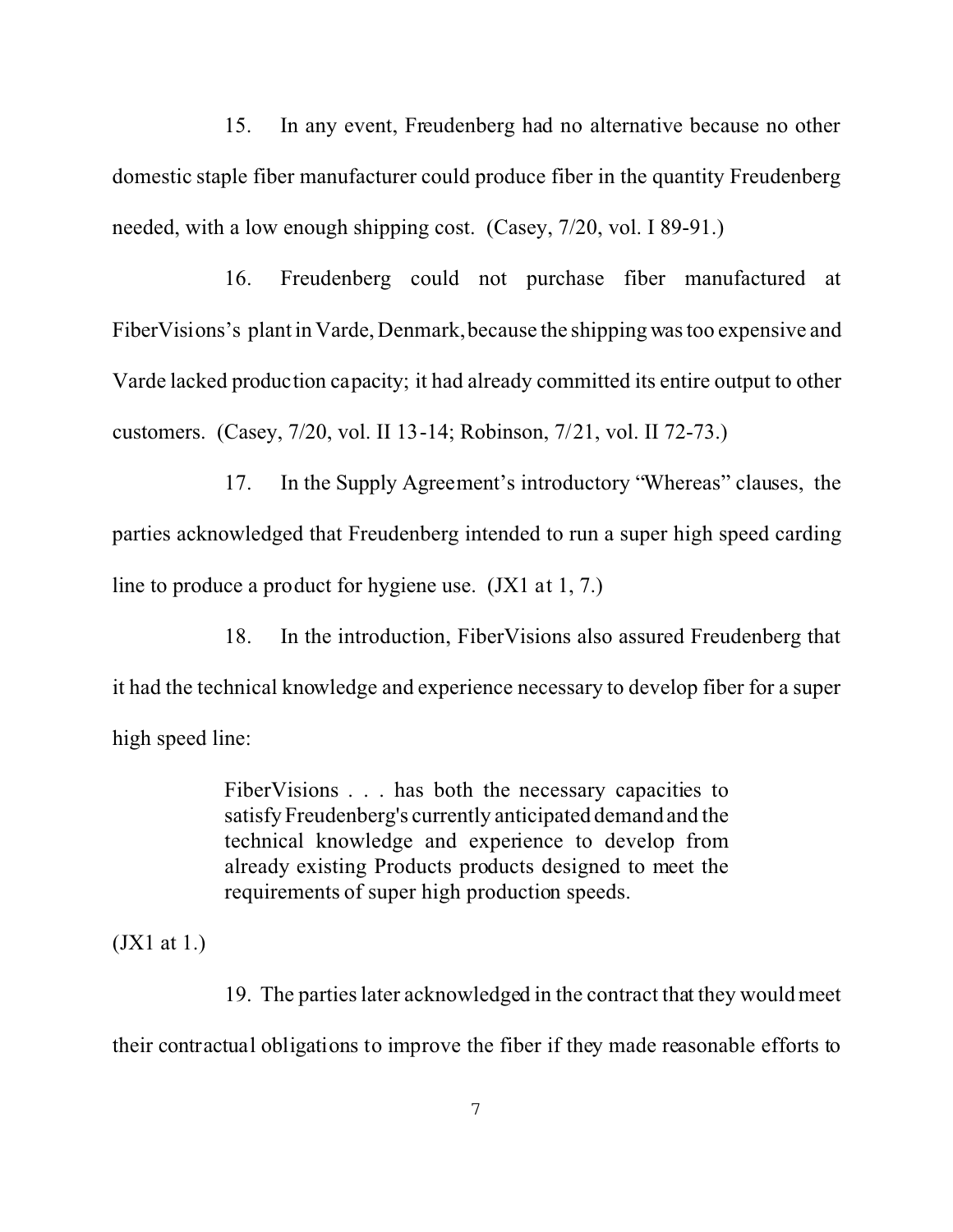produce the best result, using state-of-the-art technology and their knowledge and

experience:

It is the parties mutual understanding that they meet their respective obligations with regard to the improvement of the Products under this agreement if they make commercially reasonable efforts to achieve the best possible result making use of the know-how forming part of the state of science and technology as well as of their own knowledge and experience.

(JX1 at 10.)

20. FiberVisions also agreed, ambiguously, that it would "constantly"

try to improve its fiber to meet a maximum production speed by Freudenberg on a

specific date, or dates:

FiberVisions shall use its best endeavours to constantly improve the Products such that they can be processed on the Production Line at the maximum speed of 400 meters/min. as of the date(s) indicated . . . .

(JX1 at 7.)

 21. These provisions obliged FiberVisions to use or to adopt reasonably available technology and raw materials to produce a fiber for high speed and super high speed production. (JX1 at 10.) The contract, however, did not call for material from Varde, nor for "Varde-style" fiber. Nor did it require FiberVisions to develop new processing methods at FiberVisions's expense.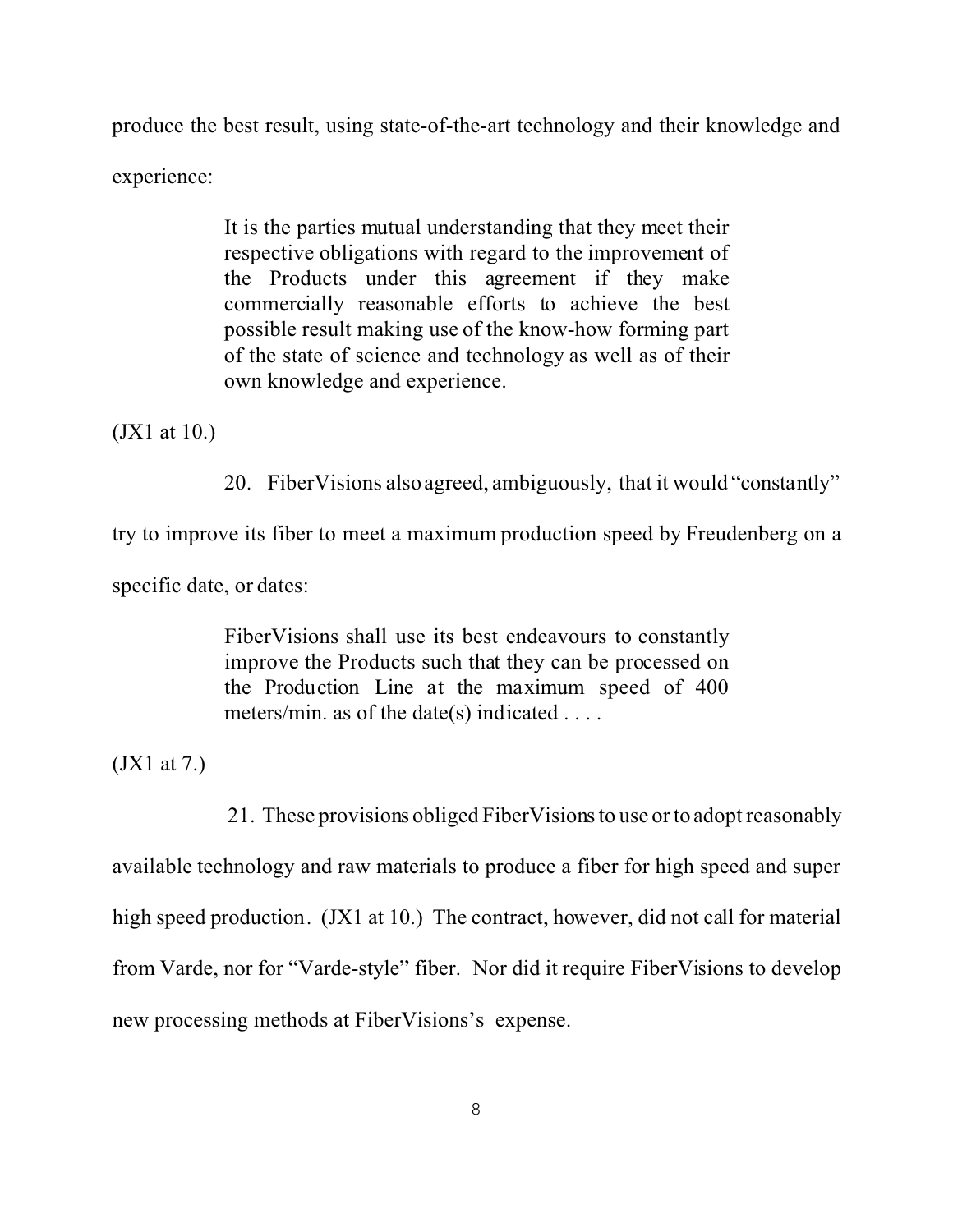22. FiberVisions's production plant in Varde used different processes, different machinery, and different raw materials to manufacture the staple fiber it sold in Europe. (Given, 7/18, vol. I 105-07; PX1023, PX1024, PX1045, PX1046.)

23. FiberVisions did not use the technology from its Varde division for manufacturing Varde-style fiber in its Covington, Georgia, plant. Nor did it supply Freudenberg with Varde-style fiber. (Casey, 7/20, vol. II 13-14, 19-21; PX1096 at 6-12; Pederson, 7/22, 58-62, 76-78.)

24. While the Supply Agreement did not specify the product that FiberVisions was required to supply, the only FiberVisions products specifically referred to in the Supply Agreement were T-196® and T-190® fiber. They are named in connection with pricing. (JX1 at 4.)

25. The Supply Agreement specifically stated: "Initially, the [fiber]. . . shall be manufactured at the Covington, Georgia plant of Fiber Visions. . . ." The agreement allowed that later, FiberVisions could provide fiber made in its Athens, Georgia plant. (JX1 at 2.) Again, the Supply Agreement does not price, nor even mention, Varde fiber, nor any other fiber besides T-196® and T-190®.

26. **Warranties:** Section 4.1.1 of the FiberVisions Supply Agreement states: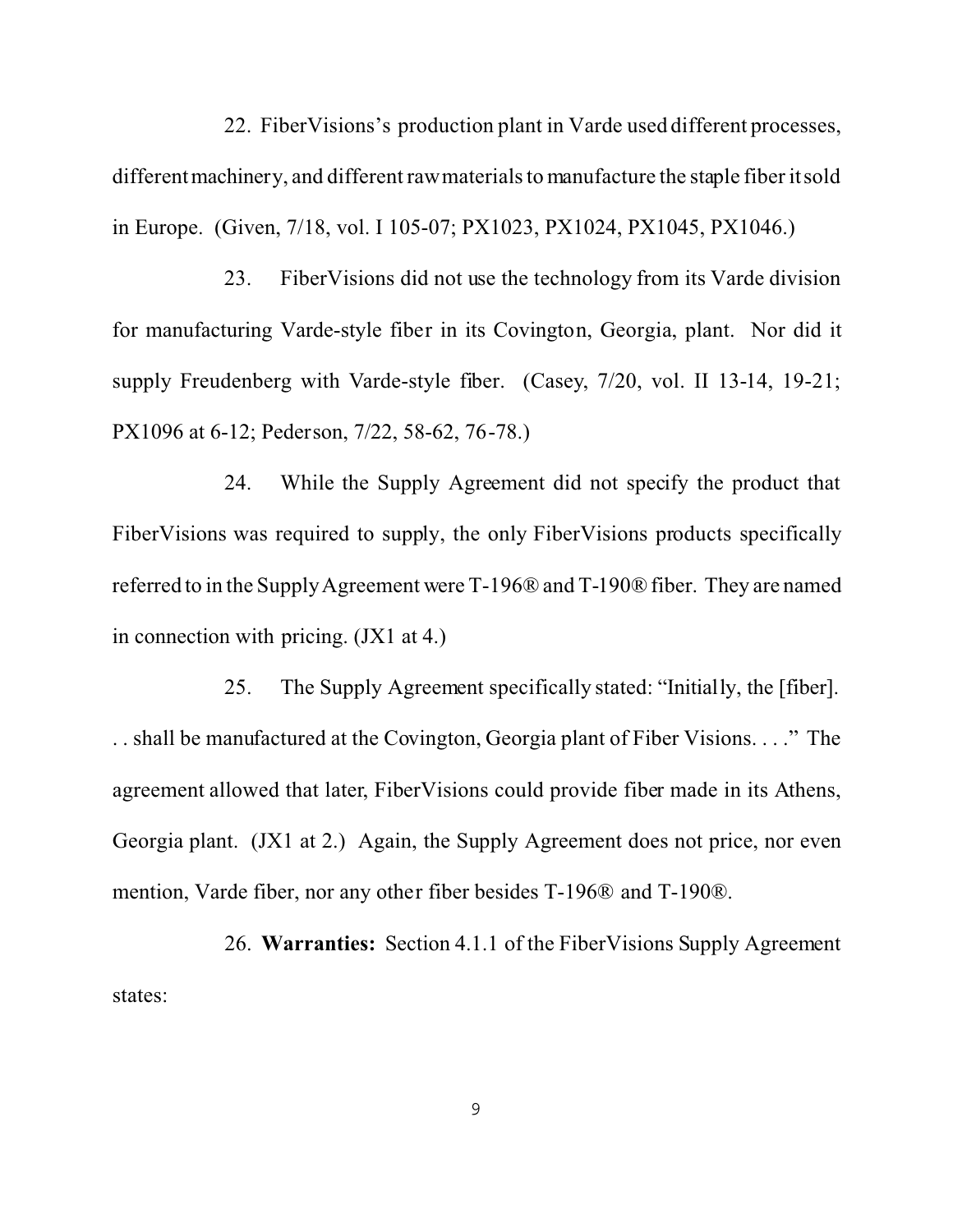FiberVisions warrants that the Products sold to Freudenberg under this Agreement [1] fully conform to the Specifications, [2] are free from defects in material and workmanship and [3] are manufactured and sold in compliance with applicable laws and regulations. (Products which do not conform therewith are hereinafter referred to as "Defective Products"). [The "Specifications" are generally defined in Paragraphs 1.2 and Article 5.]

27. Section 4.1.3 of the Supply Agreement states:

If Products fail to meet the Specifications, Freudenberg shall notify FiberVisions of such failure within ten (10) Working Days of delivery, such notice describing the nonconformity in detail.

28. Section 4.1.4 of the Supply Agreement states:

In the event Freudenberg notifies FiberVisions in writing in accordance with Section 4.[1.]3 above that Defective Products have been delivered . . . the following provisions apply:

> 4.1.4.1 Freudenberg may. . .reject and return to FiberVisions at FiberVisions['s] expense and risk all Defective Products and request that FiberVisions deliver the respective quantity of Products conforming to the Specifications immediately.

29. Section 4.1.4.2 oftheSupplyAgreement gives Freudenberg the right

to buy fiber elsewhere if FiberVisions failed to replace defective fiber after receiving

a Complaint under Sections 4.1.4 and 4.1.4.1.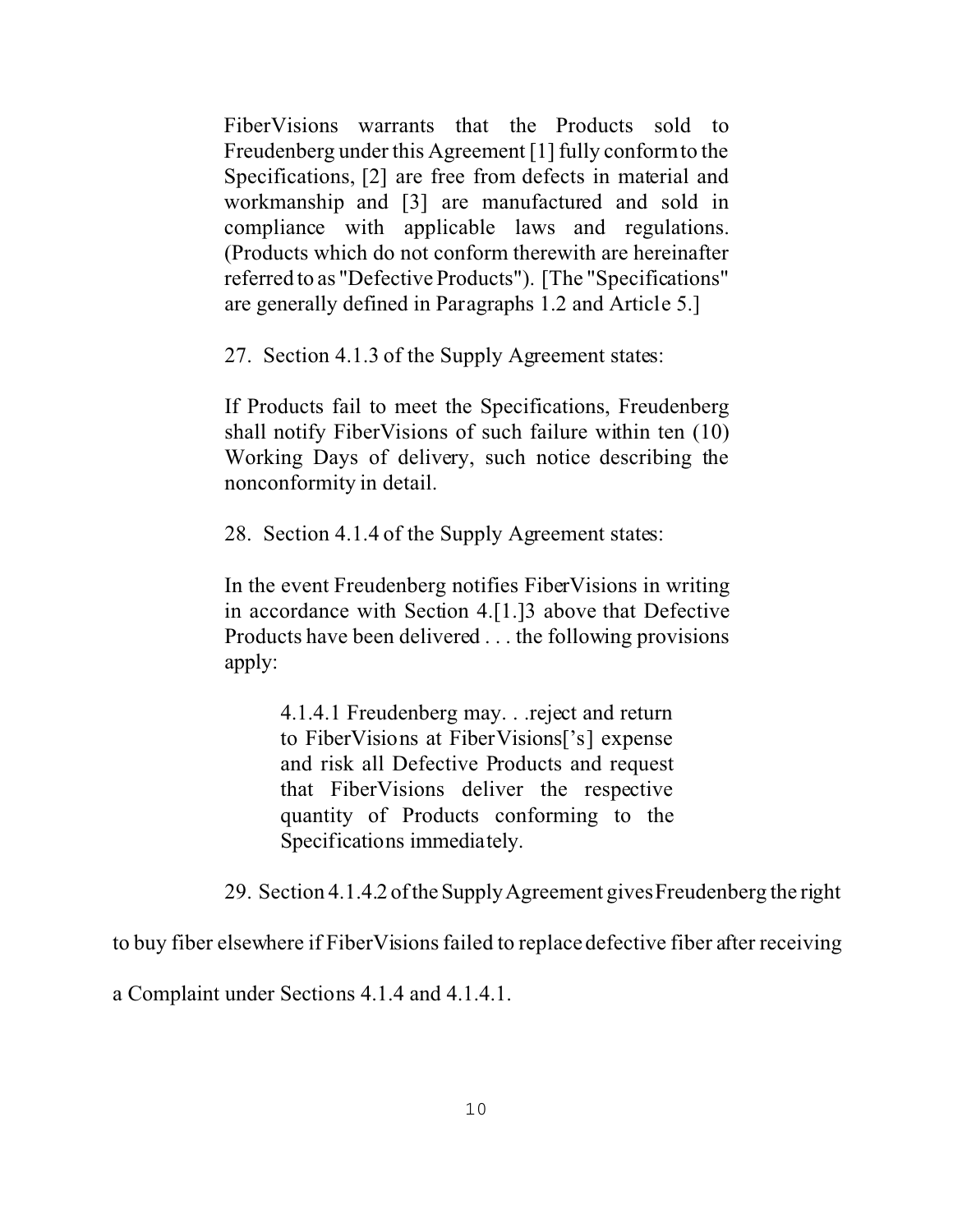30. Sections 4.2 and 4.3 are irrelevant to this litigation. Thus, the

pertinent warranty clause is 4.1.1, set out in the preceding paragraph and referred to

in the Supply Agreement's Section 4.4, below.

31. Section 4.4 of the Supply Agreement states:

The warranties set forth in Sections 4.1.1 through 4.3 above are the sole and exclusive warranties given by FiberVisions with respect to the Products sold to Freudenberg under this Agreement and are given expressly in lieu of any other warranties, express or implied, including, without limitation, any implied warranty of merchantability or fitness for a particular purpose. (JX1§4.4)

32. The Supply Agreement with FiberVisions defined the "Start-Up

Date" for the Freudenberg line as "the first date of production of nonwoven products for commercial sale." (JX1 at 11).

33. The parties later agreed that the "Start-Up Date" was December 1,

2000. (JX2.)

34. From the beginning through 2003, FiberVisions supplied Freudenberg with T-196® polypropylene staple fiber. (Casey, 7/20, vol. II 11.) The FiberVisions Supply Agreement's end seems associated with the customer's termination of its agreement with Freudenberg.

35. During the Supply Agreement's run, FiberVisions never contended through its employees, who often saw Freudenberg's employees and equipment at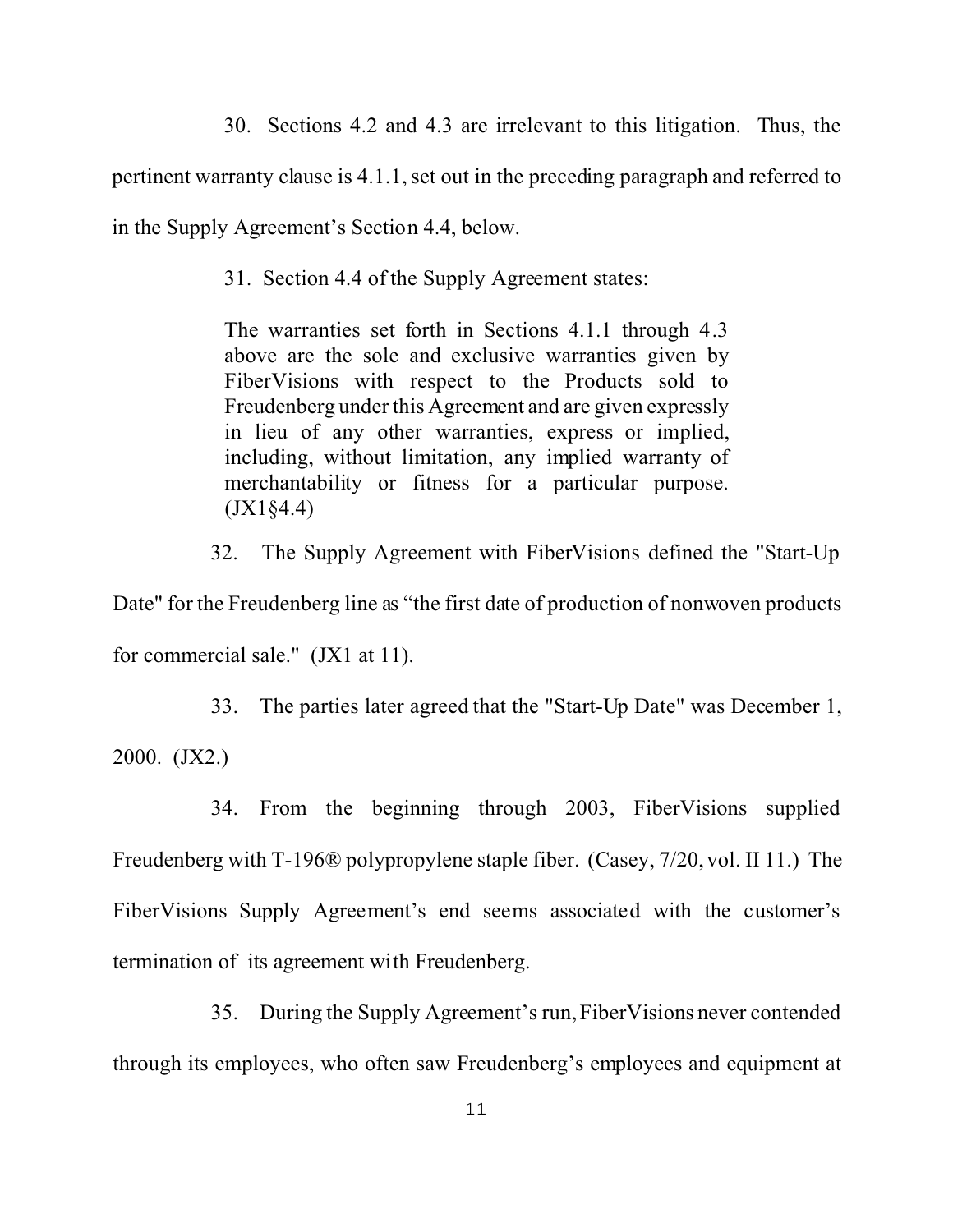work, that Freudenberg's employees or equipment were deficient. (Pederson, 7/21, vol. II 113-14.) Conversely, FiberVisions never agreed, directly or indirectly, that they were not. FiberVisions's current view of Freudenberg's employees includes information developed through discovery in this proceeding.

36. By the same token, Freudenberg's contention to the contrary notwithstanding,FiberVisionsnever agreed, directly or indirectly, that Freudenberg's equipment was suitable to meet Freudenberg's expectations, beyond what was called for in their contract. Obviously, FiberVisions's present position on Freudenberg's equipment also reflects its expert's opinions.

## **C. FiberVisions's Polypropylene Staple Fiber:**

37. Between March and December 2000, Freudenberg and FiberVisions worked together, including joint efforts in Freudenberg's Durham plant, to qualify a fiber and a finished nonwoven material, with the customer and Freudenberg finally selecting FiberVisions's T-196® fiber. (Casey, 7/20, vol. II 58-60.)

38. The customer qualified the T-196® fiber produced by FiberVisions at its Covington, Georgia facility for use by Freudenberg to manufacture top sheet.  $(JX 3 \S 17).$ 

39. The T-196® polypropylene staple fiber at issue was manufactured in Covington.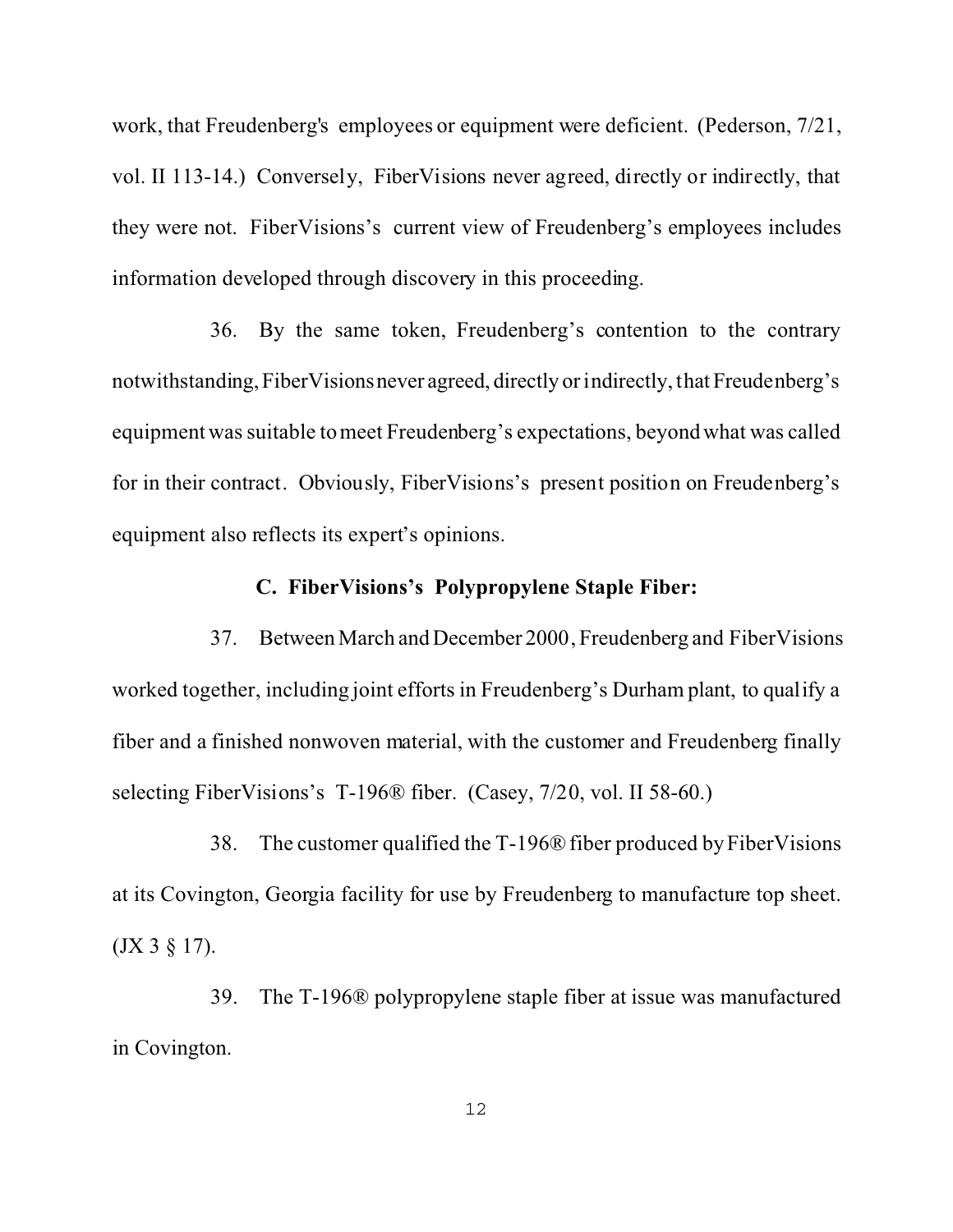40. In order to manufacture the T-196® fiber, FiberVisions ran polypropylene polymer flakes through an extruder, reducing them to a molten state. (Pederson, 7/21, vol. II 106.)

41. The molten polypropylene then passed through a spinnerette, which formed individual polypropylene filaments. As the long, hot filaments left the spinneret, FiberVisions applied a chemical finish, and collected the filaments in containers. (Pederson 7/21, vol. II 106, 114-115.)

42. The fiber containers went to a draw line where FiberVisions stretched the filaments, crimped them, and applied a second chemical finish. The filaments were then cut and baled. (Pederson 7/21, vol. II 106.)

### **D. Freudenberg's Production Process:**

43. FiberVisions shipped the T-196® fiber in bales to Freudenberg by truck. When they arrived in Durham, Freudenberg unloaded them into its receiving area. (Given, 7/18 vol. I 26-29.)

44. The fiber bales arrived wrapped in plastic secured by plastic bale straps. In the receiving area Freudenberg visually inspected the fiber bales, scanned information from the bales' labels into its computer for tracking purposes, began unwrapping the bales, and moved them to the walking floor. (Given, 7/18 vol. I 26- 29.)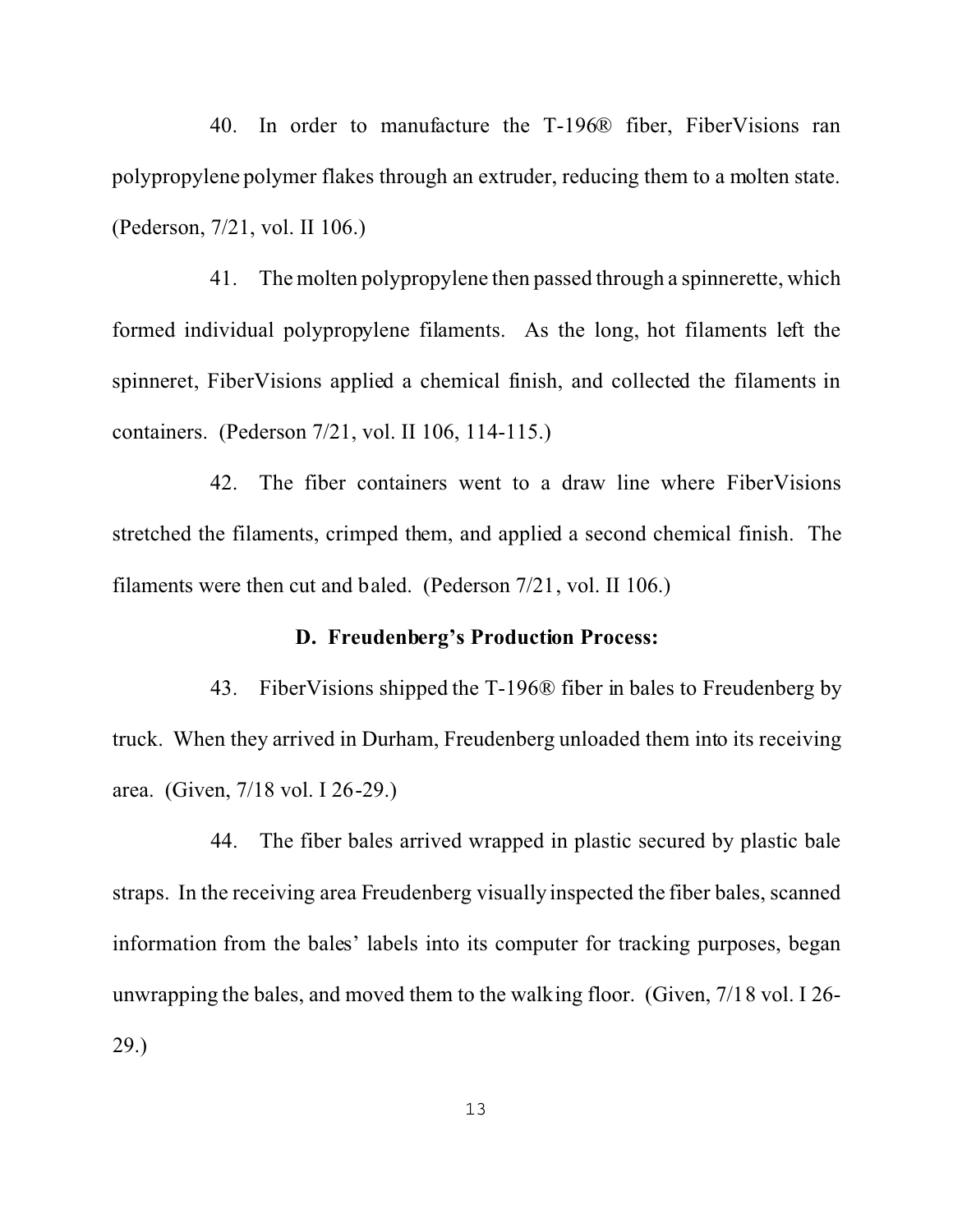45. Once Freudenberg loaded thirty bales onto the walking floor (ten rows of three bales each), the blendomat moved back and forth across the tops of the thirty fiber bales. It removed a four to six millimeter layer of fiber on each pass, then transported the fiber on an air column through a series of pipes. (Given, 7/18, vol. I 30-36.)

46. Along the way, the fiber passed through a cyclone separator to remove particularly heavy particles, several magnet traps to remove any metal that had entered the system, and a mixmaster to mix the fibers in order to produce a homogeneous blend from the thirty bales. (Given, 7/18, vol. I 37-39.)

47. From the mixmaster, air transported the fiber to an opener having a feed roll and a high speed spiked roll, which pulled apart and separated, or "opened," the fiber. (Given, 7/18, vol. I 39-41.) The openers' configuration is important. FiberVisions's expert testified that the configuration was wrong for opening polypropylene staple fiber at high speed.

48. After the fiber left the first opener, air blew it into the second opener, which, like the first opener, performed the same function, opening the fiber. (Given, 7/18, vol. I 41-42.)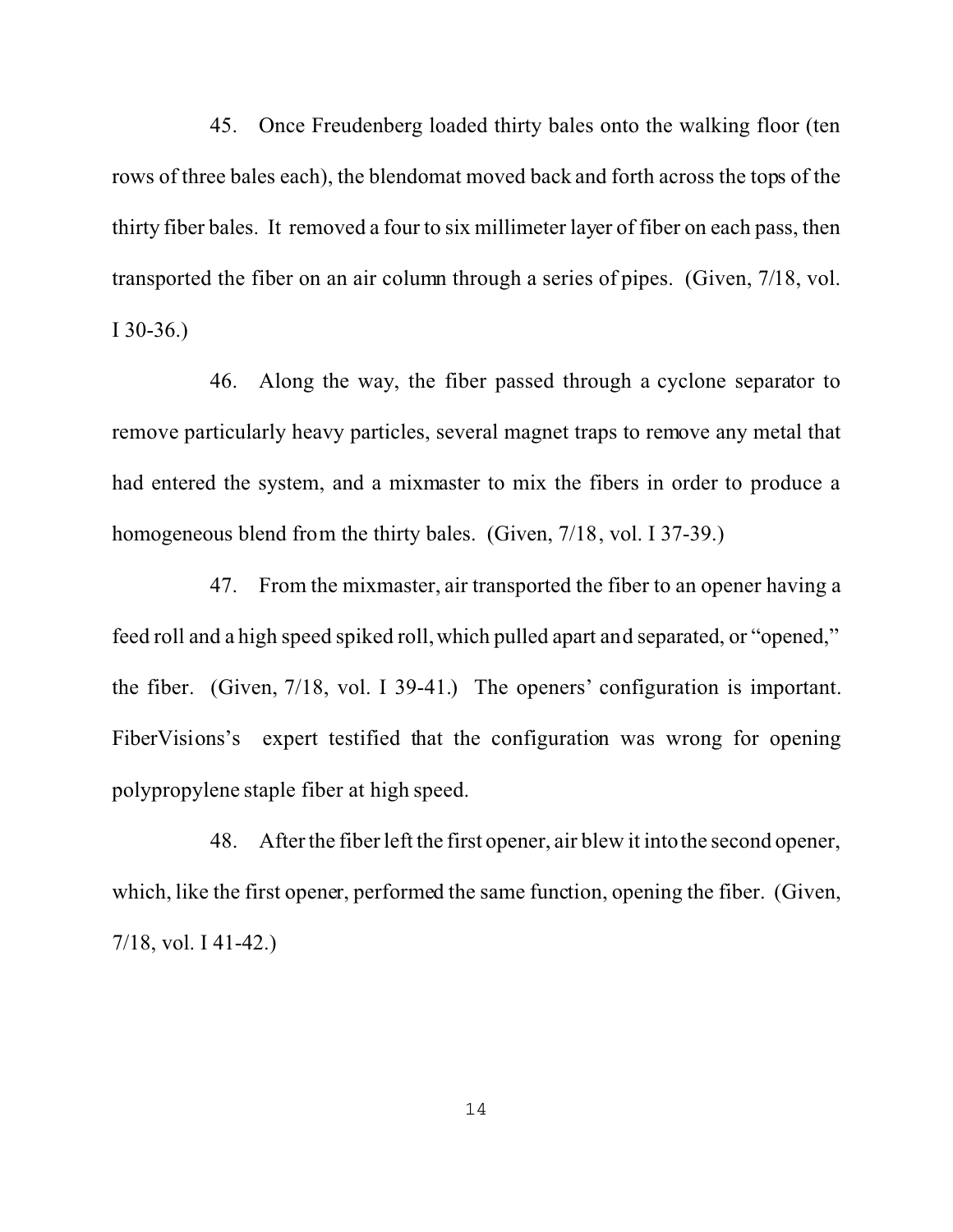49. After the second opener, the fiber entered the master chute or scanfeed, which spread the fiber into a sheet that could enter the card evenly. (Given, 7/18, vol. I 42-45.)

50. The openers were primarily responsible for opening the fiber; butthe blendomat, the mixmaster, and the scanfeed also performed opening. (Given, 7/18, vol. I 40-42.)

51. The card had a series of rollers with wires that combed the fiber. The card continued to open the fiber and began to orient the fibers in the proper direction to form a web. When the fibers left the card, they lay in two sheets. (Given,  $7/18$ , vol. I 46-51.)

52. The two sheets passed through the calendar, which bonded them by heat and pressure to form a single, thin sheet of thermobonded, nonwoven, top sheet material. (Given, 7/18, vol. I 51-52.) The top sheet material was cut and formed into large rolls, sized to meet the customer's specifications.

53. Because Freudenberg's line, at times, could not open the fiber supplied by FiberVision, fiber built-up and fouled Freudenberg's card machine, requiring Freudenberg to stop production for cleaning. (Given, 7/19, vol. I 100-03.) This situation's cause, frequency and duration are difficult to know because, under the best circumstances, card machines are periodically cleaned. Also, there are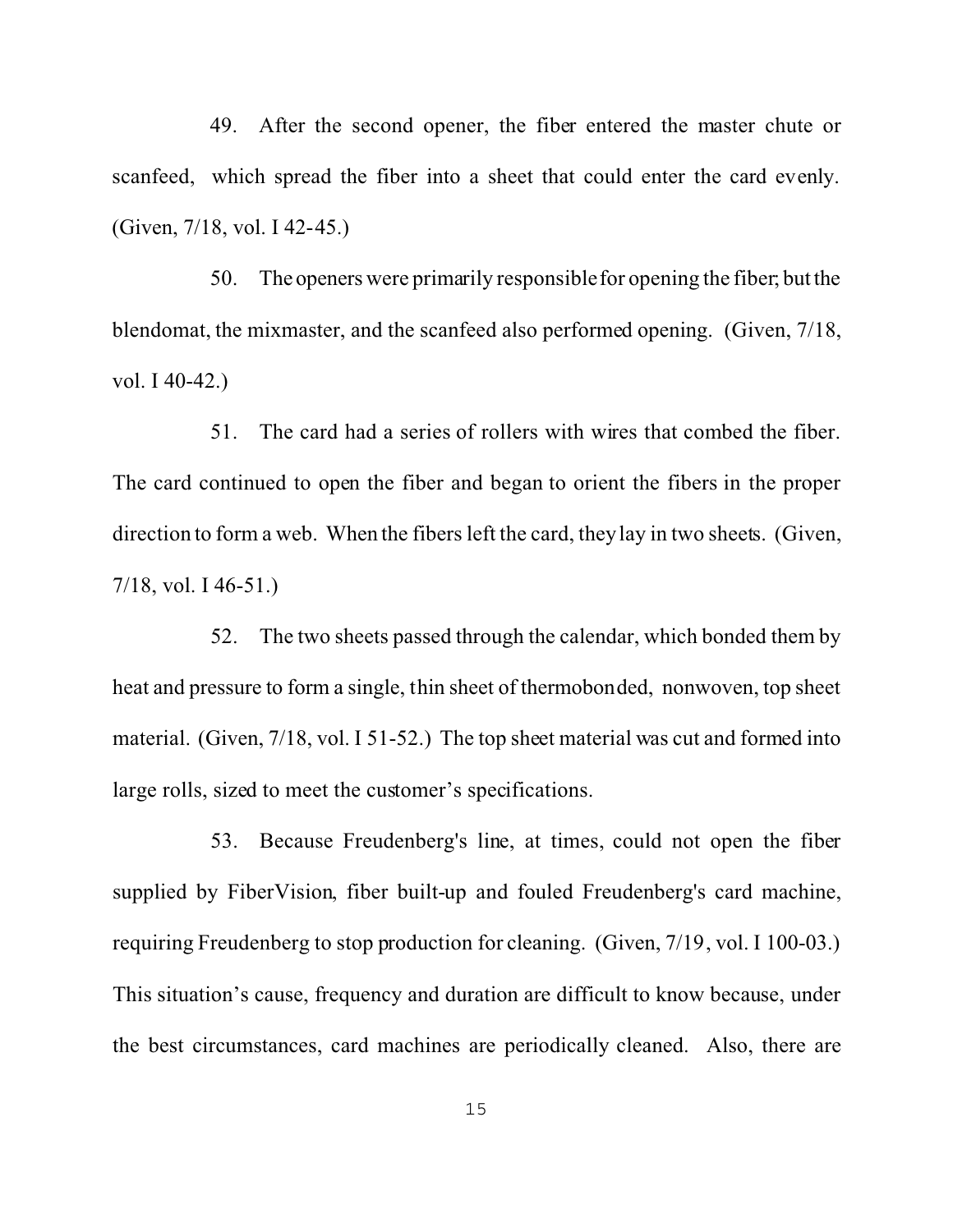different reasons for fiber build-up. Moreover, Freudenberg lost, discarded, or destroyed some of its production records, which could have shed light on this issue.

54. The question of whether Freudenberg's carding problems were caused by FiberVisions's fiber is the threshold factual dispute. FiberVisions contends that with a few specific exceptions, for which it settled, Freudenberg's production problems were caused by Freudenberg's inadequate, inexperienced, poorly trained staff and Freudenberg's inappropriate equipment.

55. **Freudenberg's Production Staff:** Despite the fact that its Durham line was state-of-the-art and Freudenberg expected high yields, Freudenberg's staff was, admittedly, inexperienced. (7/18/05 TT, Vol. II, pp.42-43 (Given)).

56. At start-up, the plant had no process engineer. When one signed on, in September 2002, he came without experience in carding polypropylene, which is relatively difficult to open. The process engineer was trained by an equipment supplier, but not using polypropylene. (7/18/05 TT, Vol. I, pp.17-19 (Given); 7/18/05 TT, Vol. II, pp.71-72 (Given); 7/19/05 TT, Vol. I, p.119 (Given)).

57. The plant's manager, who did not testify, also had no experience with polypropylene, nor with high speed production. Freudenberg's General Manager, who took responsibility for the Durham plant in April 2001, had experience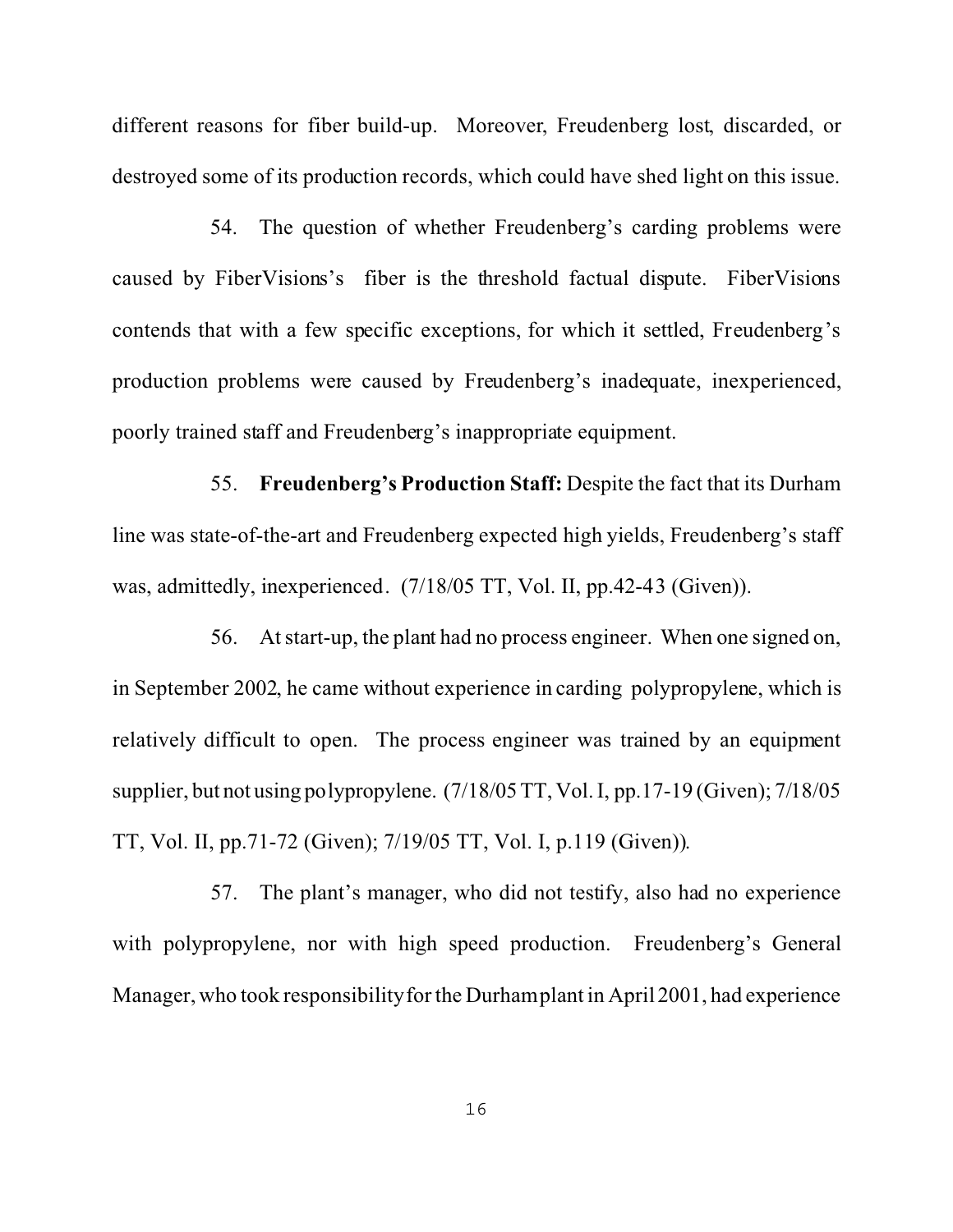with polypropylene, but in the distant past and running at low speed. (7/18/05 TT, Vol. II, p.72 (Given); 7/20/05 TT, Vol. II, pp. 38-40. (Casey)).

58. The inexperience of the Durham plant's staff was not customary for the industry. (7/21/05 TT, Vol. I, p. 110 (Nolan)). The staff's inexperience with polypropylene is potentially important because, as all agree, polypropylene, with its low melting point, is difficult to open.

59. **Freudenberg's Known Equipment Problems:** Freudenberg experienced equipment problems from the start. Freudenberg's General Manager for the Hygiene Division, William Casey, testified that when he arrived in Durham in April 2001, equipment problems took precedence. (7/20/05 TT, Vol. I, pp. 52-53, 75 (Casey)).

60. During the contract's term Freudenberg asserted claims against four different equipment manufacturers. Significantly, Freudenberg settledwith the card's manufacturer, for a sum of money on a claim that the card was improperly manufactured, preventing Freudenberg from running its line at anticipated speeds. The card manufacturer had to work with Freudenberg to redesign the card. (*Id.* at. 82- 83 (Casey); 7/20/05 TT, Vol. II, pp. 42-44, 74-77 (Casey); *see* DX 2062).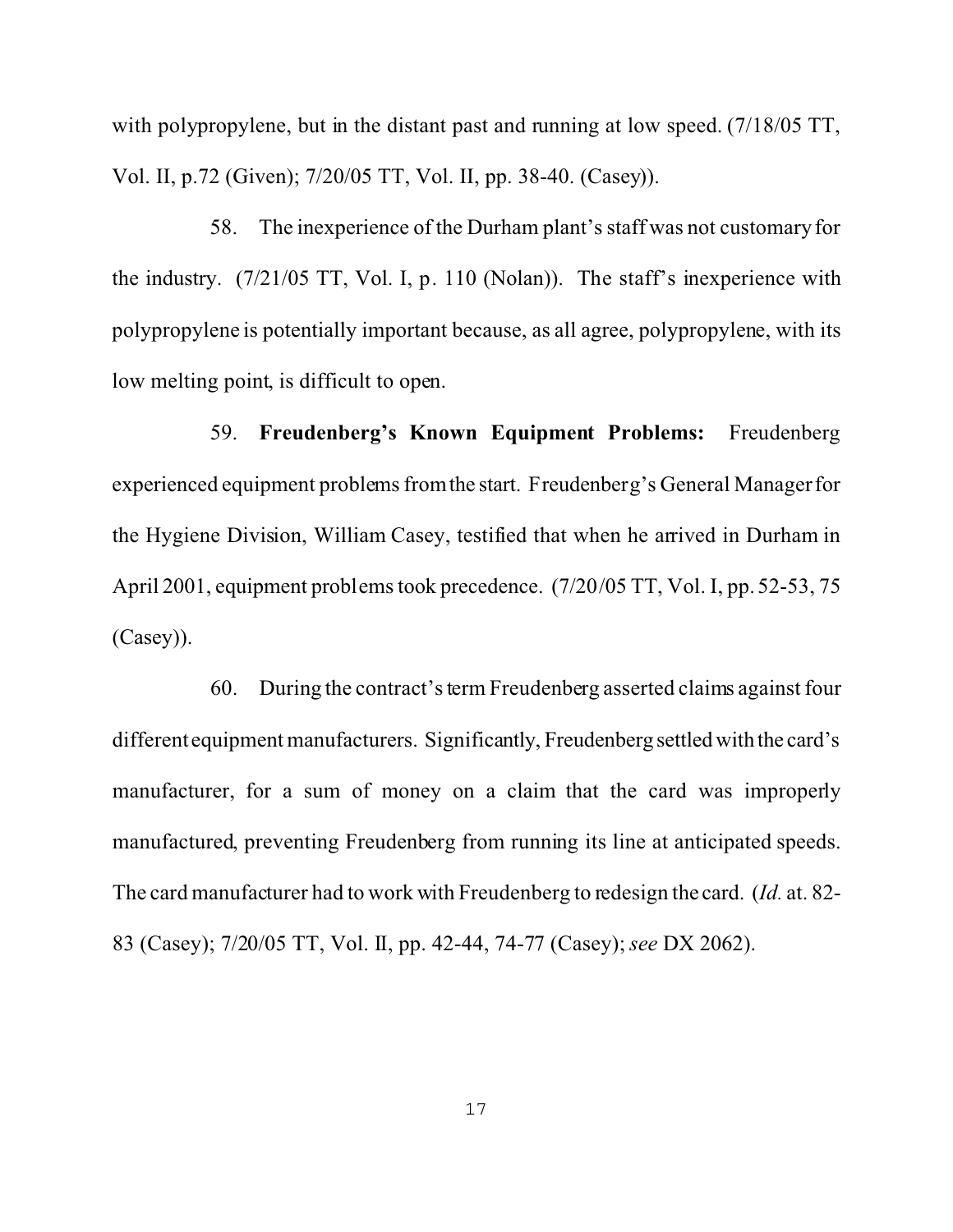61. Freudenberg also asserted a claimagainstTrützschler concerning the chute that feeds the openers, ultimately settling with it for \$450,000. (7/20/05 TT, Vol. I, pp. 81-82 (Casey)).

62. Additionally, Freudenberg had problems with the slitter and the robot. Those problems, however, were resolved without large damage payments. (*Id.* at 83 (Casey)).

63. Finally, Freudenberg experienced problems with the camera system installed to monitor the web quality coming off the card. Freudenberg purchased the camera system after the line had been running for several months, when the subject arose during discussions with the customer and "after research we found some of our more hygiene-related customers apparently had some of this equipment." (7/20/05 TT, Vol. II, pp. 46-49, 53). In a November 2001 internal e-mail Casey wrote: "Competition has on-line visual detection system whereas [Freudenberg] does not." (DX 2053 at 4116). The camera equipment supplier was forced to work with Freudenberg to redesign the system for Freudenberg.

64. In 2003, the final year for the Supply Agreement, Freudenberg finally resolved the equipment problems of which it was aware. (7/20/05 TT, Vol. I, p. 89 (Casey)). Before that Freudenberg admittedly had "a lot of downtime" because of equipment problems. (7/20/05 TT, Vol. II, p. 45 (Casey)).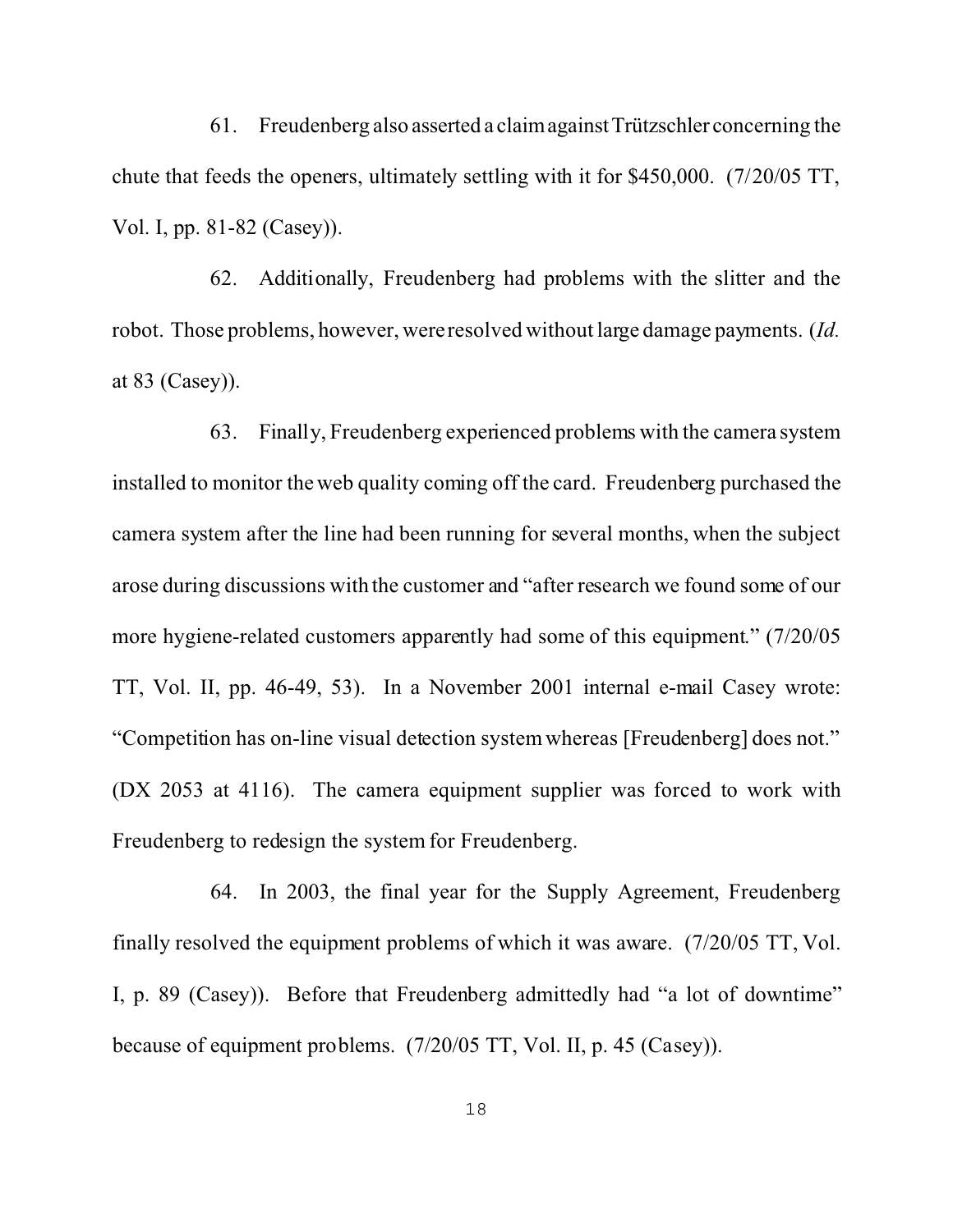65. After settling with the equipment manufacturers, in part because it could not run the line at the desired speeds, Freudenberg "no longer pursued the higher speed and the equipment was satisfactory at the speed that we were running." (7/20/05 TT, Vol I, p. 89 (Casey)).

66. During the time at issue, the Durham line averaged 270 meters per minute. While that was below Freudenberg's expectations, 400 meters per minute, it was above the 200 meters per minute typically achieved by American producers at the time, and even higher than the 250 meters per minute typically achieved then in Europe. (*Id.* at 74 (Casey)).

67. **Freudenberg's Other Equipment Problems:** Not only did Freudenberg have known equipment problems for which it made claims, its production suffered due to other equipment problems. FiberVisions's expert, Benjamin Nolan, testified credibly that Freudenberg's opening equipment was not appropriate for its intended job. (7/21/05 TT, Vol. I, p. 98 (Nolan)).

68. Nolan never saw the Durham line in operation. He relied on documents presented to him by FiberVisions's counsel. And in some ways, he was not "strong" on fiber manufacture. Nevertheless, Nolan has over 20 years experience carding polypropylene fiber for top sheet applications. (*Id.* at 68 (Nolan)). His testimony about opening polypropylene fiber at high speed, a major issue in this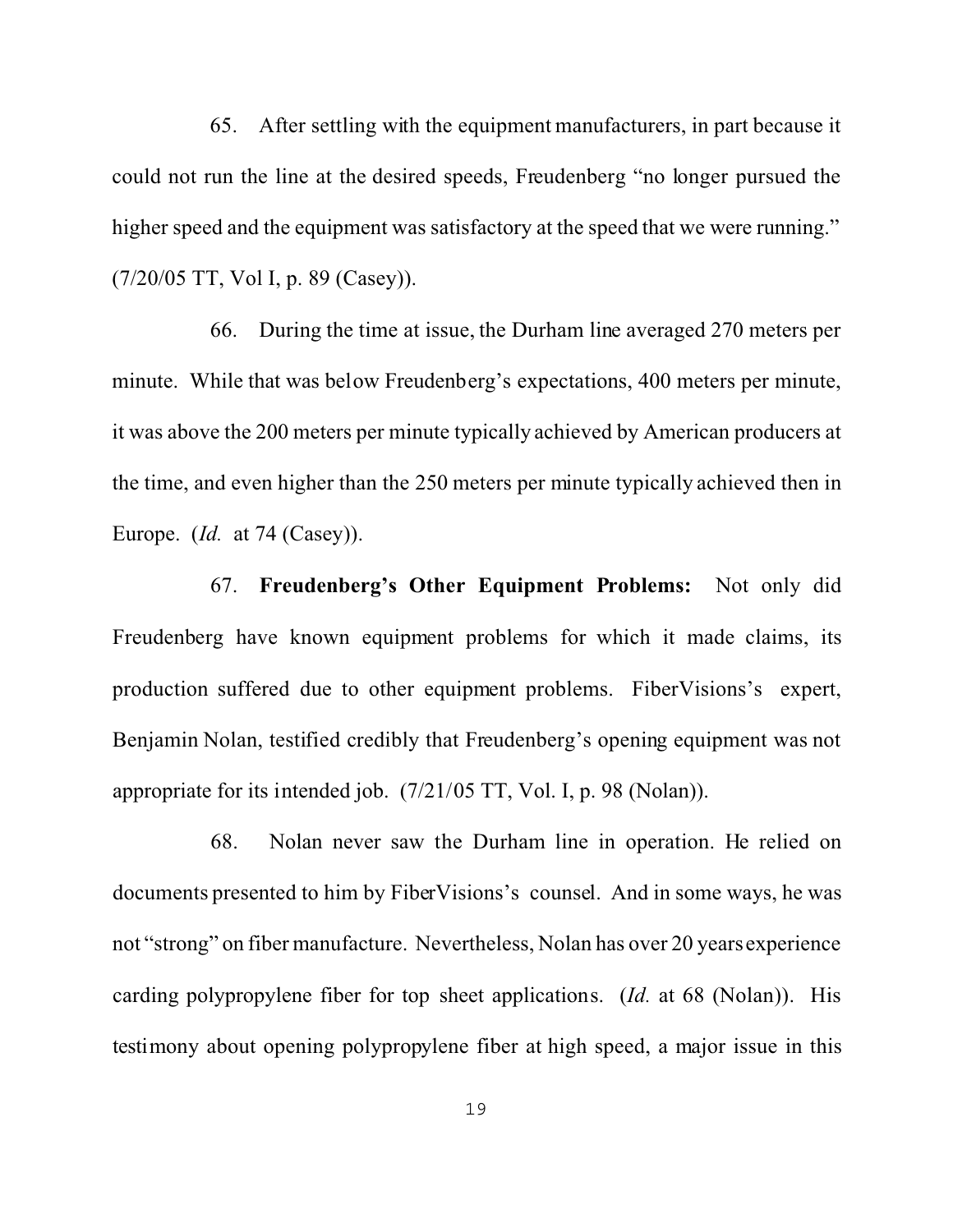litigation, was persuasive. The court finds his opinions well-informed, consistent, reasonable and believable.

69. As Nolan explained, polypropylene fiber must be opened gently because of its low melting point. Freudenberg's openers, however, did rapid opening. As Nolan further explained, the fine openers on the Freudenberg line were better suited to open polyester fiber with its much higher melt point, or low volumes of polypropylene fiber. (*Id.* at 98-108 (Nolan)). Again, it is recognized in the industry that polypropylene fiber is more difficult to open than polyester. (DX 2143-44; PX 1068).

70. As Nolan testified, the Trützschler equipment in Durham was insufficient to open the contemplated volumes of polypropylene fiber. Because polypropylene fiber is more difficult naturally, requiring different opening than polyester, that does not mean the T-196® fiber was defective or substandard.

71. Nolan testified that Freudenberg should have installed three or four multi-stage openers to open the fiber more gently and thoroughly. (7/21/05 TT, Vol. I, pp. 104-105 (Nolan)).

72. In 2000, "all of the openers [Nolan] dealt with T-196 running the hygiene polypropylene material has been with multi-openers." (*Id.* at 139-140 (Nolan)). The same manufacturer that provided the fine openers for the Durham line,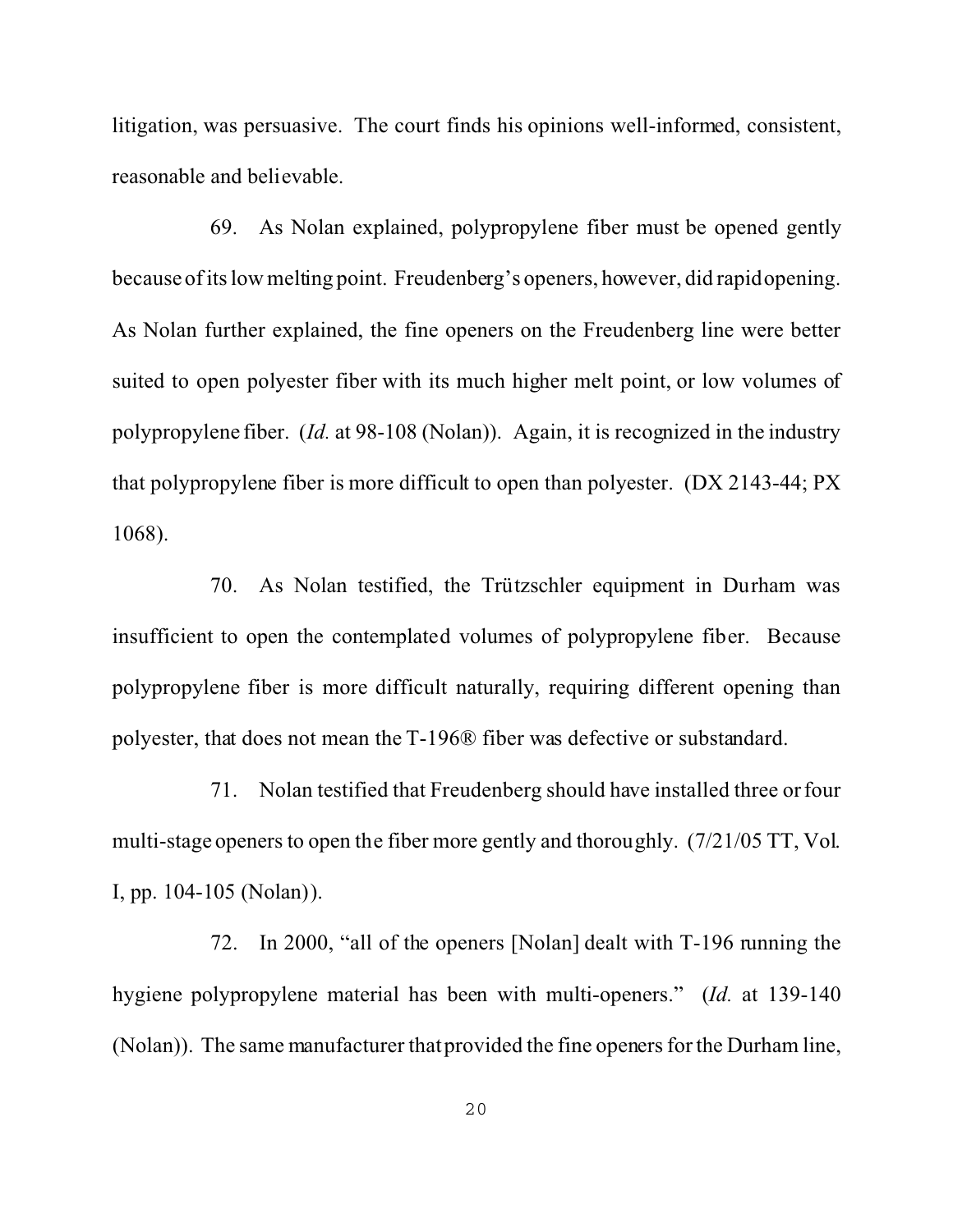Trützschler, manufactures multi-stage openers. Trützschler's literature seemingly suggests using multi-stage openers with polypropylene fiber. (*Id.* at 104-105 (Nolan); DX 2143-44).

73. As Nolan explained, using several multi-stage openers would not slow down the overall line speed. (7/21/05 TT, Vol. II, pp. 45-46 (Nolan)). On the contrary, for the throughput Freudenberg desired (1700 kg of fiber per hour if the line was running at 400 meters per minute), the fine openers on the Durham line were inadequate because each fine opener in the series could only process 1500 kg per hour. (7/21/05 TT, Vol. I, p. 107 (Nolan)).

## **E. Fiber Problems – Generally:**

74. Before and almost immediately after the FiberVisions Supply Agreement's Start-Up Date,Freudenberg had problems with the FiberVisions's fiber. (Casey, 7/20, vol. I 75-76 and vol. II 102-03; Jaekel, 9/27, 13-15; *see also, e.g.*, PX1098.)

75. Some fiber delivered initially by FiberVisions did not comply with the requirement that the fiber be "free from defects in material and workmanship." (JX1 at 5.) In general, the fiber presented two problems: contamination and fused fiber. (*See, e.g.*, JX11, JX18.)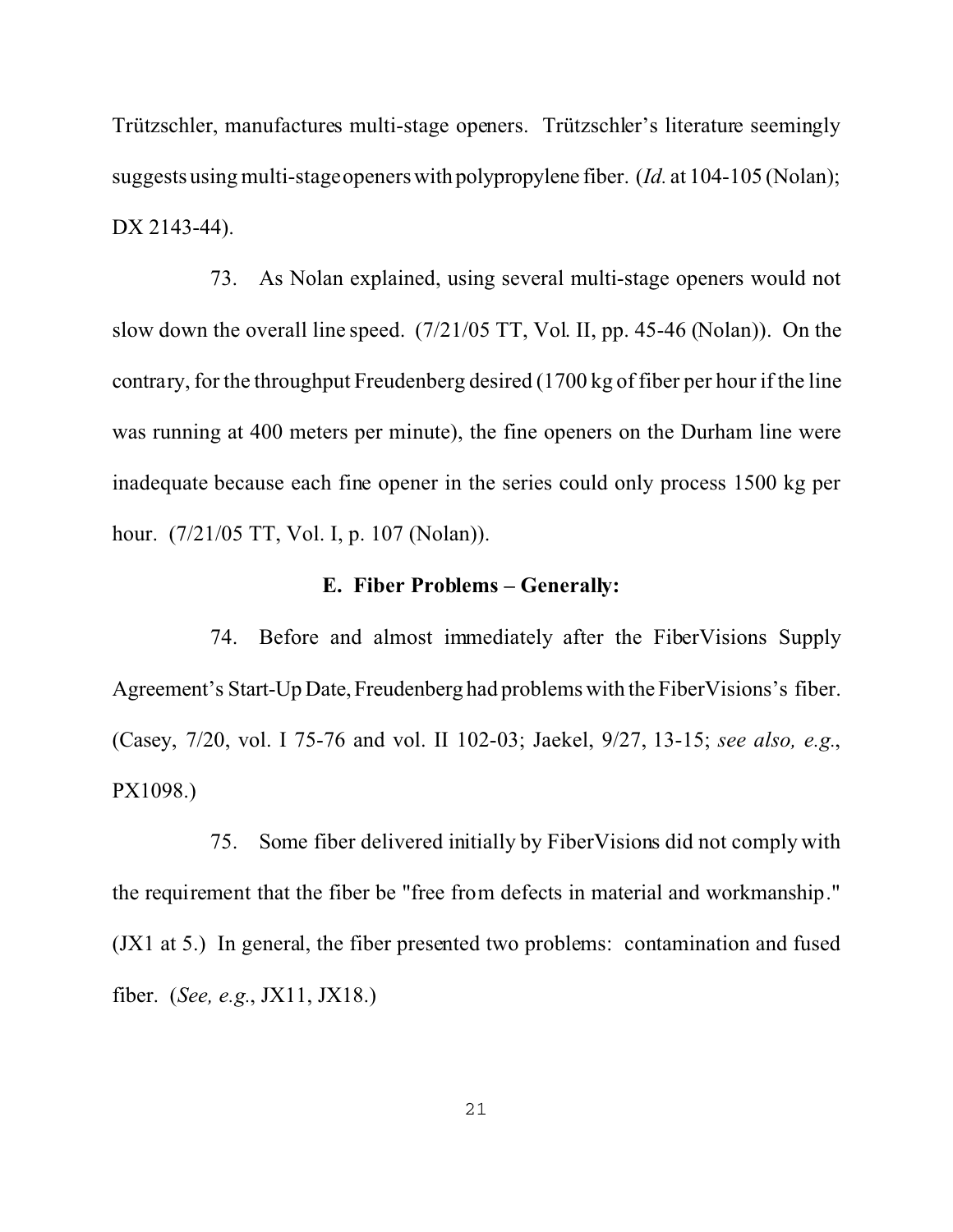76. FiberVisions was bound by the Supply Agreement to deliver fiber that standard equipment for a top sheet line could open.

77. The contaminated fiber had foreignsubstances, for example: grease, pieces of plastic, metal bale straps, insects, wood, and, in one instance, a bolt. (JX18, JX20, JX22, JX24, JX41, JX70, PX1098 at FIB-1956.)

78. Some bales delivered by FiberVisions weighed between 550 and 670 pounds, (*see, e.g.*, JX39, PX1098 at FIB 1965; Given, 7/18, vol. II 16.) a range too great for proper fiber, and bales that were too large, too small, too tightly packed, and with too little bloom. (*See, e.g.*, PX1068.)

79. Also, FiberVisions delivered some fiber without proper paperwork, on the wrong days, and in dirty trucks. (*See, e.g.*, JX21, JX25, PX1098 at FIB 1970.)

80. Beginning in January 2001, and continuing throughout the FiberVisions Supply Agreement's term, Freudenberg notified FiberVisions about fiber problems. (Given, 7/18, vol. I 57-61, Casey 7/20, vol. I 83-87; *see also, e.g.*, PX1098 at FIB 2036, JX70.)

81. Freudenberg submitted complaints to FiberVisions by written "Corrective Action Requests" ("CARs"), by e-mail, by telephone calls, and by joint staff meetings. (Casey 7/20, vol. I 83-84; *see, e.g.*, JX11, JX17-40, PX1034, PX1043, PX1045, PX1097; *see also* Freudenberg Exhibit Addendum at Exhibit A.)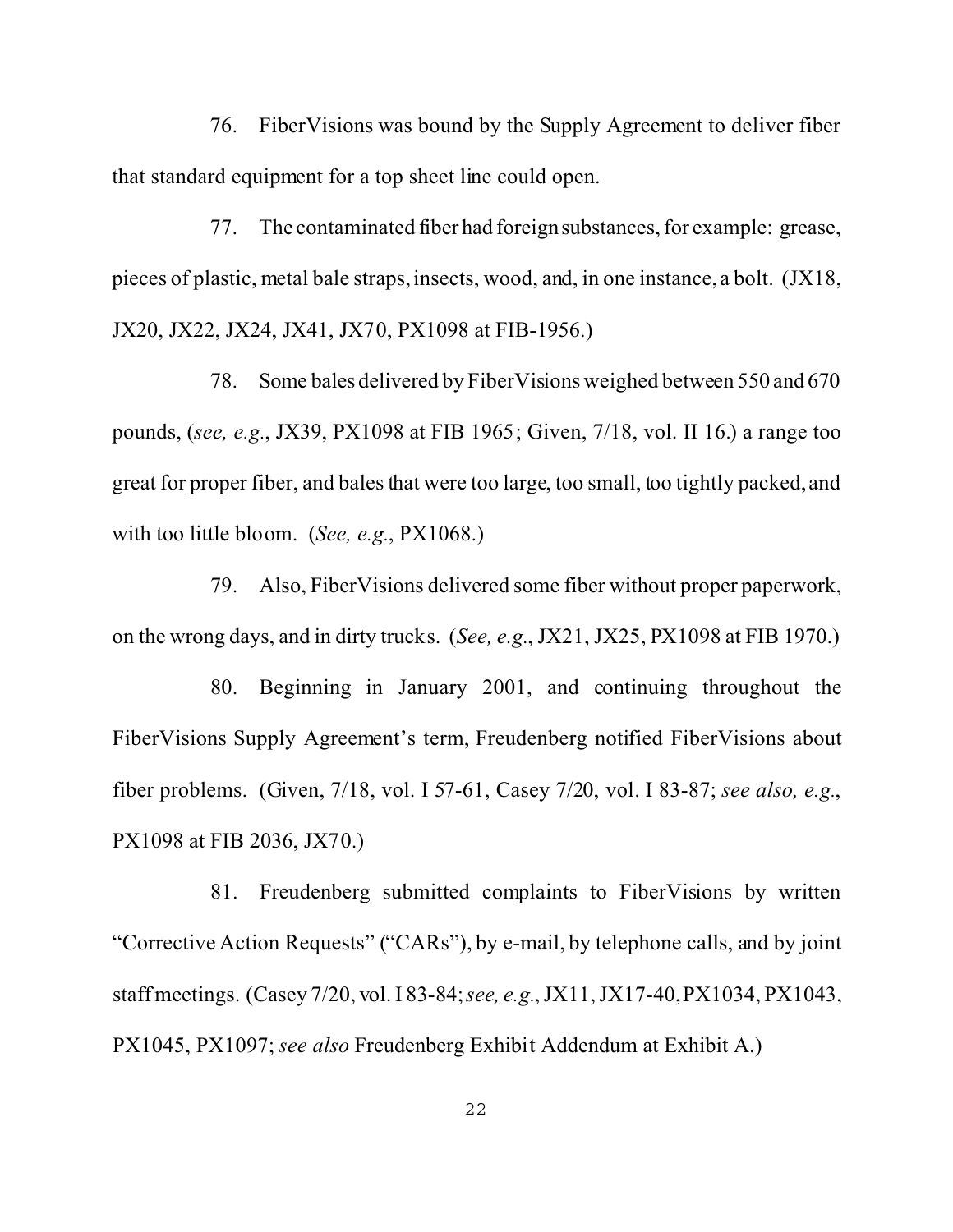82. Finally, Freudenberg and defendant agreed to meet weekly in person or by telephone to discuss fiber problems, including fused fiber. (Casey, 7/20, vol. II 106-07, PX1052 at 4.)

83. During the three-year Supply Agreement, Freudenberg sent more than fifty CARs to FiberVisions. (JX7, JX17-JX41, JX43-JX65, JX67-68, JX70, PX1012.)

84. FiberVisions recorded more than sixty complaints from Freudenberg. (PX1098, PX1099, PX1100.) In addition, meeting minutes and e-mails record discussions about various complaints. (PX1025, PX1034, PX1043-46, PX1048, PX1052-54, PX1060-67, PX1097, JX11, DX2007, DX2031, DX2032, DX2033.)

85. **Fused Fiber:** For present purposes, Freudenberg's dissatisfaction with FiberVisions's product mostly concerns "fused fiber." The term "fused fibers" has no contractual or standard definition. It generally refers here to a large, polyglot group of defects having meaningless distinctions in appearance but producing the same results on Freudenberg's line. (Given, 7/19, vol. I 101-03; Given, 7/18, vol. I 63-66; Casey, 7/20, vol. I 75-76.)

86. Although Freudenberg usually uses the generally accepted term "fused fiber," it also includes "harsh fiber," "unopened fiber," "fiber build up in the card," "spin fusion," "entangled fiber mass," and "rat-tail fiber to indicate defects in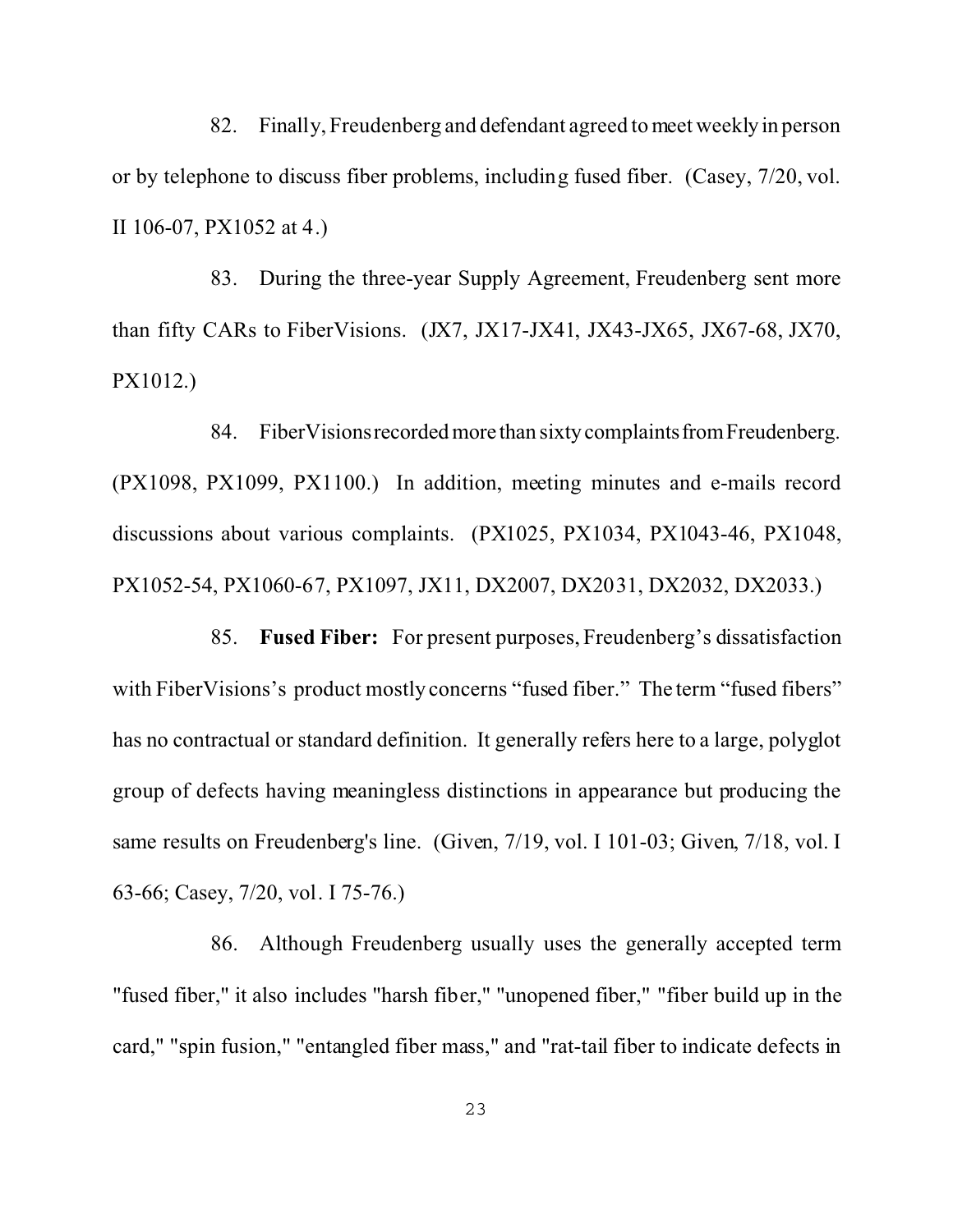the fiber received from FiberVisions." (JX17, PX1045, PX1056, PX1063, PX1098 at FIB 1961, PX1099 at FIB 2005, PX1100 at FIB 2000; *see also* Given, 7/18, vol. I 65-66.) Again, none of these terms is defined. Only an expert can tell whether fiber is "fused," "harsh," and so on.

87. Freudenberg considered fiber fused if the fibers were "stuck

together," were "hard," or would "not separate." (Given, 7/19, vol. I 101-03, Casey,

7/20, vol. II 116-17.)

88. Several pieces of machinery on FiberVisions's processing lines

could generate fused fibers:

- (a) If the hot fiber filaments came into contact when discharged by the spinnerets, they could fuse (Pederson 7/21, vol. II 114). FiberVisions referred to the fused fibers generated by the spinnerets as spin fusion (PX1098 at FIB 1961; PX1099 at FIB 2020);
- (b) FiberVisions created fused fiber when it stretched the fiberfilaments on the draw rolls (JX11); and
- (c) FiberVisions created fused fibers when tangled fibers entered the crimper (PX1098 at FIB 2030).
- 89. To the extent that it saw fused fibers or contamination on the bale's

surface, Freudenberg sometimes removed the contaminants or returned the bales.

(Given, 7/19, vol. I 110-15;*see also* Given, 7/18, vol. II 5-7.) Sometimes, it used the

bales. *(See, e.g.* JX35.)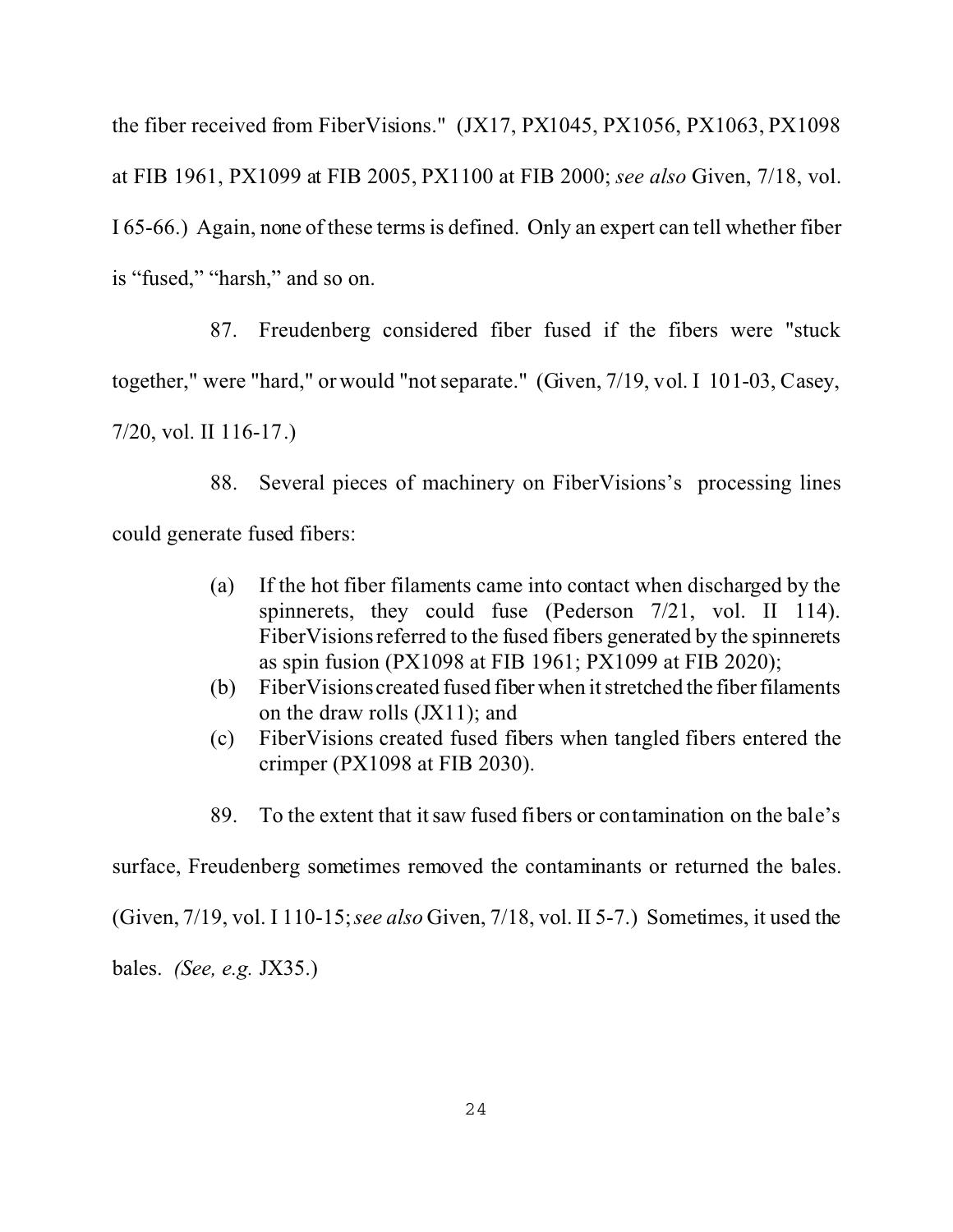90. Under its contract with the customer, Freudenberg had to deliver specified quantities of a finished product. (JX3.) Thus, according to Freudenberg, it could not reject every bale that had an apparent problem because to do so would, in effect, close its production line and breach its agreement with the customer. (*See* Casey, 7/20, vol. I 90, vol. II 101.) This contention, however, is unhelpful because Freudenberg concluded without proving, that had Freudenberg rejected more bales, FiberVisions would not have replaced them by promptly shipping more product.

91. More importantly, Freudenberg knowingly ran defective bales when it also knew that doing so would foul its production line and create the very conditions it could not tolerate: waste and downtime. When Freudenberg knowingly ran defective bales (*See e.g.* JX35), it bears the consequences. The waste and downtime Freudenberg generated by knowingly running defective bales is probably not great, but it cannot be determined from the record.

92. The vast majority of any fused fibers were, however, dispersed throughout the fiber bales and, therefore, they were undetectable to Freudenberg until Freudenberg accepted and processed the bales.

93. More than half the CARs and almost half of FiberVisions's complaint reports relate to fused fiber. (*See* Freudenberg Exhibit Addendum at Exhibit A.) The first fused fiber CAR was dated November 30, 2001. (JX17.) The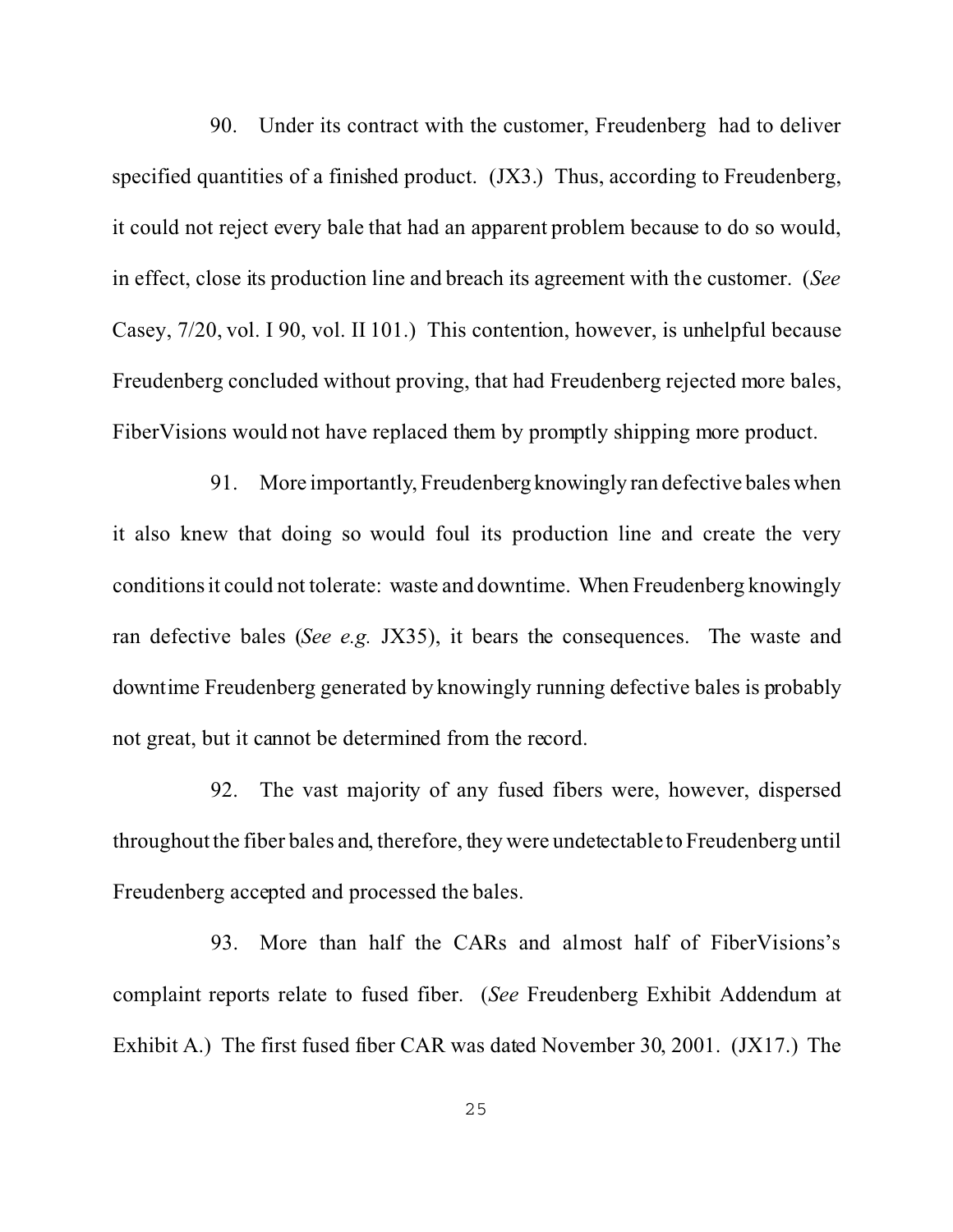second fused fiber CAR came five months later, on April 3, 2002. (JX23.) The fused fiber CARs began in earnest on March 27, 2003, almost a year after the second fused fiber CAR, eleven or twelve months after Start-Up, and toward the Supply Agreement's final months. (JX33.) (Again, the Supply Agreement did not end due to anything attributable to FiberVisions.)

94. From Start-Up through March 2003, fused fiber generated three CARs. (JX23, 33, 34.) But then, in April 2003, Freudenberg submitted twelve fused fiber-type CARs. (JX38, 40) (JX 39 refers to uneven bales) 42-44, 46-50.) That precipitated a meeting in Durham on April 24, 2003. After the meeting the frequency of fused fiber CARs subsided, except for a spate in July 2003. At times, FiberVisions admitted responsibility for problems. (*See* Freudenberg Exhibit Addendum at Exhibit A; PX1098, PX1099, PX1100.)

95. For example, in June 2001, Freudenberg complained of a fiber buildup in its card wire. FiberVisions concluded that the sample provided by Freudenberg contained "mostly spin fusion with some melted bale wrap." (PX1098, at FIB-001961.) "Spin fusion" is caused at the spinnerette on the FiberVisions fiber line. (Pederson, 7/22, vol. I 5-6.)

96. At the end of 2001, Freudenberg reported finding a lot of fused fibers in a bale. (PX1098, at FIB-002030.) FiberVisions found that the sample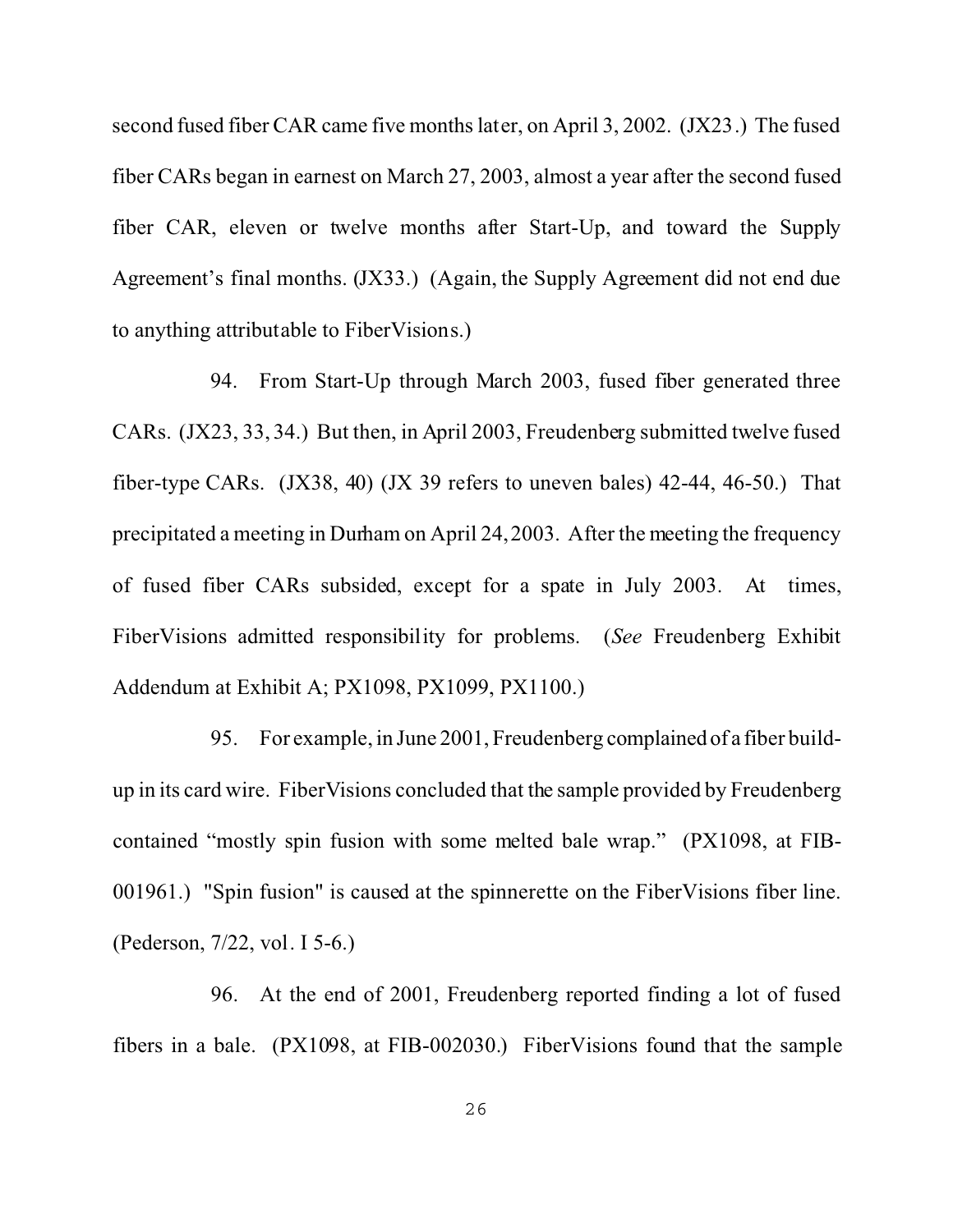provided by Freudenberg contained a knot in the fibers that was fused by friction in the crimper, part of FiberVisions's production line, and concluded that "FiberVisions would be at fault of this complaint." (PX1098, at FIB-002030.)

97. Freudenberg complained of hard fiber particles building up in its card rolls in April 2002. FiberVisions stated that "[s]ome of the fusion noted from their card is consistent with spin fusion" (PX1099, at FIB-002020), once again a condition caused on FiberVisions's line. (Pederson, 7/22, vol. I 5-6).

98. James Pepper, a FiberVisions employee and witness, admitted that in 2002 FiberVisions supplied fused fiber to Freudenberg, that it was defective, and that FiberVisions settled with Freudenberg. (Pepper, 7/21/, vol. I 31-34.)

99. In February 2003, Freudenberg complained about "dirty fibers." In fact, according to FiberVisions, the sample from Freudenberg was an entangled fiber mass, or fiber rattail. (PX1100, at FIB-002000.)

100. FiberVisions noted that "several places in [its] process could have been responsible for this fiber mass getting into a bale." (PX1100, at FIB-002000.)

101. In June 2003,Freudenberg complained about unopened fiber bundles and harsh fiber, more examples of fused fiber. (PX1100, at FIB-001949.)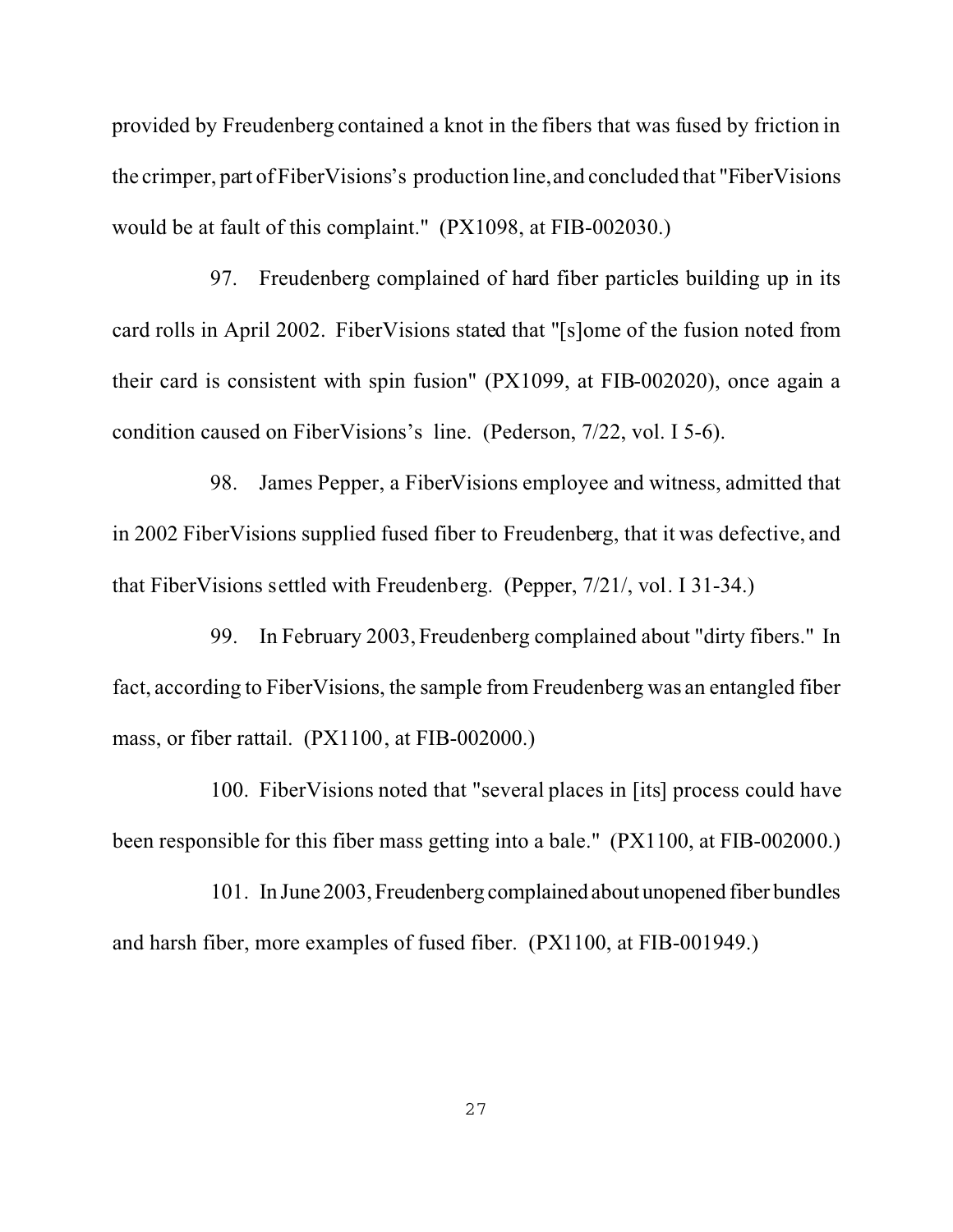102. FiberVisions noted that the fiber came from a production order produced immediately after a new conveyor had been installed and conceded that "the process conditions used then were not the optimum . . . ." (PX1100, at FIB-001949.)

103. FiberVisions also accepted responsibility for other fiber problems including contamination in fiber bales, insects in fiber bales, fiber bales being too heavy or too compact, and shipping problems. (*See, e.g.*, PX1098 at 1963, 1965, 2036; *see also* Freudenberg Exhibit Addendum at Exhibit A.)

104. FiberVisions neither concluded, nor claimed, nor argued in any of its complaint reports, meetings, or telephone conferences that any problem identified by Freudenberg was caused by Freudenberg, its equipment, its personnel, or its hygiene card line. (PX1098, PX1099, PX1100.) That, however, is not an admission by FiberVisions. Much less is it proof that Freudenberg was not responsible for some of its problems. If, for example, the pins on Freudenberg's openers melted the polypropylene fiber and the card became fouled, FiberVisions cannot be blamed for that.

## **F. FiberVisions's Defense and Freudenberg's Rebuttal – Battle of Experts**:

105. Relying entirely on its production and accounting staff in its case-inchief, Freudenberg presented no expert testimony. Thus, Freudenberg's claim that FiberVisions's fiber was defective rested on its employees' observations. Those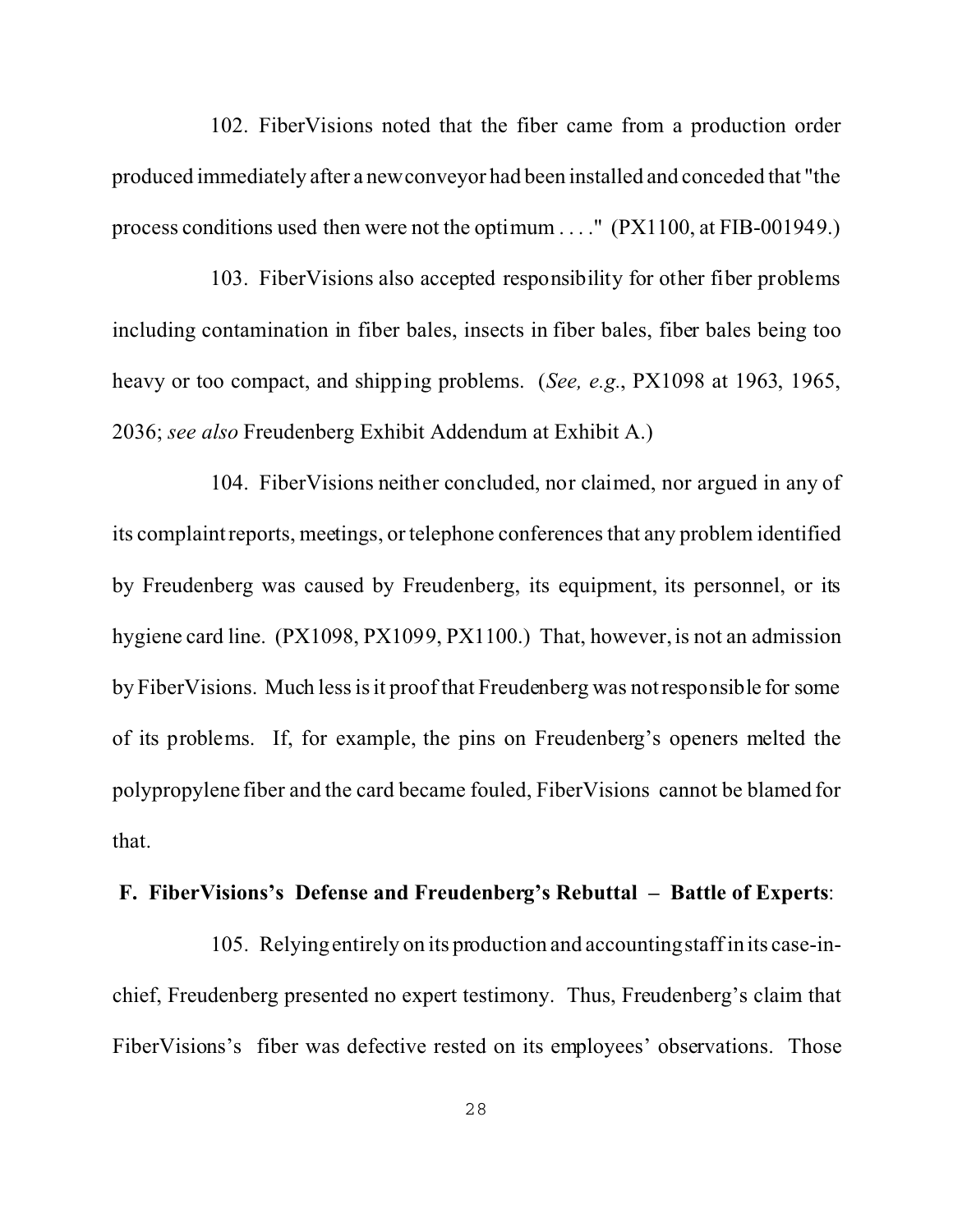witnesses had no prior experience with T-196<sup>®</sup>, nor with any other polypropylene fiber running at high speed. They were well-positioned to testify that Freudenberg had trouble opening T-196® fiber in Durham, and they could describe how the fiber looked to them. Even so, they were neither trained, nor were they otherwise qualified, to assess fiber quality, much less to opine on whether it met industry or contract standards. All they could say, which they did, was that they received some contaminated bales, they had trouble opening T-196® in Durham, and they did not meet their production projections.

106. Freudenberg attempted to bolster its employees' observations through its in-house testing. Primarily,Freudenberg comparedT-196®'s performance on its line against samples obtained from Varde. Twice, Freudenberg tested Varde and Covington fibers on its Durham line: first, when the line qualified for "Start-Up," and second, when it performed an experiment using both European (Varde) fiber and Covington fiber. (Jaekel, 9/27, 10-12; Given, 7/18, vol. I 100-105.) FiberVisions manufactured both fibers, but by different processes and using different raw material (flake and pellet). (Given, 7/18, vol. I 105-07; PX1023, PX1024, PX1045, PX1046.)

107. The second Varde fiber trial, upon which Freudenberg relies, was a test run of no more than 30 bales on November 21, 2002, in response to a request from the customer to test different fibers for use in a new diaper. (7/19/05 TT, Vol.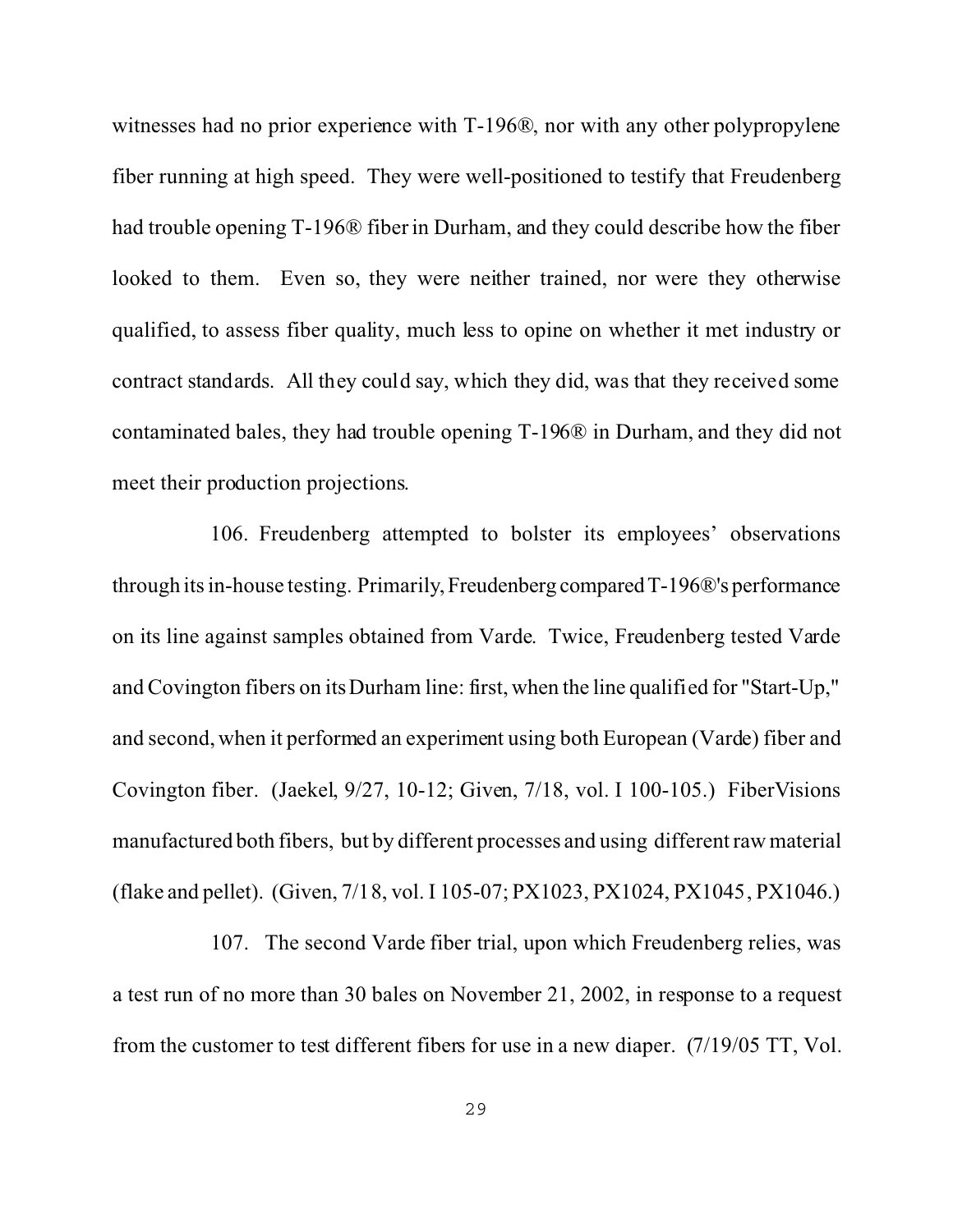I, pp. 126-128 (Given); 7/22/05 TT, Vol. I, pp. 10-14 (Pederson)). Given's recollection was unclear. The manager of Fibervision's Process Technology Group, Pederson, testified that he was there and that the test ran over two days with 4 variants, each running about 5 hours. (7/22/05 TT, Vol. I, pp. 11-14 (Pederson)).

108. The variants that were run included: Varde High Strength, Varde High Comfort, Covington T-196®, and a modified variant of Covington T-196®. The Varde High Strength test (only 5 hours to begin with) had to be broken up and the settings adjusted on Freudenberg's equipment because of a problem with the web's bonding. (7/22/05 TT, Vol. I, p. 13-15 (Pederson)).

109. The Varde High Strength also failed a "run-off" test for diaper leakage mandated by the customer. Freudenberg experienced problems running the Varde High Comfort, which is the fiber more comparable to Covington T-196®. The normal Covington T-196® ran well, but the modified T-196® did not, and that test run was stopped early. Pederson did not see any significant fused fibers or card build-up during the trial run with any of the fibers. (7/22/05 TT, Vol. I, pp. 14-16, 21, 24 (Pederson)).

110. Furthermore, although Casey, who was not present for the trial run, testified that the Varde fiber ran at speeds of 320 meters per minute, Pederson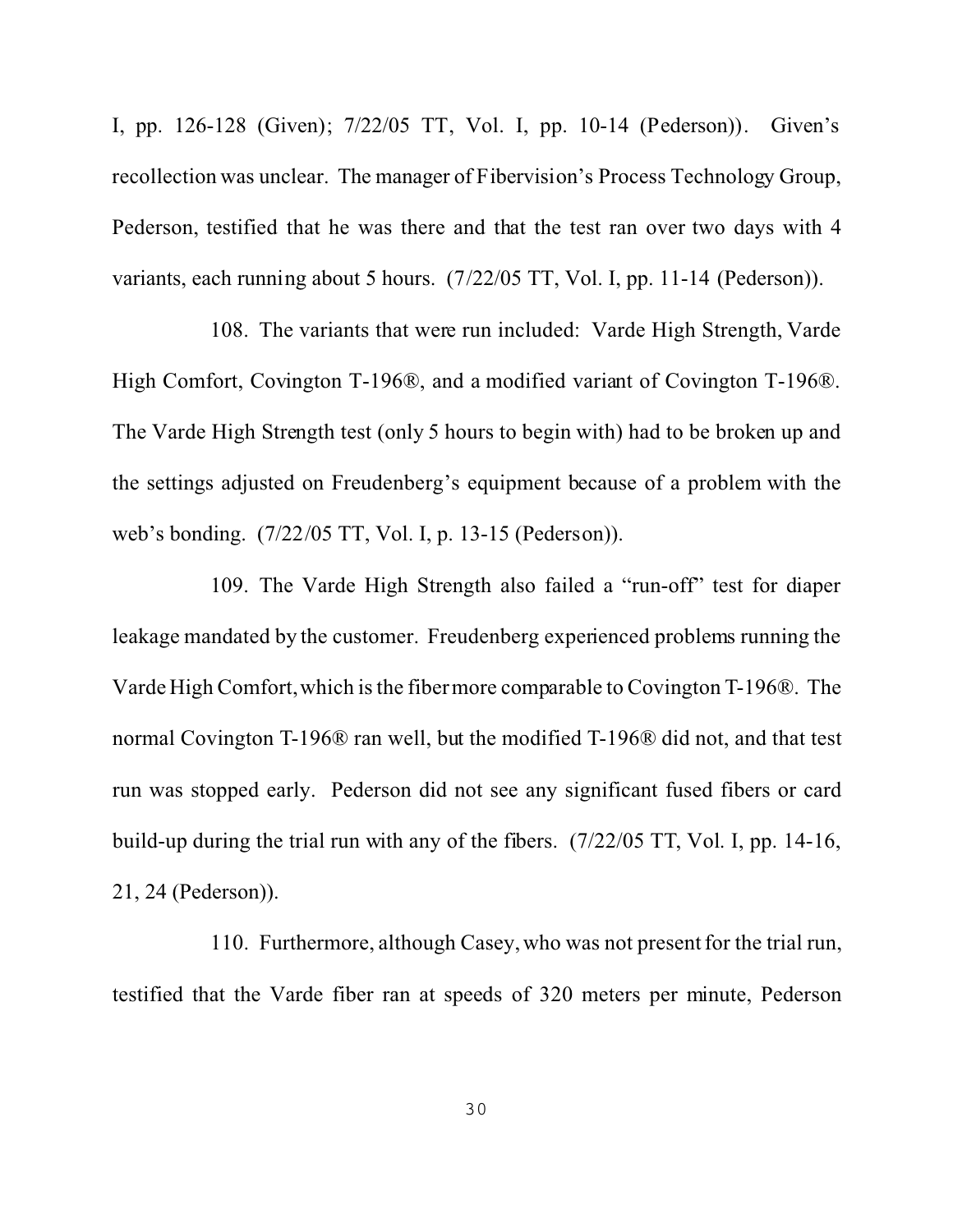witnessed no such thing. (*Id.* at 26-27 (Pederson)). Nor did anyone from Freudenberg ever tell him that happened.

111. Considering the marked increase it would have represented over Freudenberg's typical running speed of 275m/m, Pederson would have expected to have been told if increased speeds had been reached, even if only briefly. Even if it happened as Casey claimed, not much fiber could have been involved, as there was very little, if any, left from the earlier test run. So, it would have been a short run and there is no evidence as to the quality of the web produced. (*Id.* at 26-27 (Pederson)).

112. Based on its in-house testing, of its own design, Freudenberg concluded that Varde fiber was better-suited for its equipment in Durham. From that, in part, Freudenberg's employees further concluded that the T-196® fiber supplied by FiberVisions's Covington plant was defective, or that FiberVisions breached the Supply Agreement by not shipping Varde-style fiber to Durham.

113. FiberVisions knew about these tests and Freudenberg's conclusions. FiberVisions concluded that "[t]he major differences between the Varde fiber and the Covington fiber are probably due to the method of finish application, tow formation from the can, and the resulting crimp characteristics." (PX1023.) These differences, finish application, tow formation, and crimping, took place on FiberVisions's manufacturing line, not the Freudenberg line.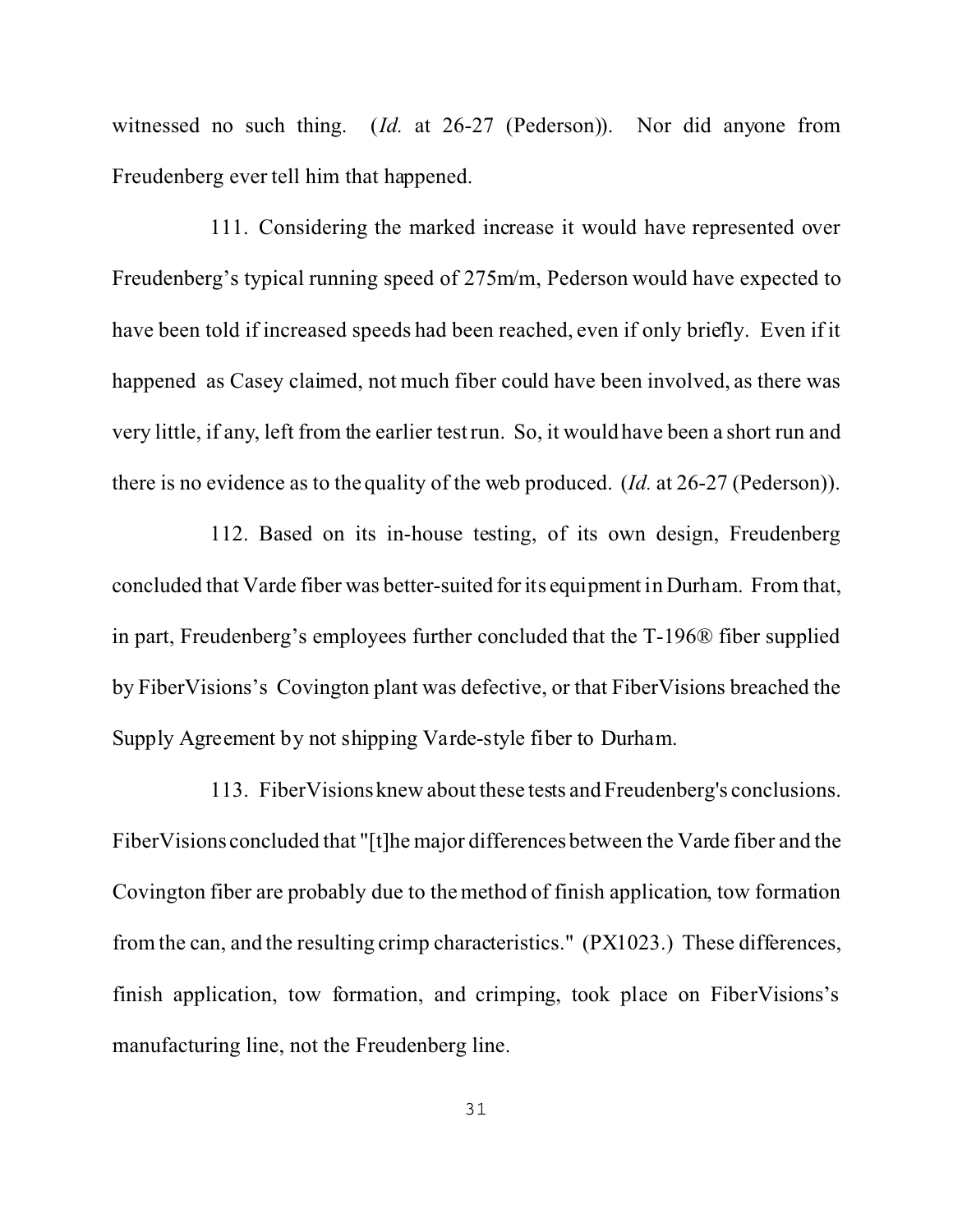114. The in-house test is not impressive. The court is not assured that the test protocols were scientific, the tests were run reliably, the results were dependable, nor that Freudenberg's interpretation of the results is correct.

115. Most importantly, the test runs did not reveal a defect in the T-196® fiber. At best, they suggest that Varde fiber might have run better than T-196® in Durham, but even that is questionable, and, in any event, it does not establish any breach by FiberVisions.

116. **Nolan's Expert Opinions:** As presented above, according to Nolan, FiberVisions's expert, the fused fibers on Freudenberg's card were created by Freudenberg's equipment, specifically the two openers manufactured by Trützschler. Nolan testified that Freudenberg could have opened and processed the fiber it received fromFiberVisions (Covington) if Freudenberg had the proper equipmentand properly trained personnel. (Nolan, 7/21, vol. I 94, 98-102.)

117. **Jaekel's Rebuttal:** After hearing Nolan's expert opinions about the Durham line and FiberVisions's fiber, the court recessed the trial and, over FiberVisions's objection, later allowed Freudenberg to call a rebuttal expert, Detlef Jaekel.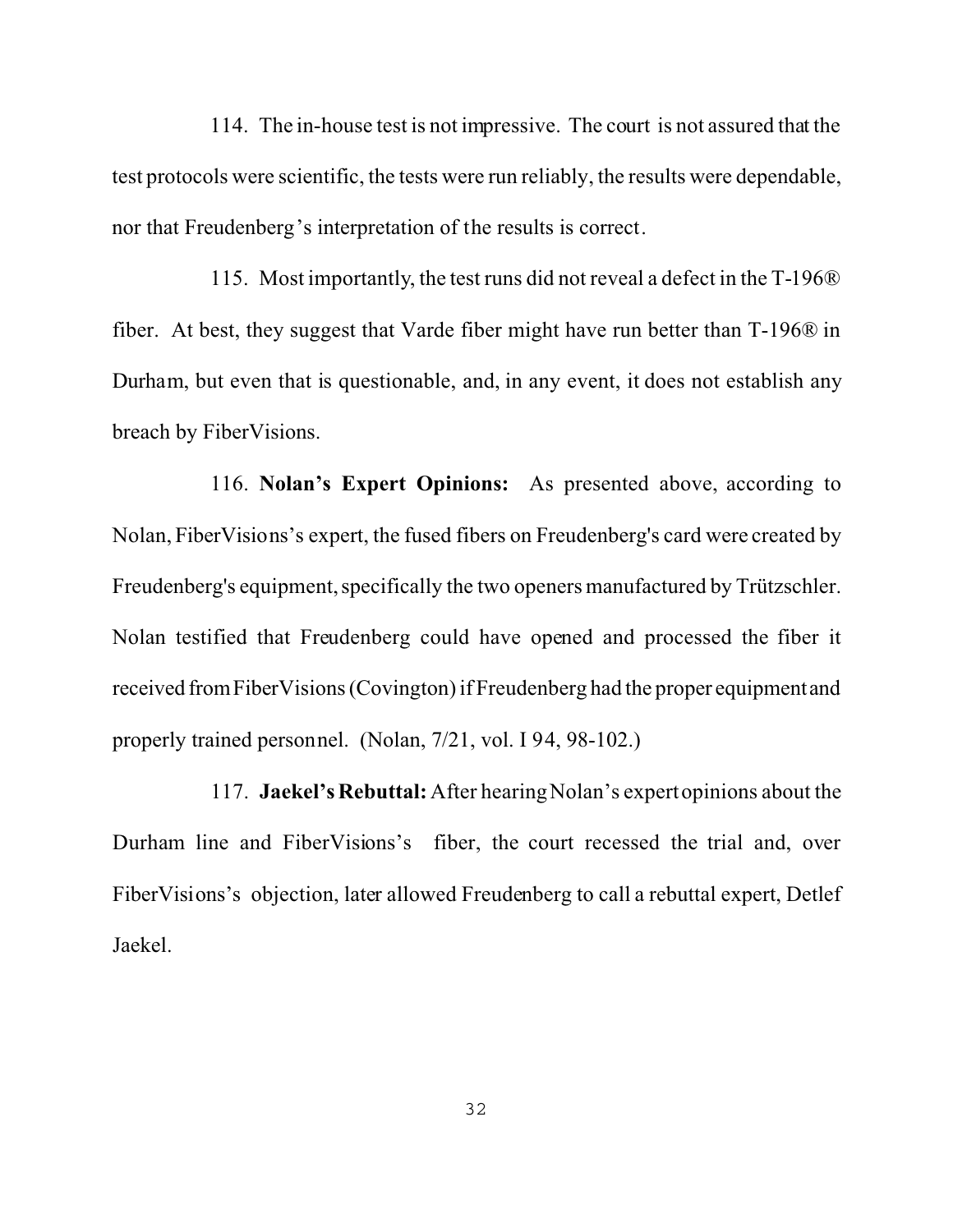118. Jaekel is the head of North American Customer Service for American Truetzschler, the company that supplied Freudenberg's blend-o-mat, fine openers, and scanfeed. (Jaekel, 9/27, 5, 57-58.)

119. According to Jaekel, neither the pins nor the roll speed caused fused fiber. (Jaekel, 9/27, 44-47.) To the contrary, the sharp points were necessary to allow the fiber to transfer easily within the openers and also allowed the openers to operate at lower revolutions per minute. (Jaekel, 9/27, 44-45.)

120. Moreover, the openers had safeguards to prevent fused fibers and other problems that might arise if fiber became lodged in the opener. (Jaekel, 9/27, 47.)

121. Truetzschler's employees, including Jaekel personally, trained Freudenberg's employees to operate the equipment on the Freudenberg top sheet line. (Jaekel, 9/27, 55-56.)

122. Jaekel observed Freudenberg's personnel operatingthe top sheet line and determined that they were competent. (Jaekel, 9/27, 55-56.)

123. According to Jaekel, Nolan's idea that Freudenberg should have installed three or four multi-roll openers on its top sheet line was wrong because they were more likely to damage the fiber being supplied by FiberVisions and would cost too much to install and operate. (Jaekel, 9/27, 47-51.)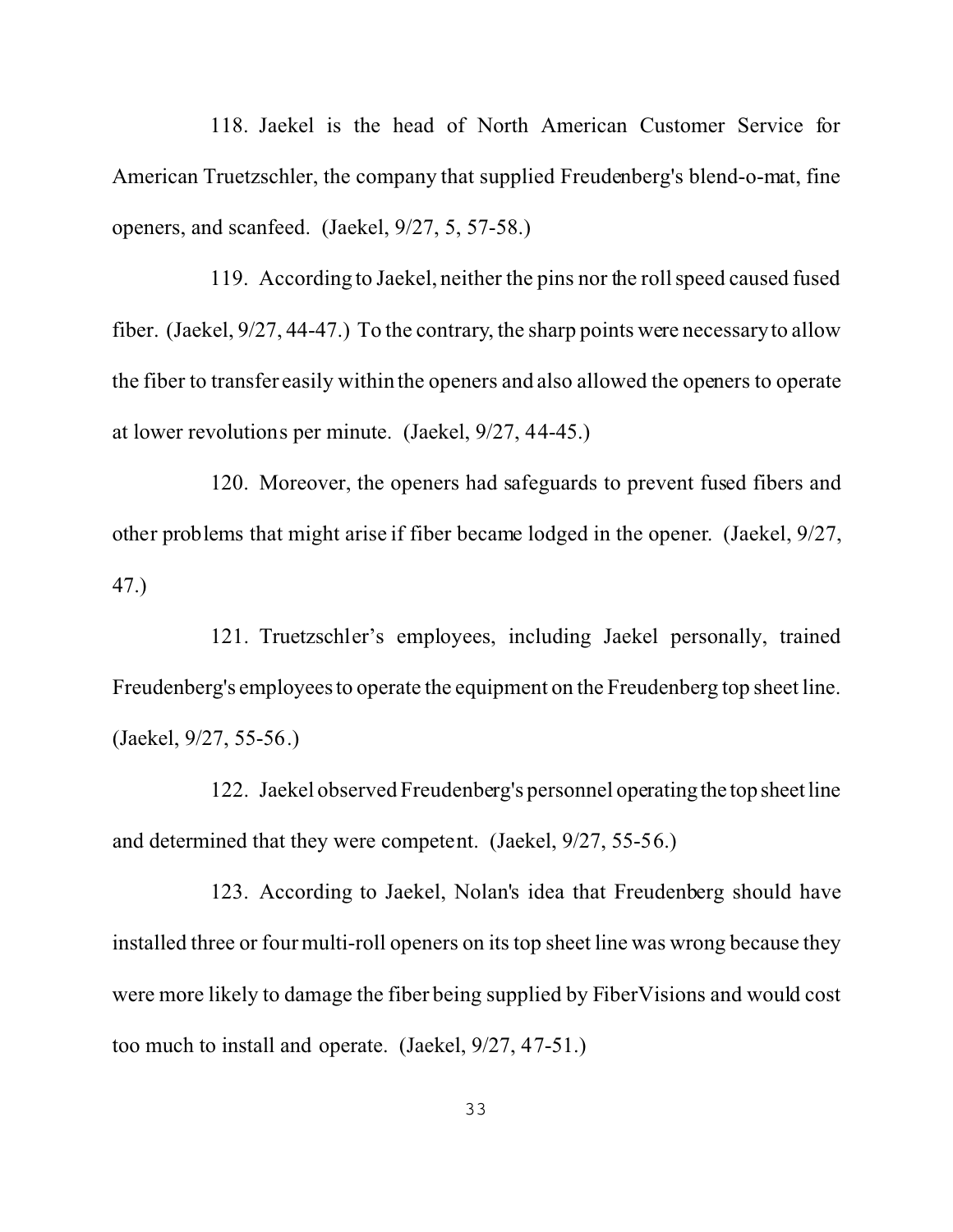124. Truetzschler has installed identical opening equipment on several high speed top sheet lines in Europe, which processed polypropylene fiber and operated at considerably higher speeds than the Freudenberg line. (Jaekel, 9/27, 7-9).

125. The difference between the European top sheet lines and the Freudenberg top sheet line was the fiber, the European lines using polypropylene fiber manufactured by FiberVisions's Varde plant in Denmark. (Jaekel, 9/27, 7-9.)

126. Jaekel observed top sheet material production from both the polypropylene fiber manufactured in Europe by FiberVisions's plant in Varde, Denmark, and the polypropylene fiber manufactured in FiberVisions's Covington, Georgia plant. (Jaekel, 9/27, 24-26.)

127. According to Jaekel, the Covington polypropylene fiber had a significant amount of large fused fiber bundles like "potato chips," but the Varde fiber did not. (Jaekel, 9/27, 24-26.)

128. Both Nolan and Jaekel are highly qualified, except Jaekel has little experience running polypropylene. Although both could be called partisan, they seemed sincere. Jaekel appeared to believe that Freudenberg had proper equipment and personnel, and that the fiber samples introduced at trial were unsatisfactory. Jaekel's testimony, however, was inconsistent with Freudenberg's production staff's. And, taken as a whole, Nolan was more convincing.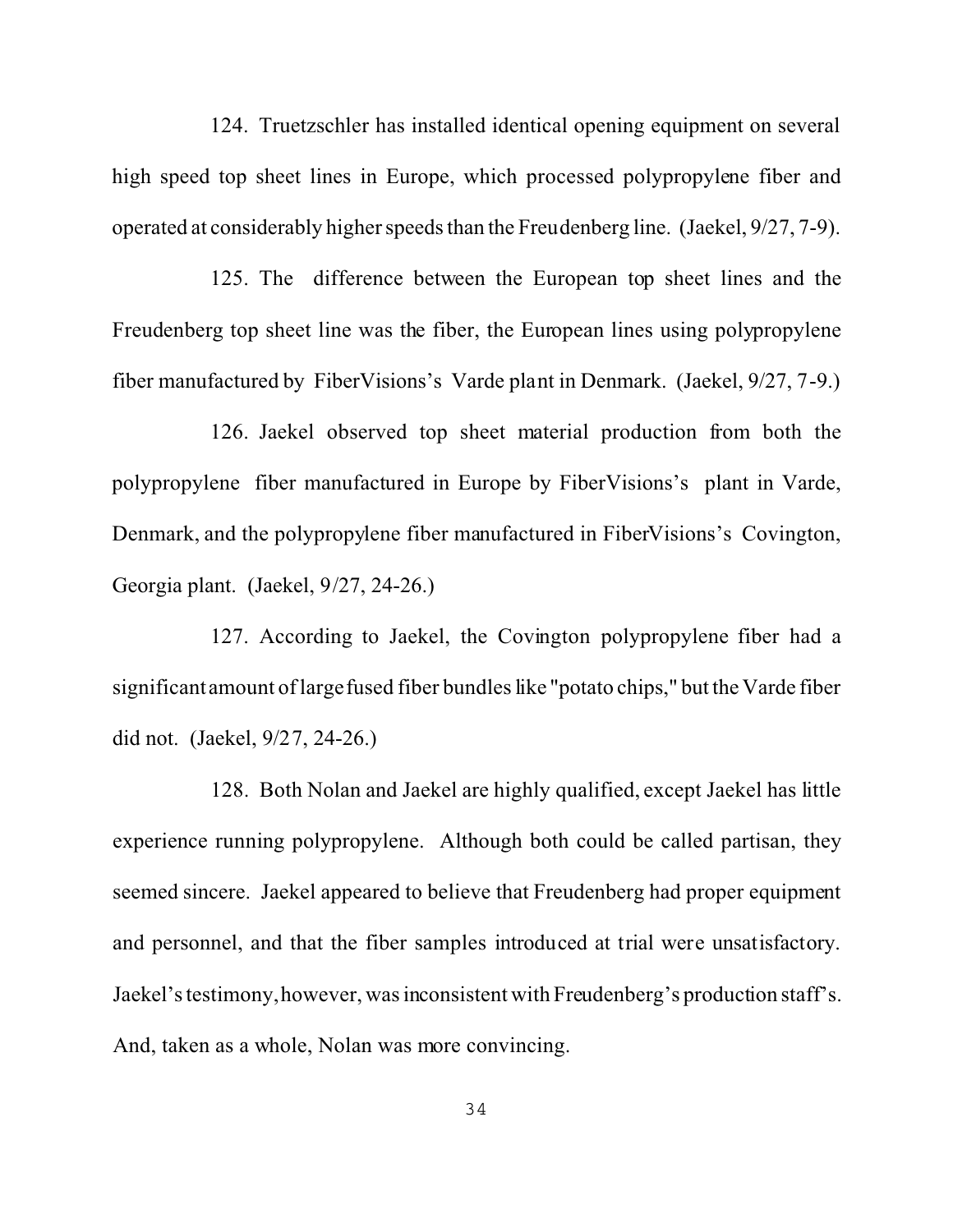129. Jaekel testified, for example, that the Durham line did not have two identical fine openers as Given explained. Rather, Jaekel stated that the line had one "MSL" and one "FOL," which contain different spiked rolls. (9/27/05 TT, pp. 57-58) (Jaekel)).

130. Given, who was the process engineer at Durham for more than one year, and Freudenberg's "schoolmaster" at trial, referenced a video and diagrams of the Durham line to support testimony about the equipment. Included on the video, as explained by Given, was the opening equipment manufactured by Trützschler. According to the videotape, and confirmed by Given, the opening equipment was two identical FOLs, each having a beater roll containing 7,600 very sharp pins. (7/18/05 TT, Vol. I, pp. 21, 41-43 (Given)).

131. Jaekel also disagreed with Given on the pin count of the fine opening rolls, stating that the MSL had 900 pins and the FOL had 3800 pins. (9/27/05 TT, pp. 58-59 (Jaekel)).

132. Jaekel's trial testimony also contradicts his own deposition, where he testified that the MSL had 830 pins and the FOL had 1800. (Jaekel Dep. at 69).

133. Furthermore, Jaekel did not convincingly explain away his company's promotional literature, which seemingly suggests using multi-stage openers for polypropylene, (9/27/05 TT, p. 80 (Jaekel)), and which seemingly is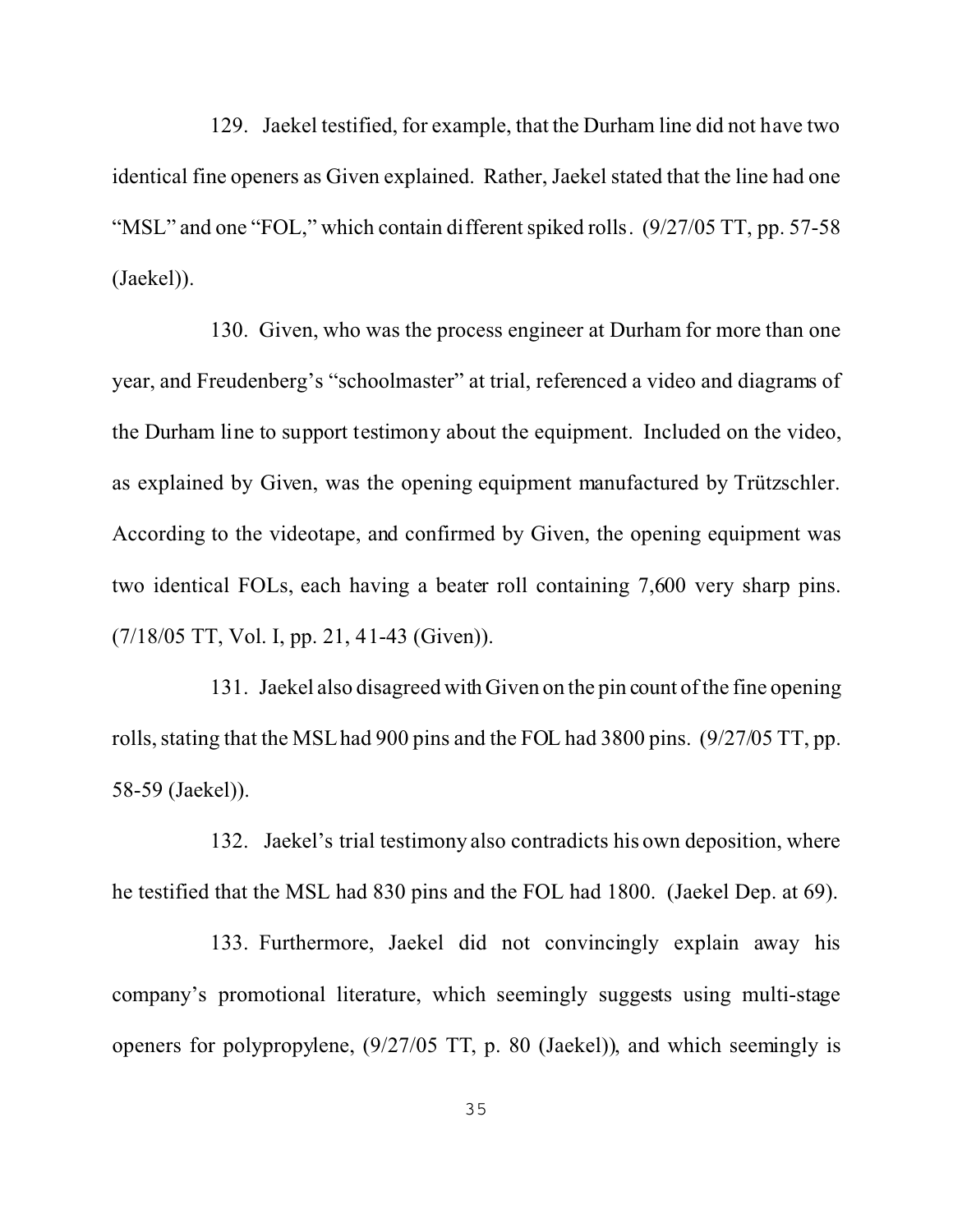inconsistent with some of Jaekel's other opinions. (9/27/05, TT, pp. 85-89 (Jaekel)). According to its literature, Trützschler openers are "available from the single-roll opener for standard polyester fibers through to the four-roll opener for. . . hard-toopen polypropylene." (DX 2144).

134. Trützschler also manufactured the scan feed, or chute, installed on the Durham line, which was the subject of a claim by Freudenberg against Trützschler, resulting in the chute's redesign and a \$450,000 paymentto Freudenberg. Nevertheless, according to Jaekel, Trützschler's repairs to the chute were necessary due to FiberVisions's fiber. (9/27/05 TT, pp. 121-124 (Jaekel)). If FiberVisions truly had been at fault, Jaekel should have explained why his company took the hit.

135. Jaekel's patently self-serving testimony about the chute is contradicted by Casey and Given. Casey testified that Trützschler's repairs to the chute had nothing to do with fiber quality. Rather, according to Casey, Trützschler "misdrilled the holes" in the chute feed and misplaced the feed roll and nose bar. (*See* 7/20/05 TT, Vol. II, p. 45 (Casey); 7/20/05 TT, Vol. I, pp. 79-81 (Casey)). Given concurred, testifying that Freudenberg's problems with Trützschler were the result of "design issues [Trützschler] had on their side that caused some damage in the equipment." (7/19/05 TT, Vol. I, pp. 107-108 (Given)).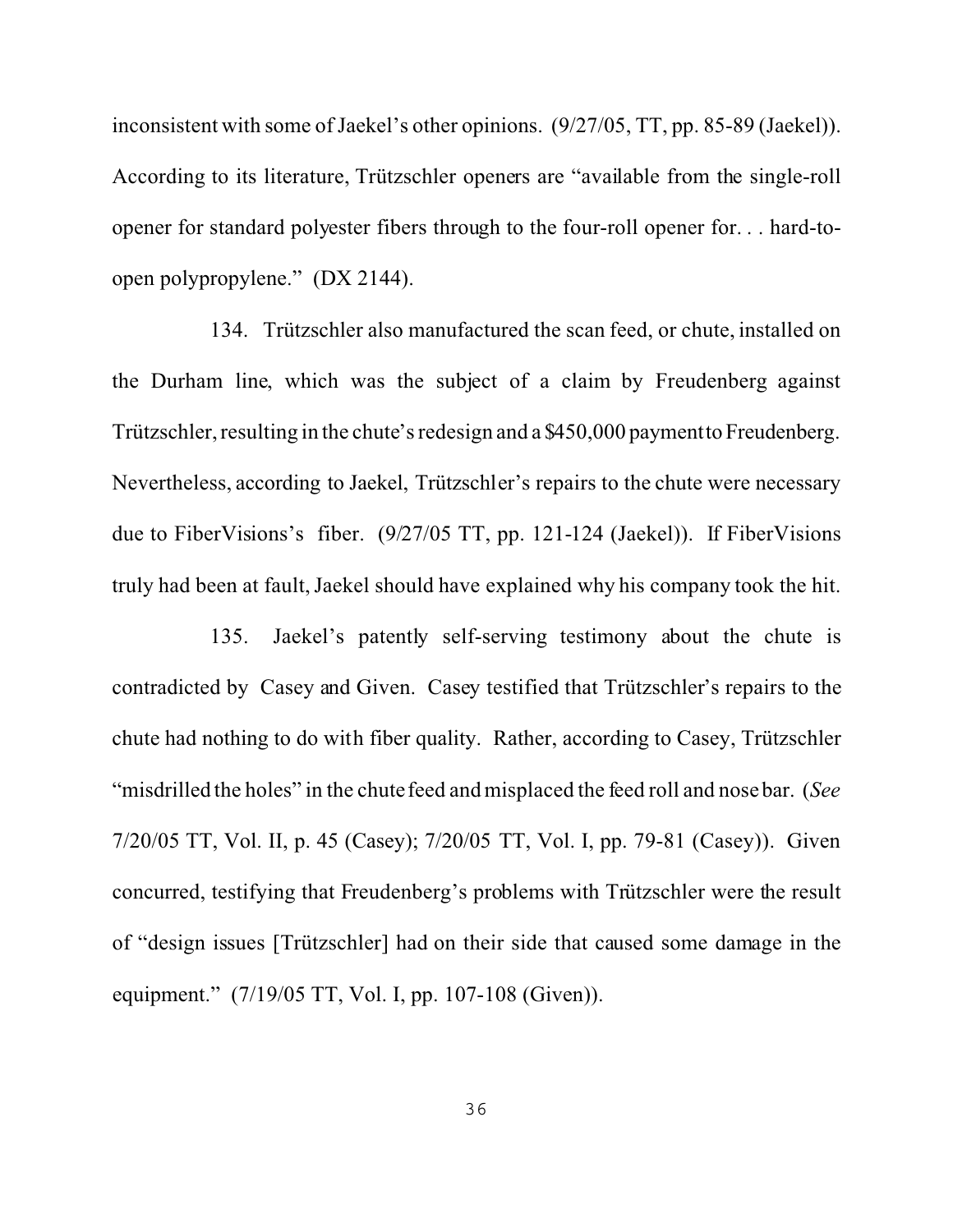136. As much as fiber quality, Jaekel's, Given's and Nolan's testimony about the Durham line's configuration goes to the heart of Freudenberg's claim. Based on his testimony about the plant's configuration, the way he dismissed his own company's marketing materials, and his readiness to blame FiberVisionsfor problems that others attributed to his company and for which his company took responsibility, Jaekel's opinions do not rebut Nolan's effectively.

#### **G. Damages:**

137. Generally, Freudenberg seeks approximately \$5.3 million in damages: approximately \$5.2 million for the excessive waste it allegedly produced and less than \$200,000 for the excessive production downtime it allegedly incurred due to Fibervision's allegedly defective fiber between 2001 and 2003. (PX1014.)

138. Every carding production line produces waste and must stop for cleaning. Freudenberg seeks to recover from Fibervision only for the waste and downtime allegedly caused by defective fiber, i.e., the excessive waste and the excessive downtime. (PX1014.)

139. In both cases, Freudenberg calculated its damages based on a card line speed of 275 meters per minute. (Kish, 7/19, vol. II 63-64; PX1015, PX1016, PX1017.)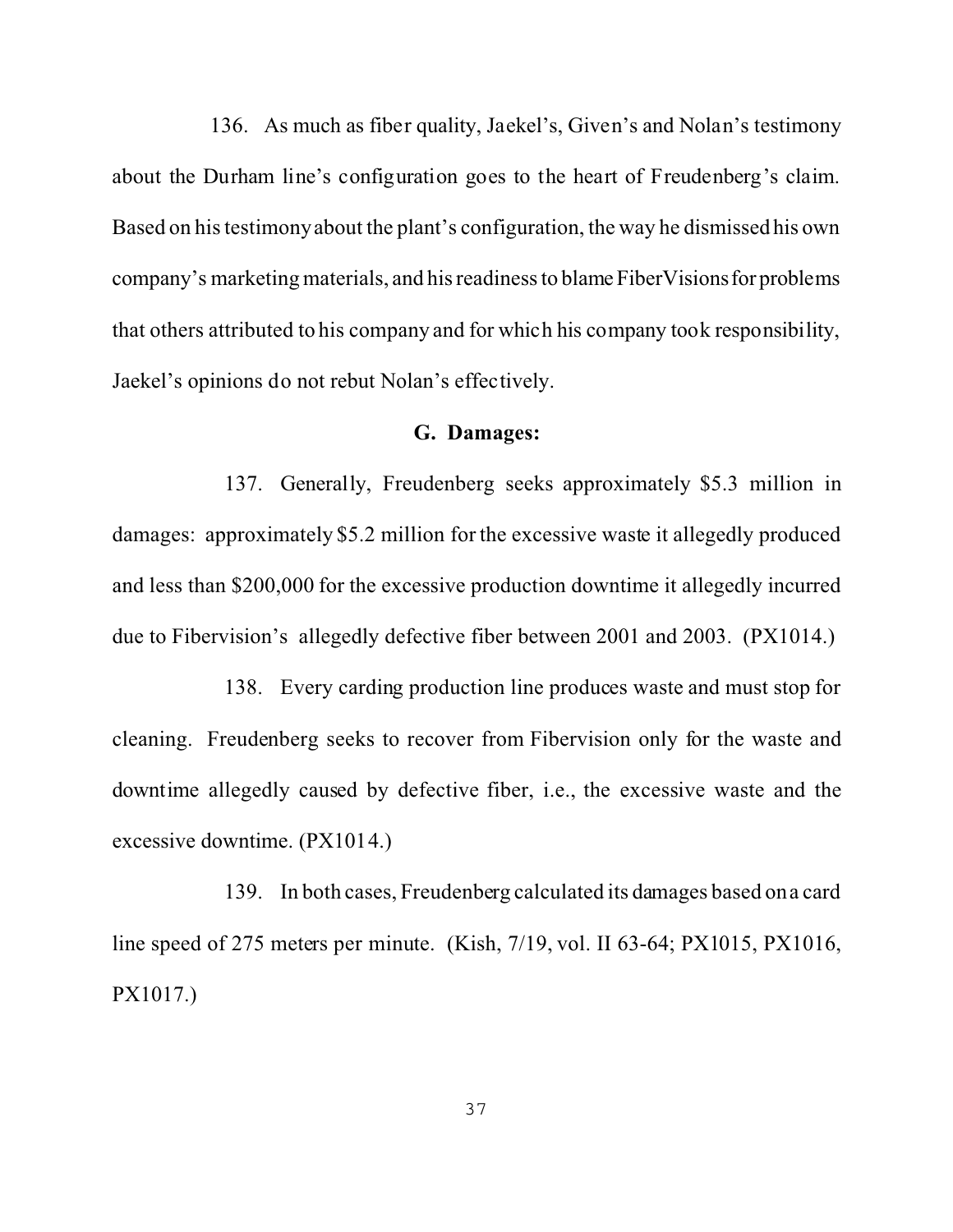140. Freudenberg does not seek damages because its hygiene card line failed to operate at 300 meters per minute or faster. (Casey, 7/21, vol. I 3.)

141. In the Supply Agreement, Fibervision agreed to "indemnify and hold Freudenberg harmless from and against any and all costs, [and] damages caused by the breach of any warranties set forth in Sections 4.1.1 through 4.3, and/or resulting from any other material breach of this Agreement by Fibervision . . . ." (JX1 at 7.)

142. Freudenberg, therefore, seeks its costs (both material costs - the cost of the bad fiber - and variable costs) and its lost profits for both types of damages, excessive waste and excessive downtime. (PX1014.)

Downtime (resulting from excessive cleaning)

143. Freudenberg's itemized damages are:

| Material Cost                                           | \$<br>29,206          |
|---------------------------------------------------------|-----------------------|
| Variable Cost                                           | \$<br>38,453          |
| Lost Profit                                             | \$<br>101,875         |
| Sub-Total                                               | \$<br>$169,533$ [sic] |
| <u>Waste (resulting from excessive defective fiber)</u> |                       |
| Material Cost                                           | \$<br>3,296,729       |
| Variable Cost                                           | \$<br>896,855         |
| Lost profit                                             | \$<br>1,737,769       |
| Sub-Total                                               | \$<br>5,931,353       |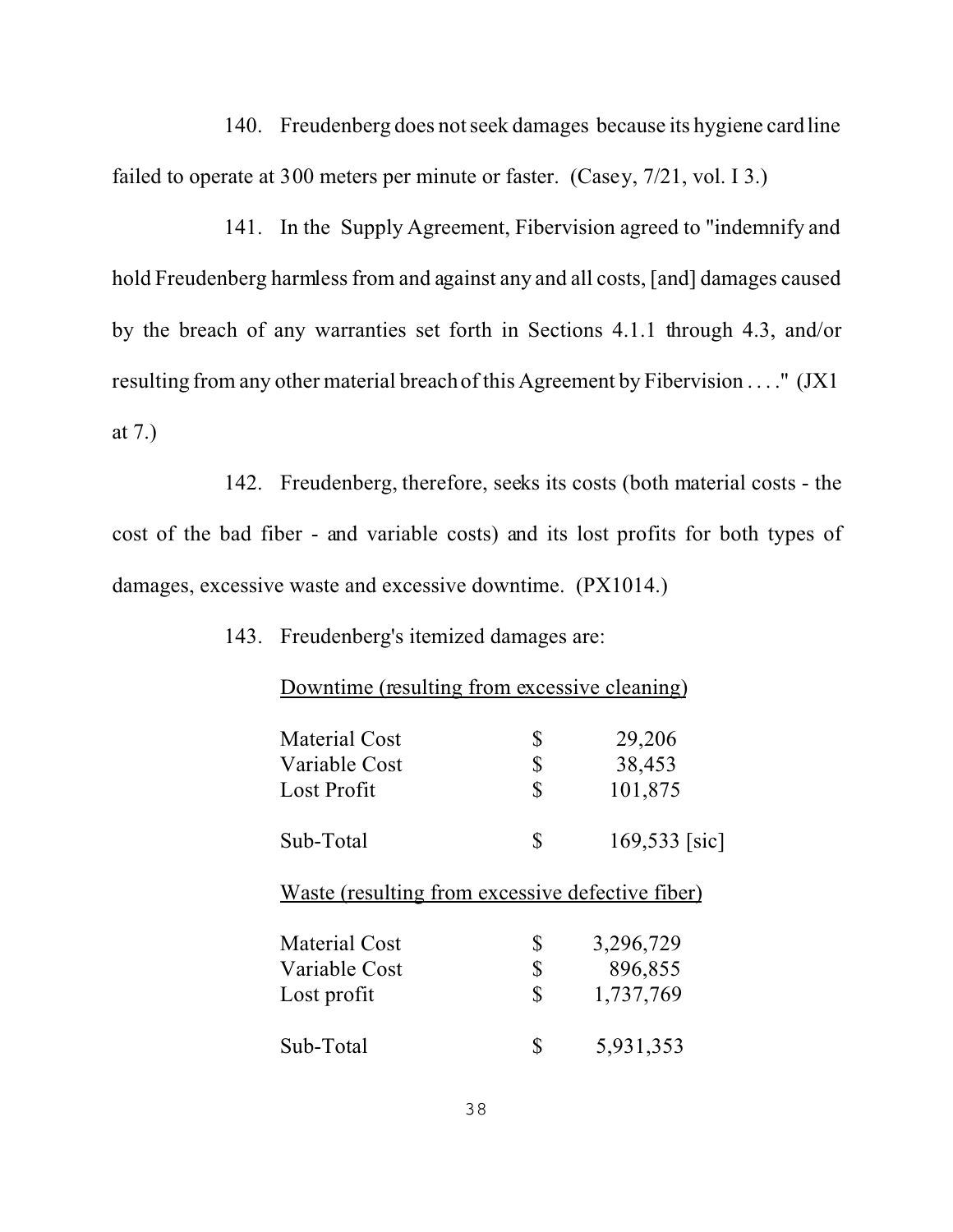### Total Damages

| <b>Excessive Downtime</b>      | $\mathbf{S}$ | 169,533      |
|--------------------------------|--------------|--------------|
| Excessive waste                |              | 5,931,353    |
| <b>Credit from Waste Sales</b> | (S           | 815,394)     |
| Total                          |              | \$5,285,492. |

(PX1014.)

144. Candice Kish, the Controller of Freudenberg's Hygiene Division, explained the calculation and the sources shown in the Summary of Claims she prepared (attached as Exhibit B to Freudenberg's Exhibit Addendum). (PX1014.)

145. The Summary of Claims, admitted over FiberVisions's objection, itemizes (on a quarterly basis), among other things, the dollar amount Freudenberg seeks for costs and lost profits for both excessive waste and excessive downtime. (PX1014.)

146. Kish also explained her detailed Cost Summary for each year in which Freudenberg claims damages (attached as Exhibit C to Freudenberg's Exhibit Addendum). (Kish, 7/19, vol. II 56-81, PX1015, PX1016, PX1017.)

147. The Cost Summaries state the way Freudenberg calculated the amounts in its Summary of Claims (costs and lost profits). (PX1015, PX1016, PX1017.)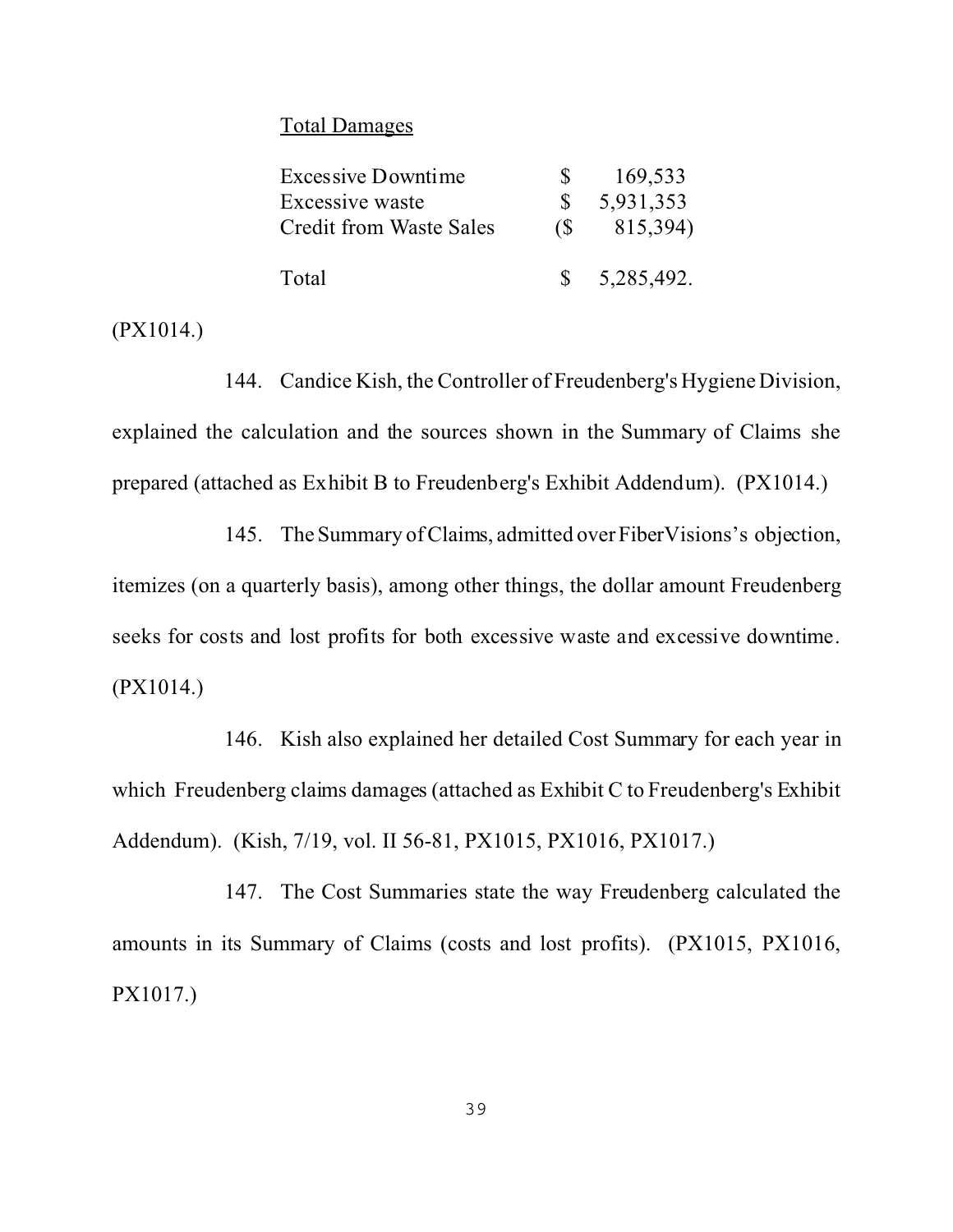148. For example, the Cost Summaries include, in square meters, the amount of material allegedly not produced because of excessive downtime, and the material representing excessive waste. (PX1015, PX1016, PX1017.)

149. This material represents alleged lost sales, production Freudenberg would have sold if it had been commercial quality material. (Kish, 7/20, vol. I 29.)

150. The Cost Summaries also show the contribution rates used by Freudenberg, which, when multiplied by the amount of material allegedly not produced in downtime and the alleged excessive waste produced, allegedly resulted in lost profits. (PX1015, PX1016, PX1017.)

151. **Excess Waste:** Based on its experience and trade usage, Freudenberg expected 95% of its production to be commercial grade and expected no more than 5% of the material it produced to be waste grade. (Casey, 7/20, vol. II 24- 31.)

152. On the basis of its two carding lines, which produced four to five percent total waste and off-quality material, FiberVisions agrees that the waste on a top sheet polypropylene line would equal 5% of production. (Robinson, 7/21, vol. II 80-81).

153. Freudenberg seeks to recover only for the off-quality material or waste it produced above the waste it expected, 5%, because that material allegedly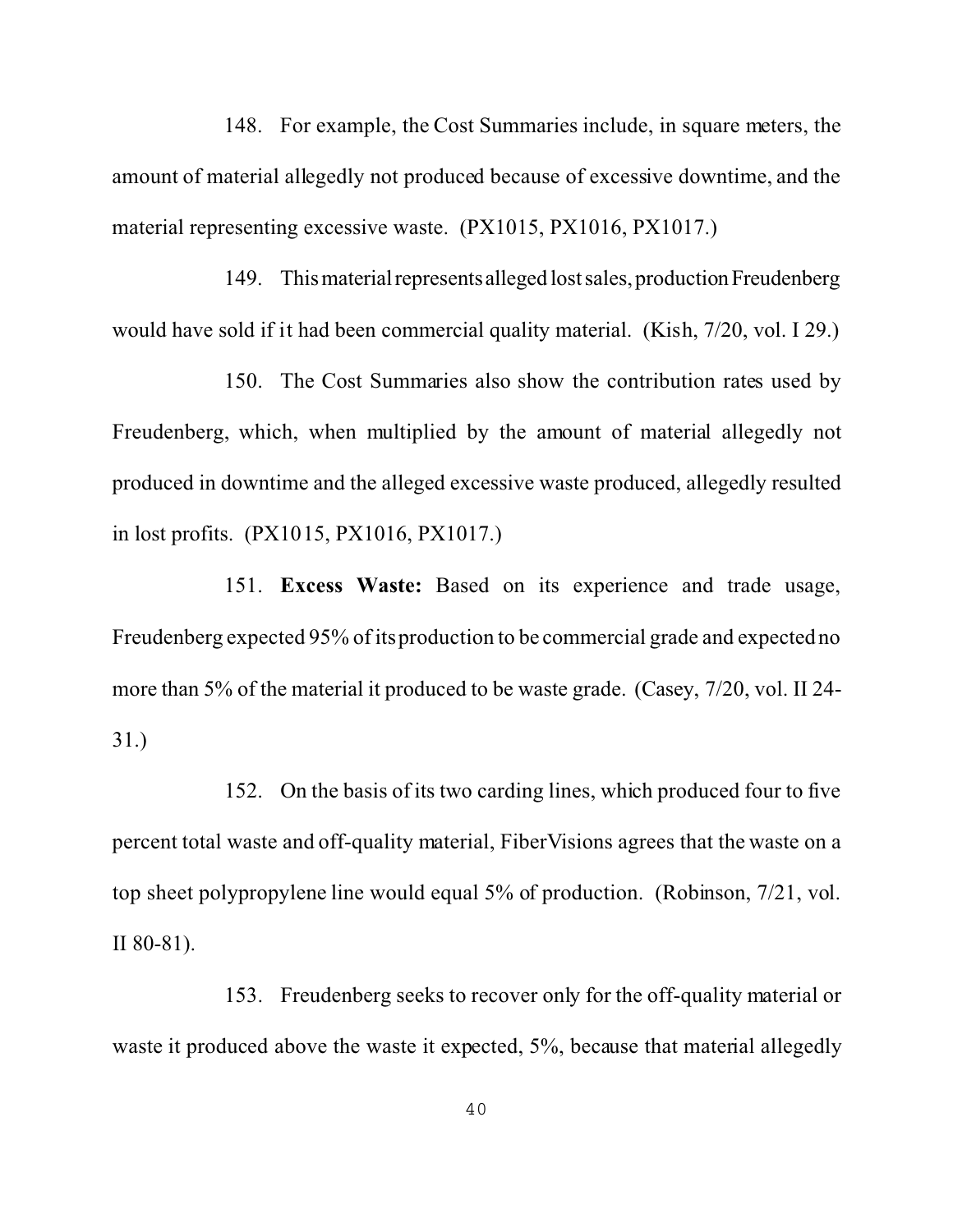would have been sold as commercial grade product. (Kish, 7/20, vol. I 29; PX1015, PX1016, PX1017.)

154. **Excess Downtime:** Freudenberg operated its cardingline twentyfour hours a day, seven days a week, except for normal downtime.

155. A carding line may cease operating for many reasons, including the need to clean the card. Freudenberg seeks to recover damages from FiberVisions only for the downtime Freudenberg deems excessive, that it attributes to cleaning the card, and for which it blames FiberVisions. (PX 1014, PX1015, PX1016, PX1017.)

156. Based on its experience with numerous carding lines over many years, and according to industry standards, Freudenberg expected to shut down the line no more than one hour per twenty-four to clean the card. Any time beyond the one hour would have been excessive. (Casey, 7/20, vol. II 25.)

157. **FiberVisions's Damages Expert:** In answer to Freudenberg's Controller and its other witnesses on damages, FiberVisions produced an economist from the University of Delaware, William R. Latham, Ph.D. In Dr. Latham's opinion, there are flaws in both Freudenberg's methodology and calculations. For example, astomethodology, Dr. Latham questioned amounts claimed for depreciation, interest, and other costs. More importantly, Dr. Latham opined that Freudenberg miscalculated and overstated its alleged waste. Similarly, Freudenberg overstated its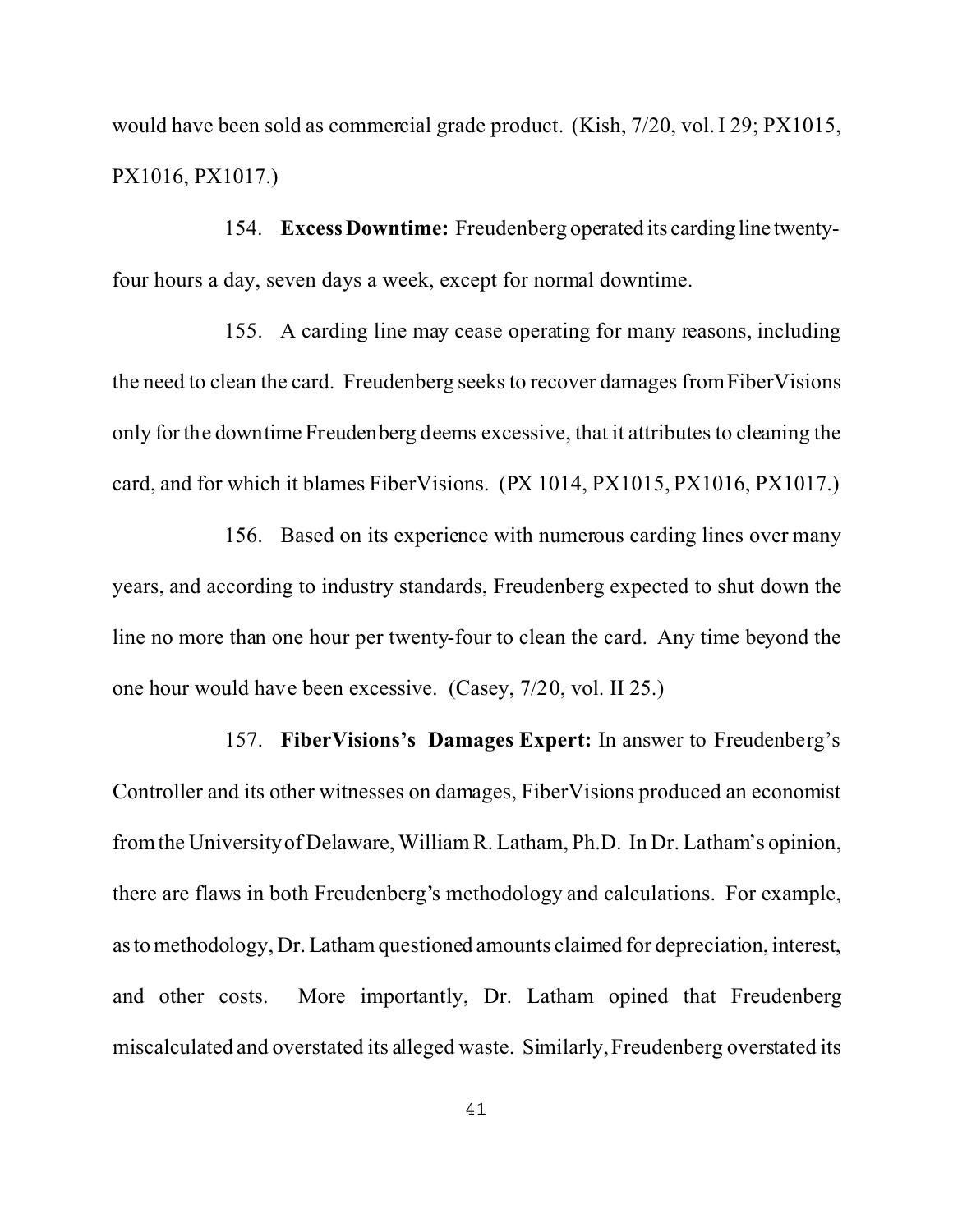expected contribution, or profit margin. Also, Freudenberg did not properly account for the amounts recovered from its equipment's manufacturers and the customer. Thus, Dr. Latham concluded, and the court agrees, that Freudenberg's damages claim is unreliable.

### **PART III**

### **LEGAL ISSUES**

158. **Freudenberg's Claims:** Freudenberg asserts claims for breach of contract and breach of warranty. According to the terms of Freudenberg's and FiberVisions's Supply Agreement's, Delaware law governs.

159. **A. Breach of Contract**: To succeed on its breach of contract claim under Delaware law, Freudenberg must prove: (1) a contractual obligation; (2) a breach of that obligation by FiberVisions; and (3) resulting damage to Freudenberg. *H-M Wexford LLC v. Encorp, Inc.*, 832 A.2d 129, 140 (Del. Ch. 2003).

160. **B**. **Breach of Warranty:** To succeed on its breach of express warranty claim, Freudenberg must prove: (1) a warranty existed; (2) breach of the warranty; and (3) resulting damages. An express warranty is created by: (1) an affirmation of fact or promise made by the seller (2) to the buyer (3) which relates to the goods and (4) becomes part of the basis of the bargain. 6 *Del.C. §* 2-313(1).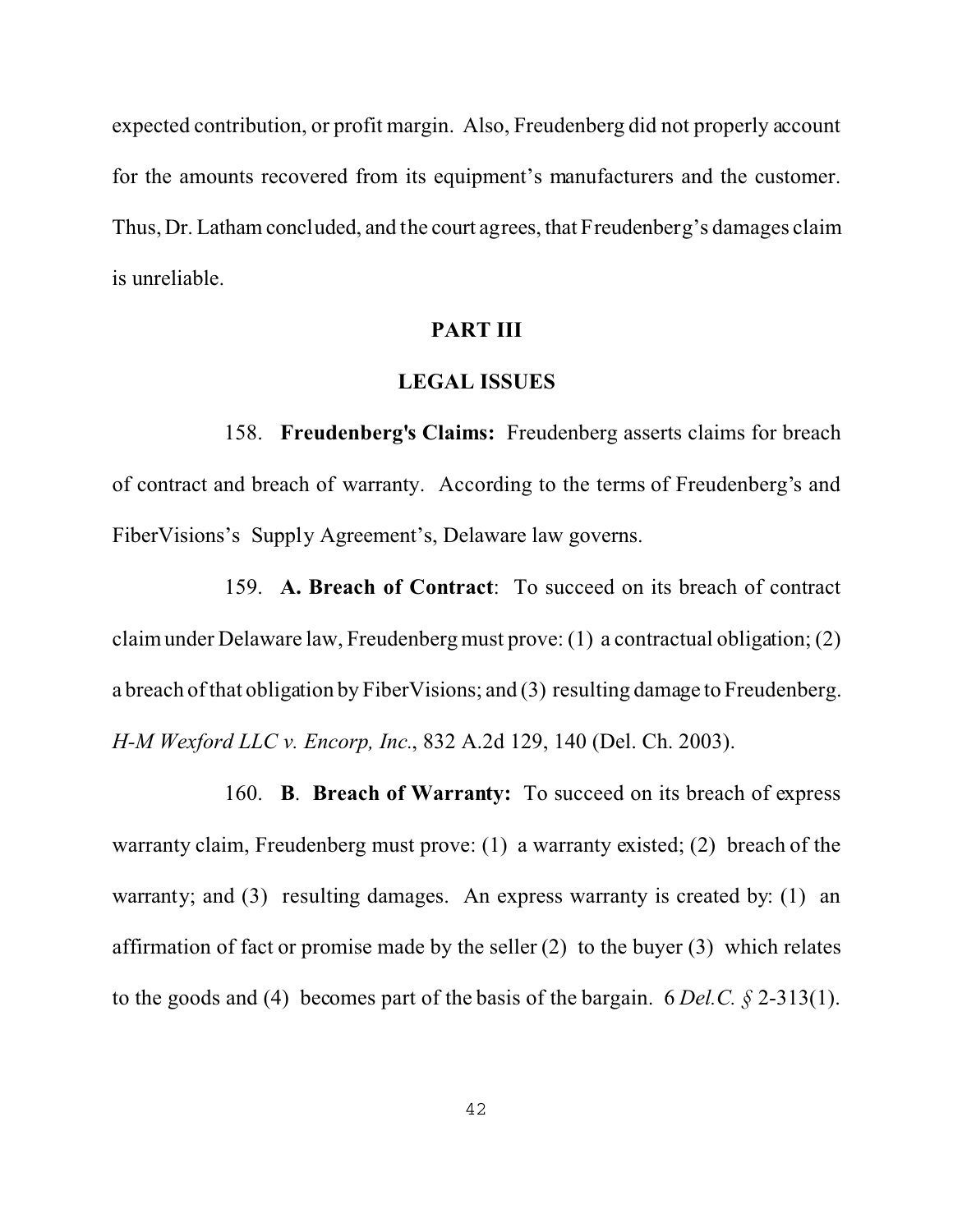161. **Freudenberg's Damages:** Before and during trial, the parties raised several issues relating to Freudenberg's proof of damages. For completeness sake, these issues are addressed here. Actually, Freudenberg failed to establish any breach for which damages were not paid by FiberVisions.

162. **Usage of Trade:** Freudenberg sues to recover two elements of

damages, both of which rest on "usage of trade" factors.

163. The Delaware Uniform Commercial Code codifies the common

law doctrine of "custom and usage in the trade" as follows:

A "usage of trade" is any practice or method of dealing having such regularity of observance in a place, vocation, or trade as to justify an expectation that it will be observed with respect to the transaction in question. The existence and scope of such a usage must be proved as facts.

\* \* \*

Evidence of a relevant usage of trade offered by one party is not admissible unless the party has given the other party notice that the court finds sufficient to prevent unfair surprise to the other party.

6 *Del. C*. U.C.C. § 1-303(c) & (d).

164. To be a "usage of trade" the practice must be regularly followed

in the trade, but it need not be universal throughout the trade. *Steuart Petroleum Co.*

*v. Salomon, Inc.*, 1989 WL 100517, at \*6 (Del. Super.) (construing N.Y. U.C.C. law).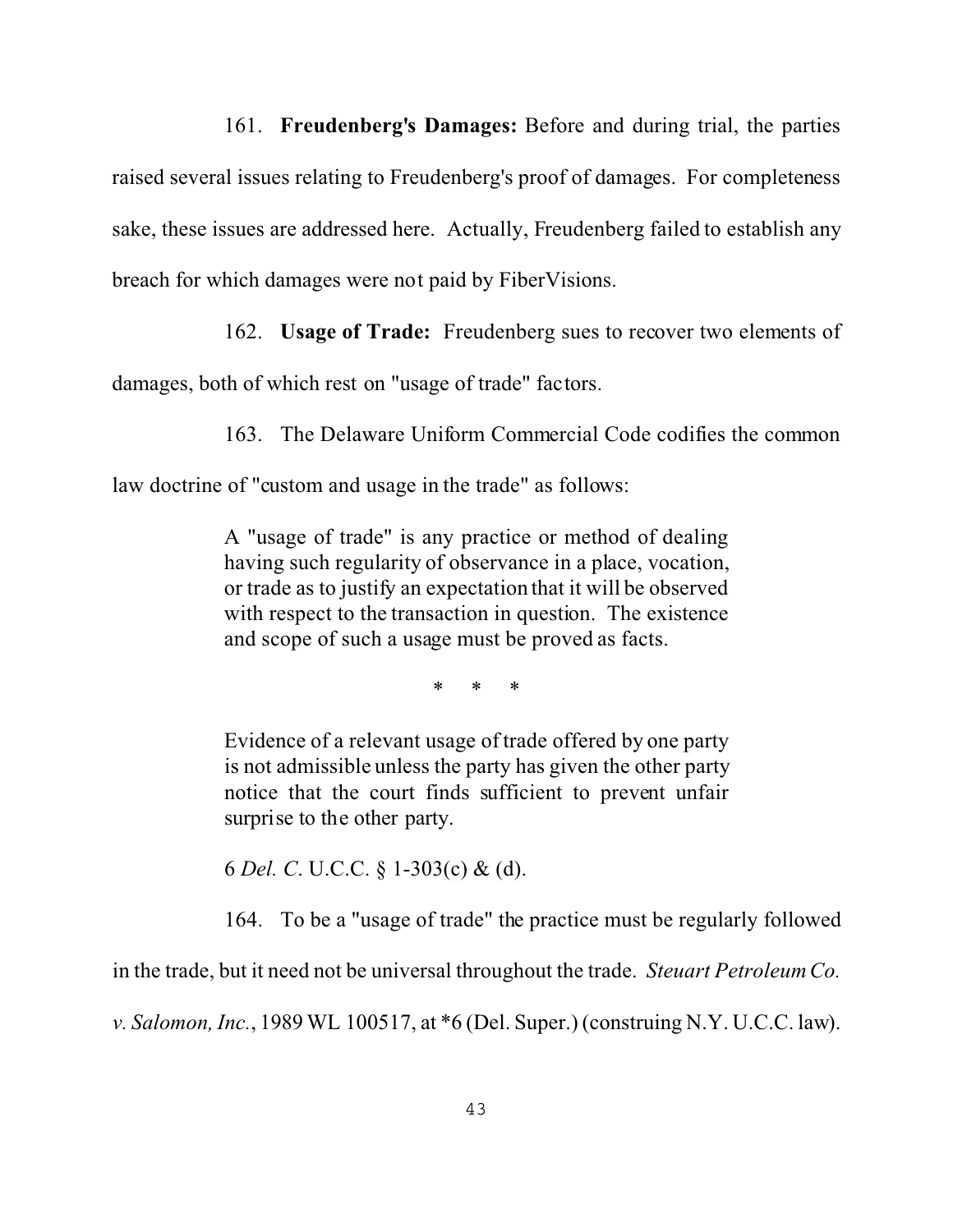Nor must both parties be consciously aware of the usage. *Id* at \*6; *Aceros Prefabricados, S.A. v. TradeArbed, Inc.*, 282 F.3d 92, 102 (2d Cir. 2002) (construing N.Y. U.C.C. law). Usage of trade is relevant when interpreting terms in the agreement between the parties, including damages. *Aceros*, 282 F.3d at 102. Of course, where a contract's terms are clear, they require no interpretation.

165. Freudenberg's card line operated twenty-four hours a day, seven days a week. According to its view of industry standards, i.e., usage of trade, Freudenberg expected to halt the line up to one hour per twenty-four for cleaning the card, and expected 95% of its production to be commercial grade material.

166. The court admitted Freudenberg's evidence concerning waste and down-time because it was based on regular practices allegedly observed by Freudenberg in its trade.

167. The five percent waste figure is not only supported by Freudenberg's experience, it was the same in FiberVisions's experience. (Robinson, 7/21, vol. II 80-81.)

168. According to Freudenberg, the two elements of damages and the applicable "usage of trade" factor for each are as follows:

> (a) as a result of excess down-time, Freudenberg's card line lost sales revenue and incurred costs (Freudenberg proved the ordinary, expected down-time to be somewhat more than one hour in every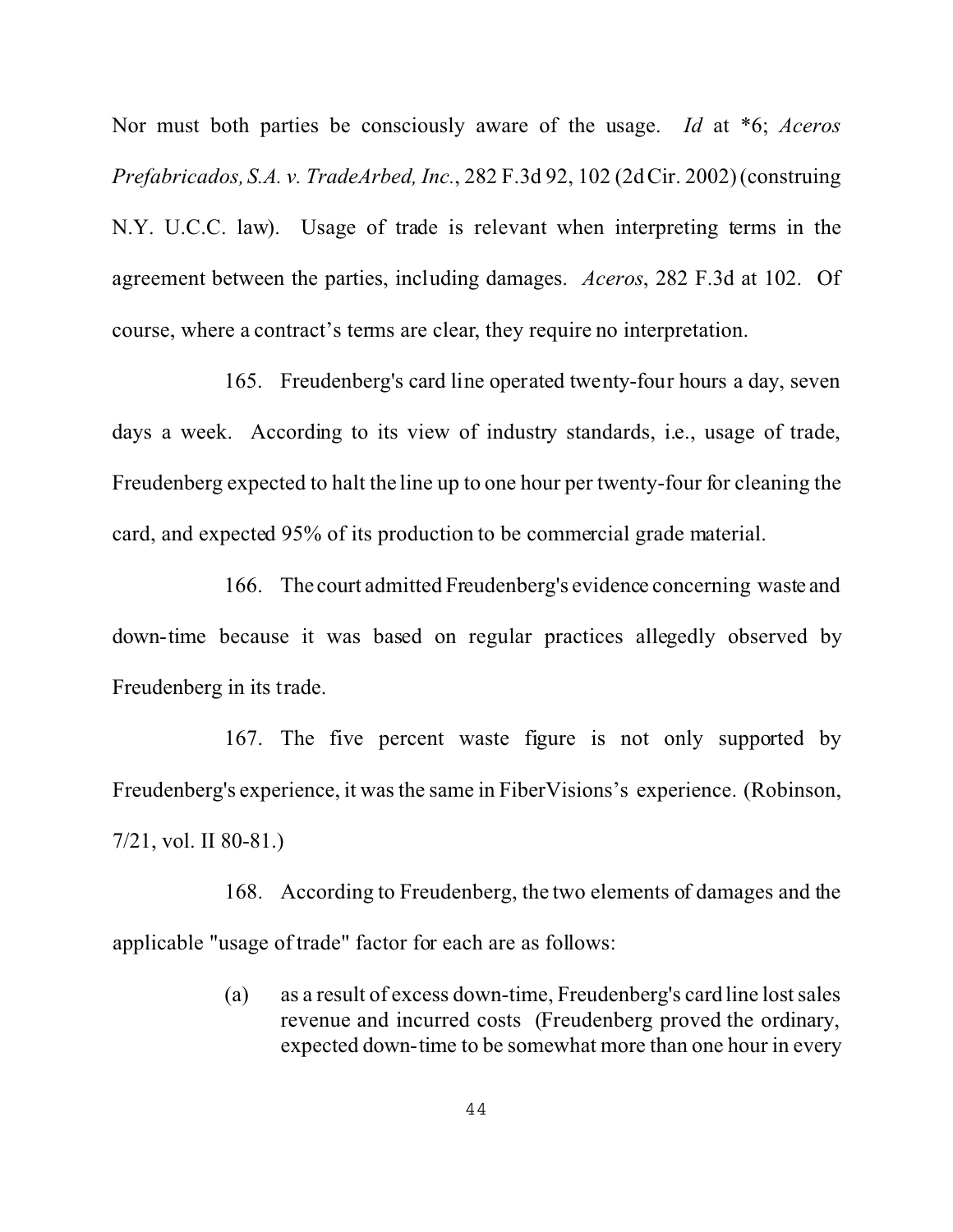twenty-four hours (Casey, 7/20, vol. II 25, 29-31) for a card line as "usage of trade"; this part of Freudenberg's claim amounts to less than two hundred thousand dollars); and

- (b) as a result of excess waste in the production from the line, Freudenberg lost sales revenue and incurred costs (Freudenberg proved the expected production of commercial grade material for a card line, 95% (Casey, 7/20, vol. II 24-31), as "usage of trade") (the claim equals more than five million dollars).
- 169. **Downtime**: Downtime, which is when Freudenberg's top sheet line

did not operate, is an issue in this case.

170. Downtime, however, comprises only \$169,000 of Freudenberg's

\$5.2 million claim for damages (the balance of the claim, the vast majority, is for waste).

171. **Lost Log Books:** As part of its standard operating procedure,

Freudenberg maintained the following duplicate records of the operation and servicing of its production line:

- (1) computerized records noting, among other things, downtime (Freudenberg used these records to calculate its damages); and
- (2) handwritten logbooks containing the same information (Freudenberg did not use these records to calculate damages but it did use them to make a few minor adjustments to the computer based numbers).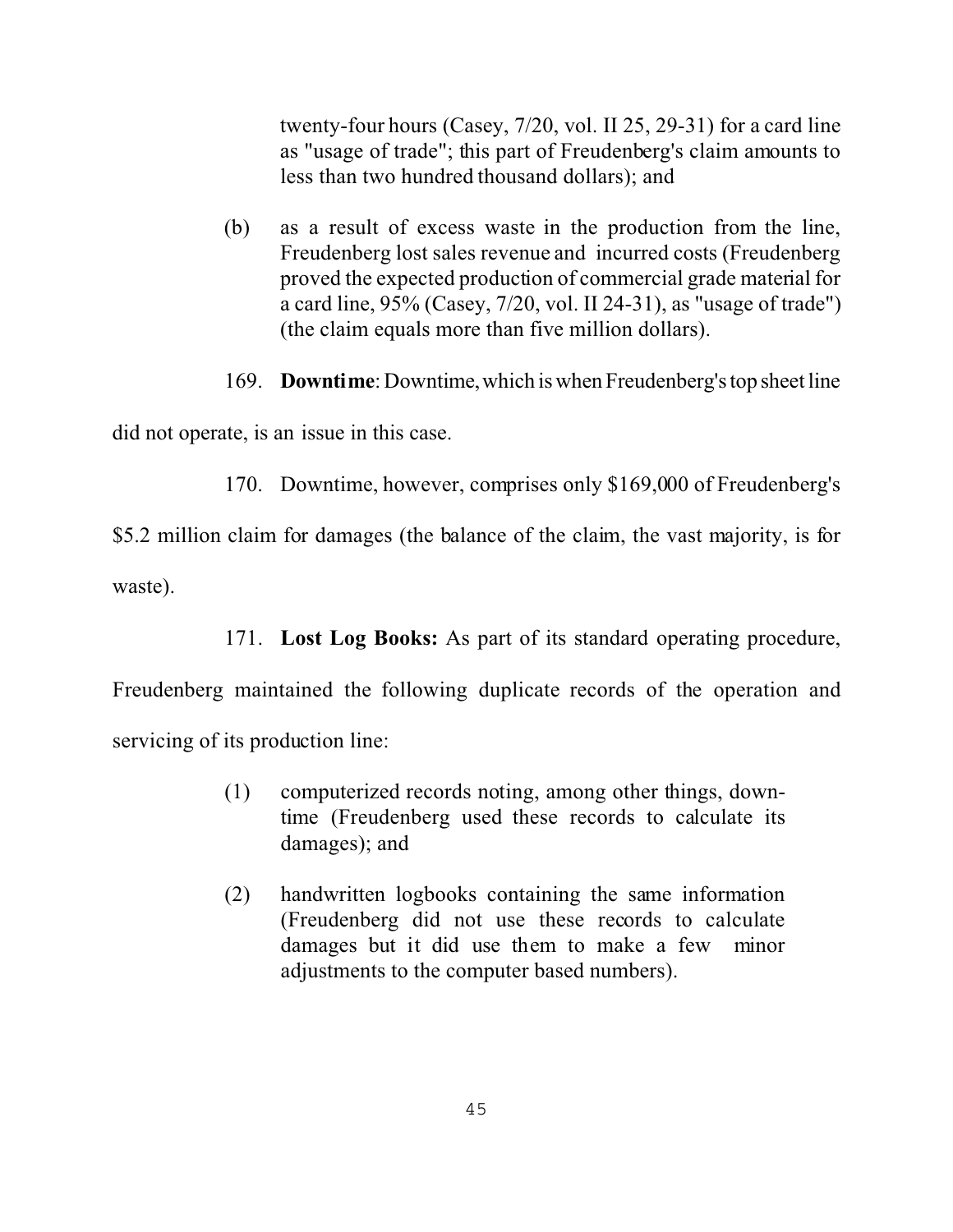172. The computerized records were business records kept in the ordinary course of business, they were produced during discovery, they were introduced at trial, and they are as reliable as the logbook records.

173. Freudenberg stored the logbooks at its production facility. After it terminated the production line, before filing suit and before counsel's involvement, the logbooks could not be found in their usual place.

174. When determining whether to impose sanctions for the unavailability of evidence, the Court should consider three factors: (1) the degree of fault and personal responsibility of the party who destroyed the evidence; (2) the degree of prejudice suffered by the other party; and (3) the availability of lesser sanctions that would avoid any unfairness to the innocent party while, at the same time, serving as a sufficient penalty to deter the conduct. *Positran Mfg., Inc. v. Diebold, Inc.,* 2003 WL 21104954, at \*2 (D. Del.); *In re Wechsler*, 121 F. Supp. 2d 404, 415 (D. Del. 2000); *Brandt v. Rokeby Realty Co.*, 2004 WL 2050519 at \*11-12 (Del. Super.).

175. When determining the fault and responsibility for unavailability of evidence, the court considers whether that party intended to impair the ability of the other side to litigate the case. *Positran*, 2003 WL 211 04954, at \*2; *Wechsler*, 121 F.Supp. 2d at 415; *Brandt*, 2004 WL 2050519 at \*11.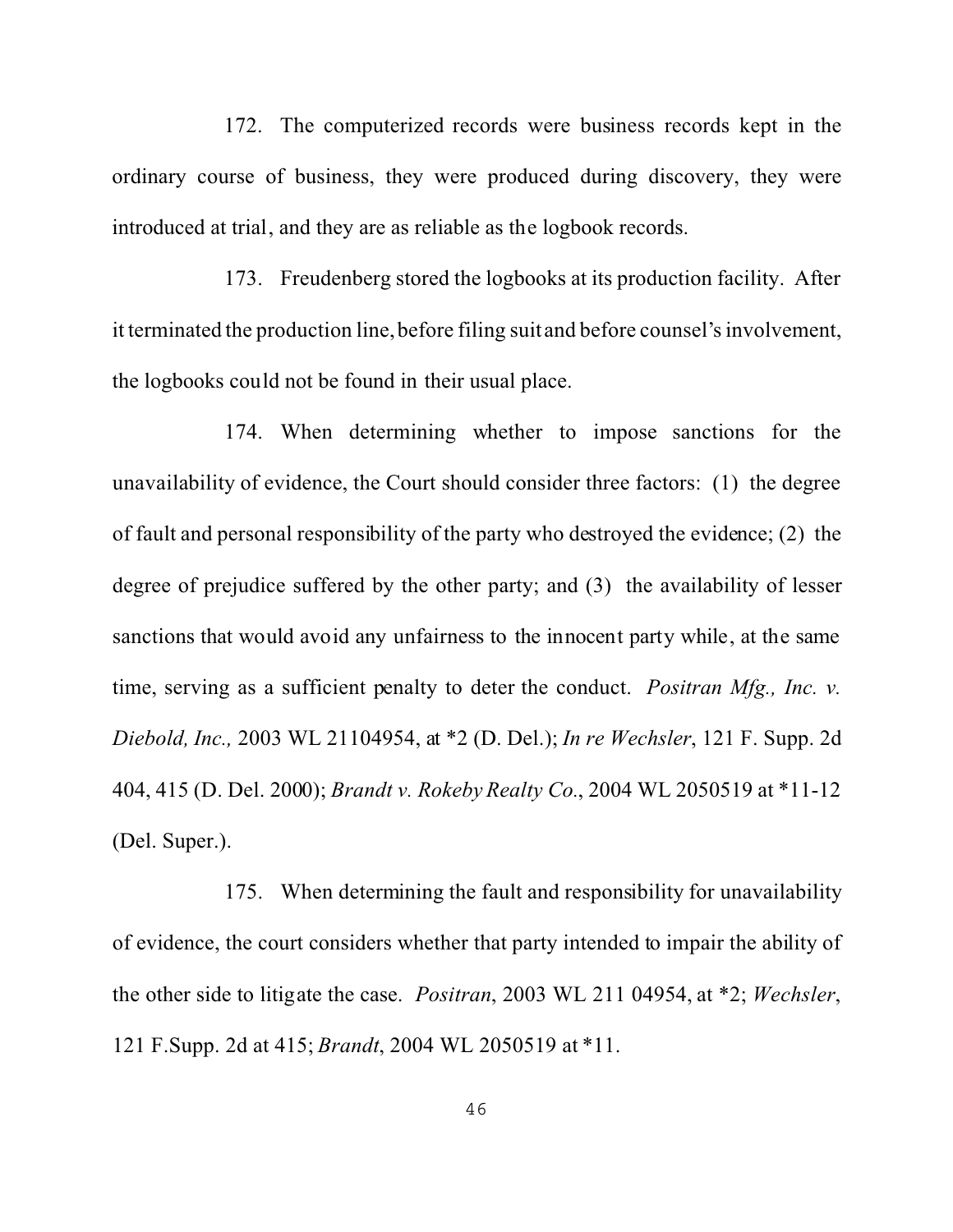176. Because no one knows when, how, by whom and why the logbooks were destroyed or lost, the court cannot say whether they were lost or destroyed. Freudenberg's argument that the logbooks' disappearance had to have been harmless because it happened before Freudenberg hired counsel is unpersuasive. By the time the records went missing, Freudenberg had made claims against others, and its staff apparently was beginning to assemble this case.

177. The evidence suggests that FiberVisions's ability to challenge Freudenberg's damages was impaired by the logbooks' unexplained disappearance. But the harm caused by that pales beside the substantive shortcomings in Freudenberg's claims.

178. **FiberVisions's Technical Defenses**: As affirmative defenses, FiberVisions argues that: (1) Freudenberg failed to give timely notice that the fiber was defective and therefore, pursuant to the Delaware Uniform Commercial Code and the Supply Agreement, Freudenberg waived its right to claim breach of contract or warranty; and (2) Freudenberg accepted the fiber and, therefore, Freudenberg may not now reject the goods.

179. Freudenberg regularly notified FiberVisions that the fiber contained defects in material and workmanship, i.e., fused and/or contaminated fibers. Fused and contaminated fibers, however, amount to only a tiny percentage of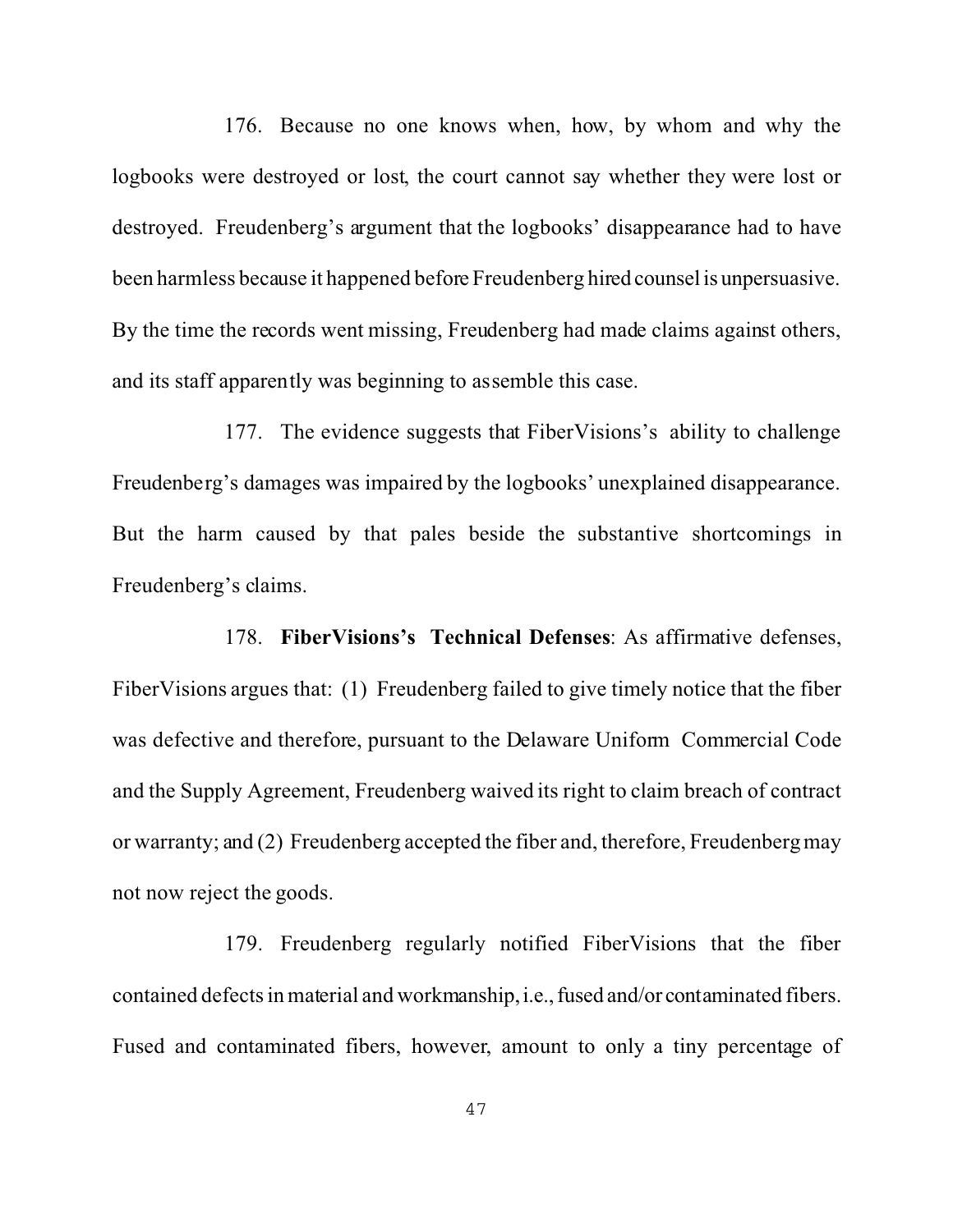Freudenberg's alleged damages. Furthermore, when Freudenberg properly notified Fiber Visions about a fiber problem, the problem was addressed. To the extent that is not so, the remaining damages are nominal. As presented, Freudenberg's main claim concerns huge amounts of waste.

180. Notice need not include all objections, claim damages, or the threats of litigation. *Southern Illinois Stone Co. v. Universal Eng'g Corp.,* 592 F.2d 446, 451 (8th Cir. 1979); *Atwood v. Southeast Bedding Co.,* 485 S.E.2d 217 (Ga. Ct. App. 1997).

181. A series of complaints communicated at unspecified times can constitute reasonable notice under § 2-607(3)(a) of the Uniform Commercial Code. *Lewis v. Mobil Oil Corp.*, 438 F.2d 500  $(8<sup>th</sup> Cir. 1971)$  (timely notice: a few days after using oil from a supplier, notice to supplier's dealer that he was not sure if proper oil was being supplied and various communications afterthat about problems); *City Welding & Mfg. Co. v. Gidley-Eschenheimer Corp.*, 451 N.E.2d 734 (Mass. App. Ct. 1983) (notice was timely where buyer and its customers made series of complaints about truck bodies to seller and seller met with buyer's attorneys and some of buyer's customers to discuss the defects); *Atwood,* 485 S.E.2d at 220-21 (finding notice sufficient where plaintiff retailer complained "over and over" and "on a regular basis" to manufacturer about quality of merchandise, and specified ten instances in which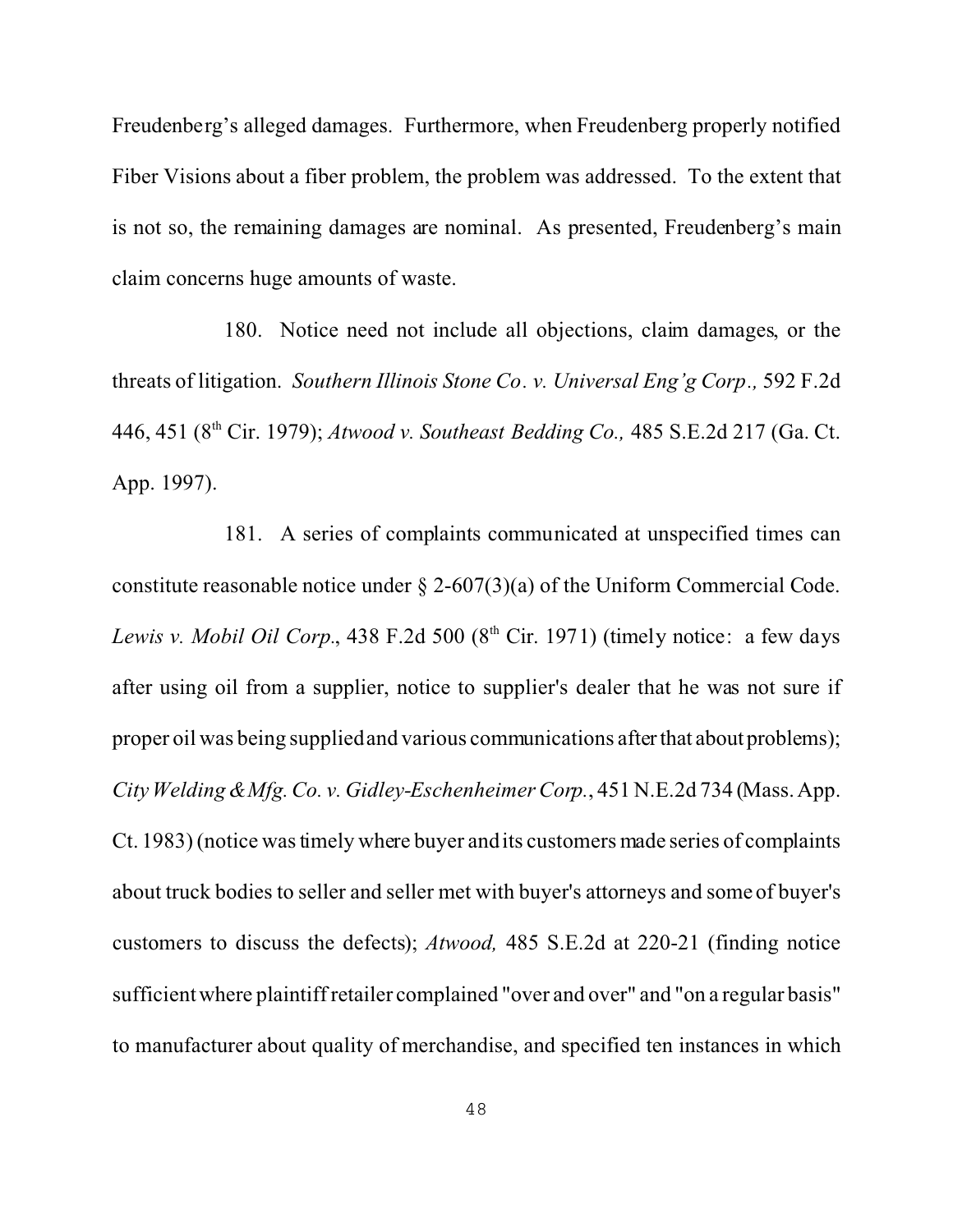he had complained to manufacturer's personnel that goods were defective); *Delano Growers' Co-op. Winery v. Supreme Wine Co., Inc.*, 393 Mass. 666, 473 N.E.2d 1066 (Mass. 1985) (retailer made numerous and repeated telephone calls to complain that retailer's customers had returned all of seller's wine).

182. As presented, Freudenberg complained to FiberVisions repeatedly about the quality of the fibers through formal written Corrective Action Requests, emails, telephone conversations, and meetings. (Casey 7/20, vol. I 83-84; *see also, e.g.*, JX11, JX17-40, PX1034, PX1043, PX1045, PX1097.)

183. The above notwithstanding, Freudenberg's complaints, the "CARs," related to problems with a few dozen specifically identified bales. Freudenberg is emphatic that its claim for millions in damages does not concern those specific bales. Freudenberg's claim concerns nominal defective fiber, a little downtime and a huge amount of alleged waste.

#### **IV.**

### **Conclusions**

At first, the court assumed that the case primarily concerned Freudenberg's claim that FiberVisions routinely supplied defective fiber. Freudenberg, however, concedes that defective fiber forms only a small percentage of its total claim. That relatively small claim is not established by the record.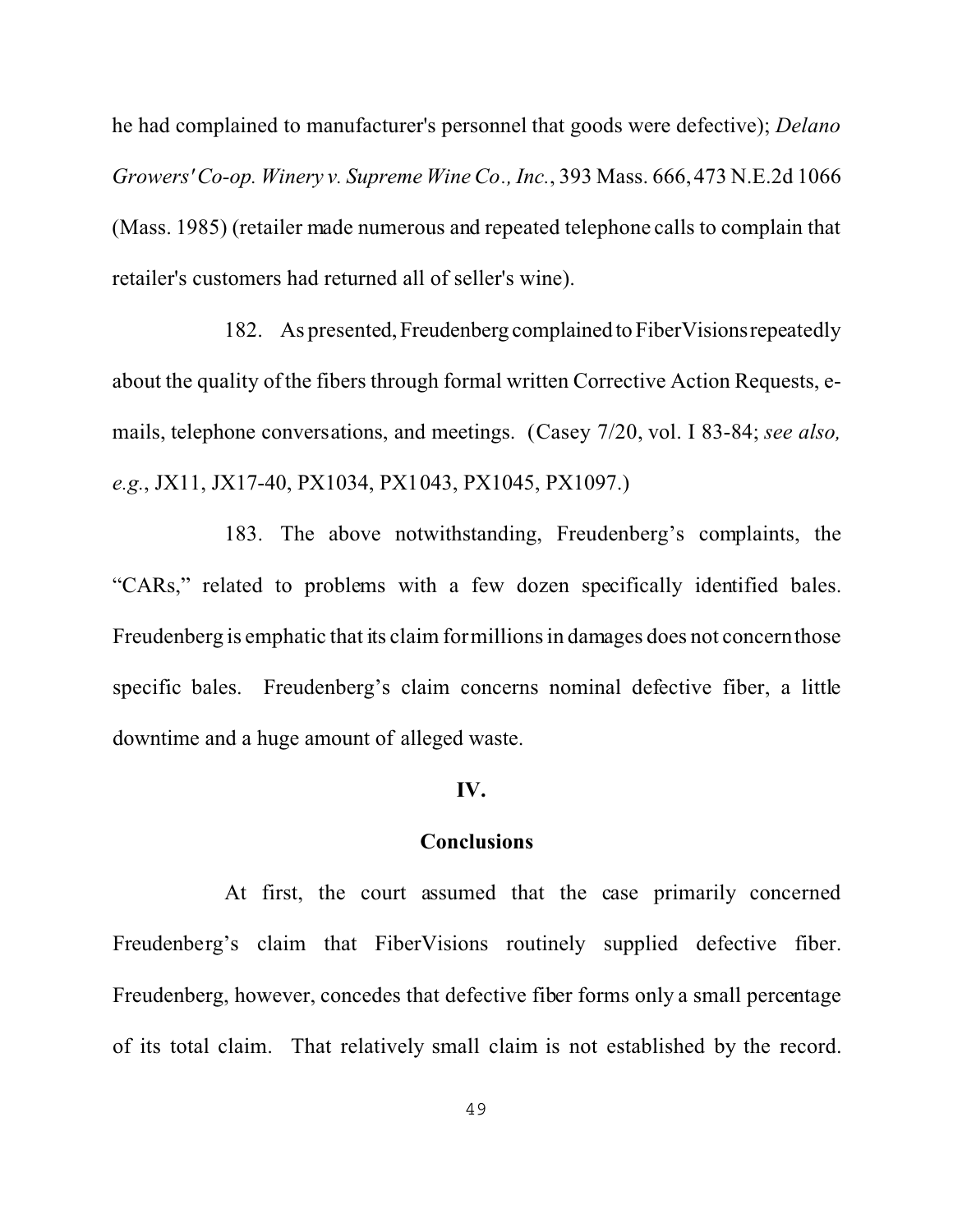Freudenberg established several isolated instanceswhere FiberVisions supplied fiber that was defective in one of several ways, e.g., contaminated bales. When Freudenberg filed a CAR, the parties generally worked through their differences and moved forward.

The court does not accept the argument that because the T-196® fiber sometimes did not look right to Freudenberg's staff, and Freudenberg could not process it to meet its staff's projections, the fiber was therefore defective. As presented above, the court suspects that at least some of the fused fiber complaints were caused by Freudenberg's own openers. At this point, the court considers any outstanding claims based on defective fiber as nominal and not established.

The serious dispute here concernsFreudenberg's inability to produce top sheet material meeting its projected yields. That inability, however, was not caused by defective fiber. It was caused, according to Freudenberg, by FiberVisions's refusal to provide better fiber, fiber more suited to Freudenberg's line, fiber that Freudenberg's personnel and equipment could process more efficiently. The huge majority of Freudenberg's claim concerns alleged waste and lost profits due to waste.

Freudenberg's damage calculations are sketchy and overstated as a matter of fact. In any event, Freudenberg's bigger and fundamental problem concerns the way it misreads the Supply Agreement. Freudenberg clearly waived any warranty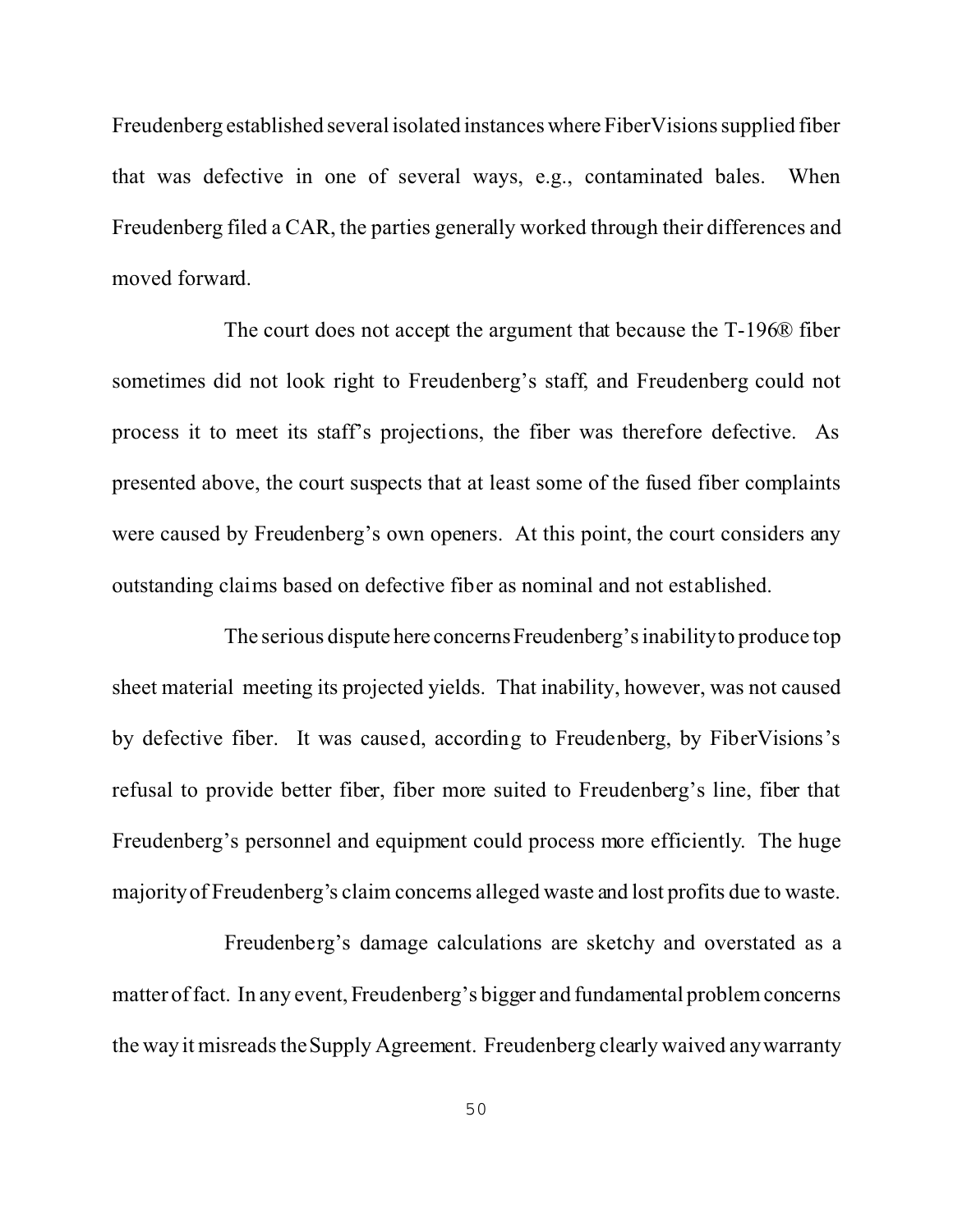from FiberVisions that its fiber would be fit for the use to which Freudenberg intended to put the fiber. This is so despite the fact that FiberVisions acknowledged Freudenberg's production expectations.

The only relevant warranty FiberVisions gave was that the fiber it delivered would meet the Supply Agreement's specifications and be free from defects in material or workmanship. Once the parties agreed, which they did, that the specified fiber was FiberVisions's T-196®, the only warranty Freudenberg had was that FiberVisions would deliver good T-196®. If Freudenberg wanted a warrantythat the fiber would run on Freudenberg's equipment at its intended speed, Freudenberg should not have waived any expressed or implied warranty that the fiber was fit for its intended use.

By the same token, FiberVisions did not promise to supply fiber to meet Freudenberg's anticipated production speeds. Under the contract, as the parties originally saw it, FiberVisions promised to provide specified fiber, in specified amounts, for a specified price. Further, if FiberVisions improved the specified fiber, on its own or with Freudenberg's help, then Freudenberg was entitled to receive the improved fiber. Otherwise, FiberVisions did not agree to supply a non-specified fiber, or to improve the specified fiber, at Freudenberg's insistence and at the original price.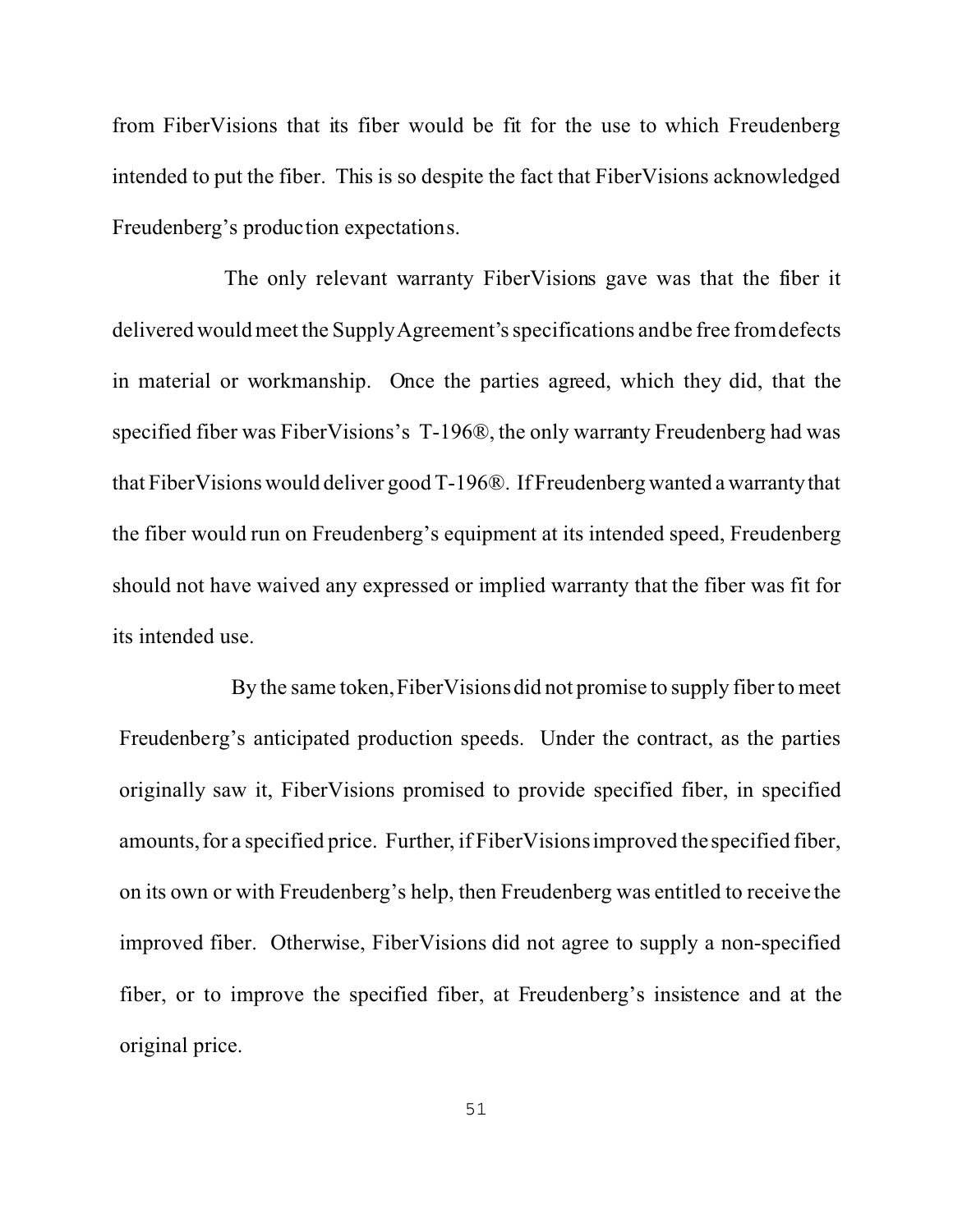Once the contract went into effect in December 2000, if Freudenberg decided it needed improved T-196®, or a different fiber altogether, the parties were only required to consult in good faith about any proposed change. FiberVisions's assurances and vague promises to improve its product, or to use state-of-the-art science and know-how and the like, on which Freudenberg now relies, did not give Freudenberg unilateral authority to insist on FiberVisions supplying different fiber from the T-196® fiber they originally agreed on, especially not at the same price. Nor was FiberVisions required to upgrade or improve its product, at its expense, on Freudenberg's demand.

Perhaps Freudenberg's production would have been more efficient and its output greater had FiberVisions supplied it with Varde-style fiber. As discussed, however, FiberVisions never promised Varde-style fiber, and Freudenberg never agreed to pay for anything but T-196®. Moreover, the extent, if any, that different or improved fiber, Varde-style or otherwise, would have generated more production and more profit for Freudenberg is speculative. Freudenberg's testing does not establish that Varde-style fiber, whatever that means, probably would have reduced Freudenberg's waste in any amount, much less in the amounts suggested.

The court suspects that with a more experienced, better trained, larger production team using more expensive equipment (multi-stage openers), the Durham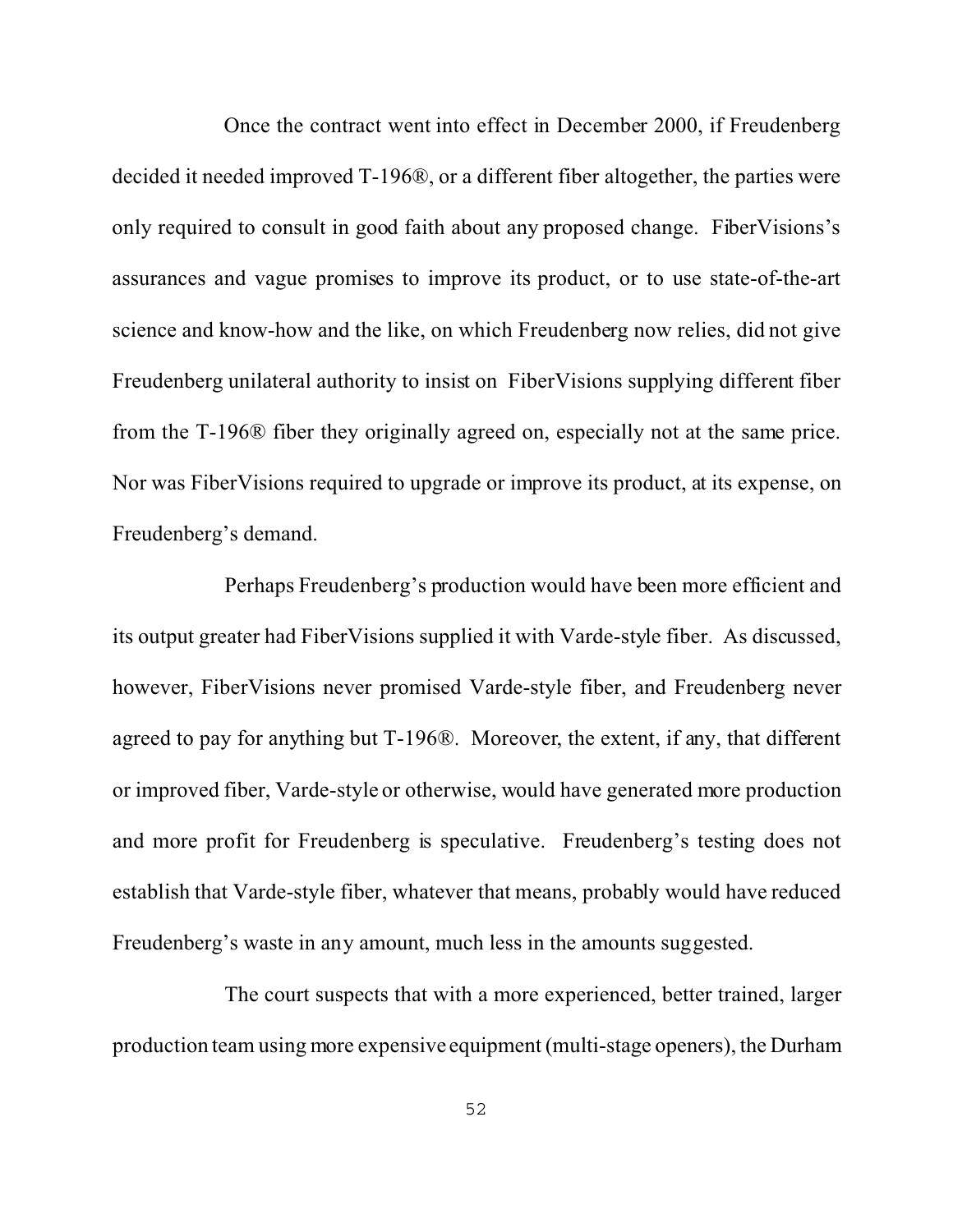plant would have wasted less fiber and produced more rolls of top sheet material from the fiber supplied by FiberVisions. The court cannot guess whether, or by how much, Freudenberg's production would have improved with different fiber. The record is even sketchier when it comes to determining to what extent Freudenberg's lost profit is truly attributable to unrealized production.

Were the court to reach the amount of damages question, which it does not, FiberVisions's expert significantly undermines Freudenberg's homegrown analysis at every level. The court is not even satisfied that Freudenberg's math is right. In other words, if the court determined that Freudenberg is entitled to damages, they were not proved in a particular amount, to a reasonable probability.

In closing, there is little doubt that Freudenberg's staff is truly convinced that their state-of-the-art factory should have produced top sheet material in the amounts they expected, and they were disappointed and frustrated when the Durham plant's actual production fell short. There also is little doubt that as they worked, especially when they were cleaning the line's card, they became certain their problems were caused by FiberVisions's fiber. The court doubts that anything it says could change their minds.

Nonetheless, the fiber Freudenberg agreed to take from FiberVisions was basic. The Durham plant, in contrast, was cutting-edge and the staple fiber it was